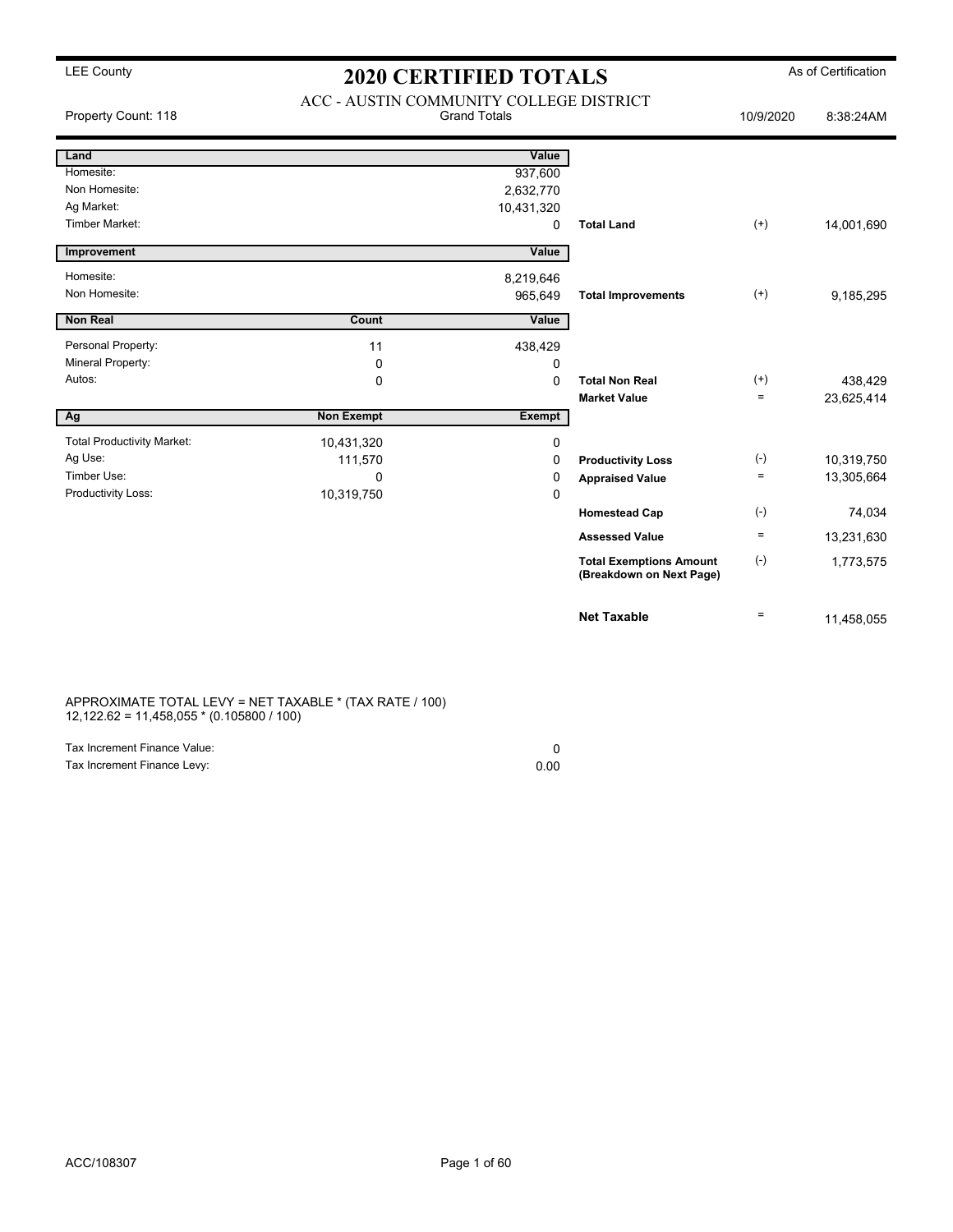ACC - AUSTIN COMMUNITY COLLEGE DISTRICT Property Count: 118 **Property Count: 118** Crand Totals **10/9/2020** 8:38:29AM

### **Exemption Breakdown**

| <b>Exemption</b> | Count         | Local     | <b>State</b> | <b>Total</b> |
|------------------|---------------|-----------|--------------|--------------|
| DV <sub>4</sub>  |               |           | 15,040       | 15,040       |
| <b>DVHS</b>      | ⌒             | ν         | 282,861      | 282,861      |
| EX366            | 4             | υ         | 469          | 469          |
| <b>HS</b>        | 34            | 135,557   |              | 135,557      |
| <b>OV65</b>      | 11            | 1,339,648 |              | 1,339,648    |
|                  | <b>Totals</b> | 1,475,205 | 298,370      | 1,773,575    |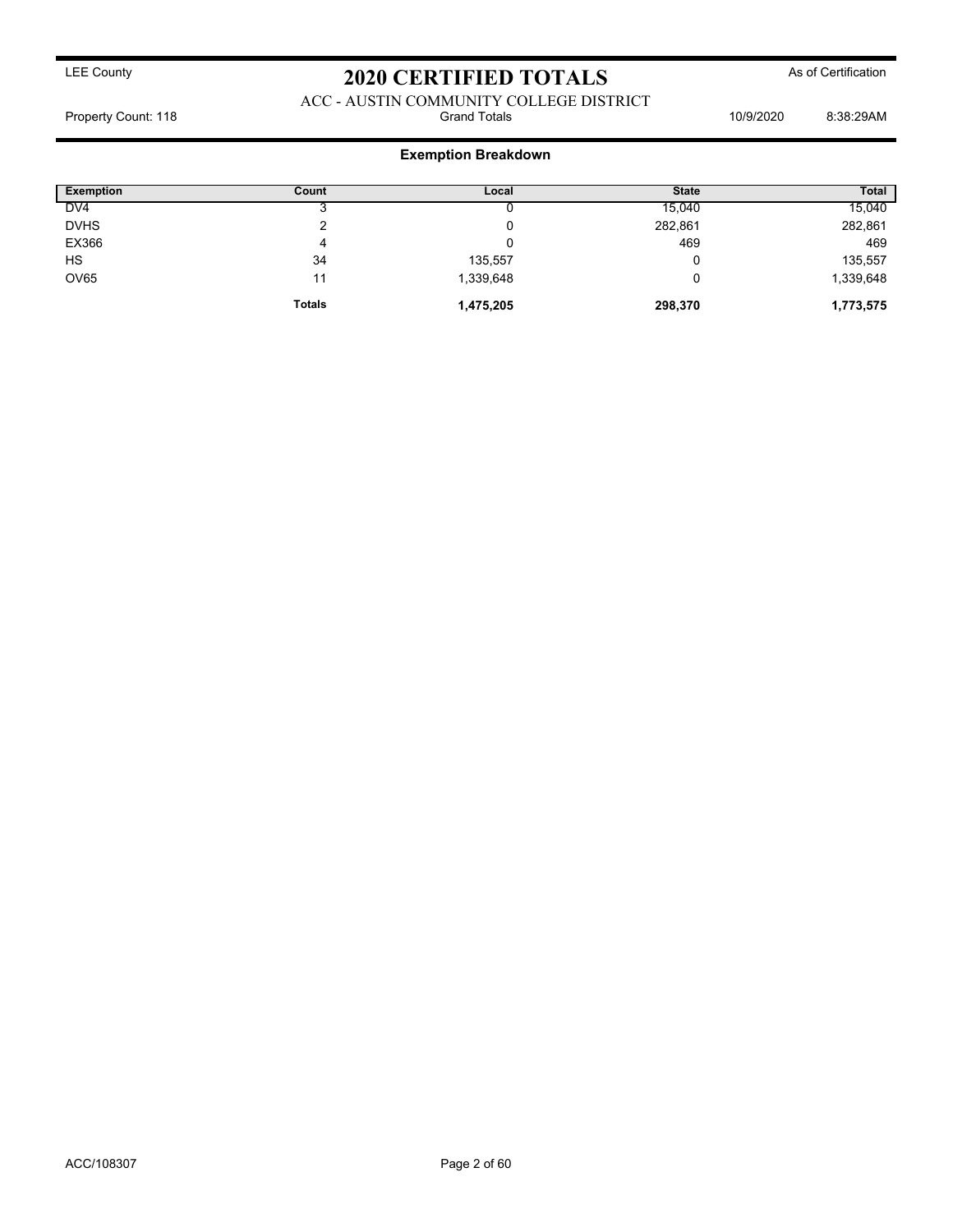ACC - AUSTIN COMMUNITY COLLEGE DISTRICT Property Count: 118 **Property Count: 118** Crand Totals **10/9/2020** 8:38:29AM

| <b>State Category Breakdown</b> |                                     |        |              |                  |                     |               |
|---------------------------------|-------------------------------------|--------|--------------|------------------|---------------------|---------------|
|                                 | <b>State Code Description</b>       | Count  | <b>Acres</b> | <b>New Value</b> | <b>Market Value</b> | Taxable Value |
| A                               | SINGLE FAMILY RESIDENCE             |        | 12.1870      | \$506.540        | \$1,173,740         | \$1,025,269   |
| C <sub>1</sub>                  | VACANT LOTS AND LAND TRACTS         | 8      | 4.0000       | \$0              | \$59.850            | \$59,850      |
| D <sub>1</sub>                  | <b>QUALIFIED OPEN-SPACE LAND</b>    | 60     | 1.383.2190   | \$0              | \$10.431.320        | \$107.810     |
| D <sub>2</sub>                  | <b>IMPROVEMENTS ON QUALIFIED OP</b> | 23     |              | \$0              | \$471.629           | \$471,629     |
| Е                               | RURAL LAND. NON QUALIFIED OPE       | 56     | 469.5920     | \$340.860        | \$10,895,166        | \$9,205,257   |
| F <sub>2</sub>                  | INDUSTRIAL AND MANUFACTURIN         | ົ      | 1.1720       | \$0              | \$5.450             | \$5,450       |
| J3                              | ELECTRIC COMPANY (INCLUDING C       |        |              | \$0              | \$119,090           | \$119,090     |
| J6                              | PIPELAND COMPANY                    |        |              | \$0              | \$292,880           | \$292,880     |
| L1                              | COMMERCIAL PERSONAL PROPE           |        |              | \$0              | \$25.990            | \$25.990      |
| M <sub>1</sub>                  | TANGIBLE OTHER PERSONAL, MOB        |        |              | \$0              | \$149.830           | \$144.830     |
| X                               | TOTALLY EXEMPT PROPERTY             | 4      |              | \$0              | \$469               | \$0           |
|                                 |                                     | Totals | 1.870.1700   | \$847.400        | \$23.625.414        | \$11.458.055  |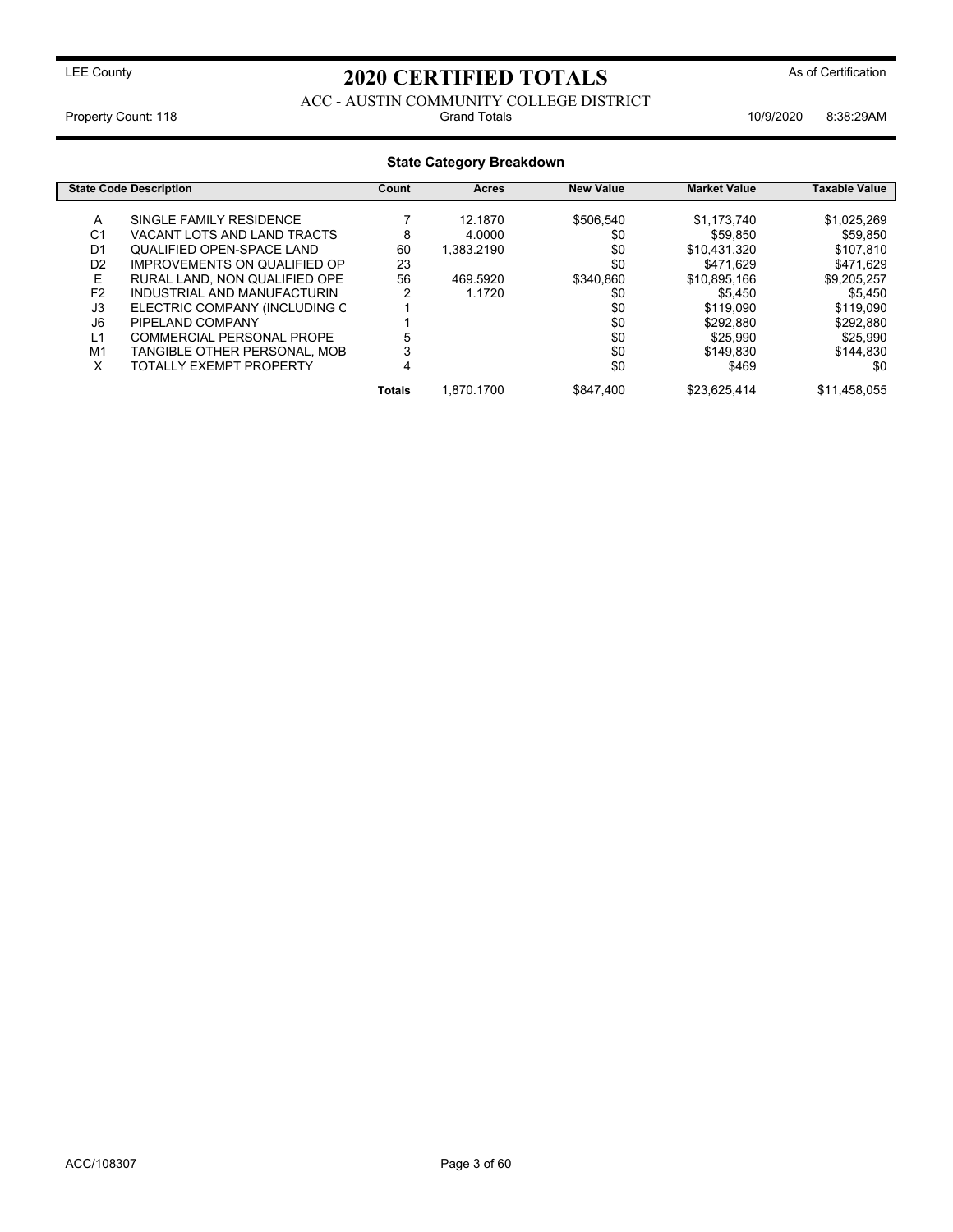### ACC - AUSTIN COMMUNITY COLLEGE DISTRICT Property Count: 118 **Property Count: 118** Crand Totals **10/9/2020** 8:38:29AM

### **CAD State Category Breakdown**

|                | <b>State Code Description</b>         | Count  | Acres      | <b>New Value</b> | <b>Market Value</b> | <b>Taxable Value</b> |
|----------------|---------------------------------------|--------|------------|------------------|---------------------|----------------------|
| A <sub>1</sub> | REAL, RESIDENTIAL, SINGLE-FAMIL       | 6      | 5.9730     | \$506.540        | \$1,092,050         | \$943,579            |
| A <sub>2</sub> | REAL, RESIDENTIAL, MOBILE HOME        |        | 6.2140     | \$0              | \$81.690            | \$81,690             |
| C <sub>1</sub> | REAL, VACANT PLATTED RESIDENTI        | 8      | 4.0000     | \$0              | \$59,850            | \$59,850             |
| D <sub>1</sub> | REAL, ACREAGE, RANGELAND              | 60     | 1.383.2190 | \$0              | \$10,431,320        | \$107,810            |
| D <sub>2</sub> | <b>IMPROVEMENTS ON QUALIFIED AG L</b> | 23     |            | \$0              | \$471.629           | \$471,629            |
| E <sub>1</sub> | REAL, FARM/RANCH, HOUSE               | 37     | 71.3800    | \$315,180        | \$7,845,446         | \$6,239,048          |
| E <sub>2</sub> | REAL, FARM/RANCH, MOBILE HOME         | 11     | 13.2390    | \$0              | \$322,170           | \$250,711            |
| E <sub>3</sub> | REAL, FARM/RANCH, OTHER IMPROV        | 4      |            | \$25,680         | \$269,340           | \$265,148            |
| E <sub>4</sub> | NON QUALIFIED AG LAND                 | 25     | 384.9730   | \$0              | \$2,458,210         | \$2,450,350          |
| F <sub>2</sub> | <b>REAL. INDUSTRIAL</b>               |        | 1.1720     | \$0              | \$5,450             | \$5,450              |
| J3             | ELECTRIC COMPANIES                    |        |            | \$0              | \$119.090           | \$119,090            |
| J6             | PIPELINE COMPANIES                    |        |            | \$0              | \$292,880           | \$292,880            |
| L1             | TANGIBLE, PERSONAL PROPERTY C         |        |            | \$0              | \$25,990            | \$25,990             |
| M <sub>1</sub> | TANGIBLE OTHER PERSONAL, MOBI         |        |            | \$0              | \$149,830           | \$144,830            |
| X              | TOTALY EXEMPT PROPERTY                |        |            | \$0              | \$469               | \$0                  |
|                |                                       | Totals | 1.870.1700 | \$847,400        | \$23,625,414        | \$11,458,055         |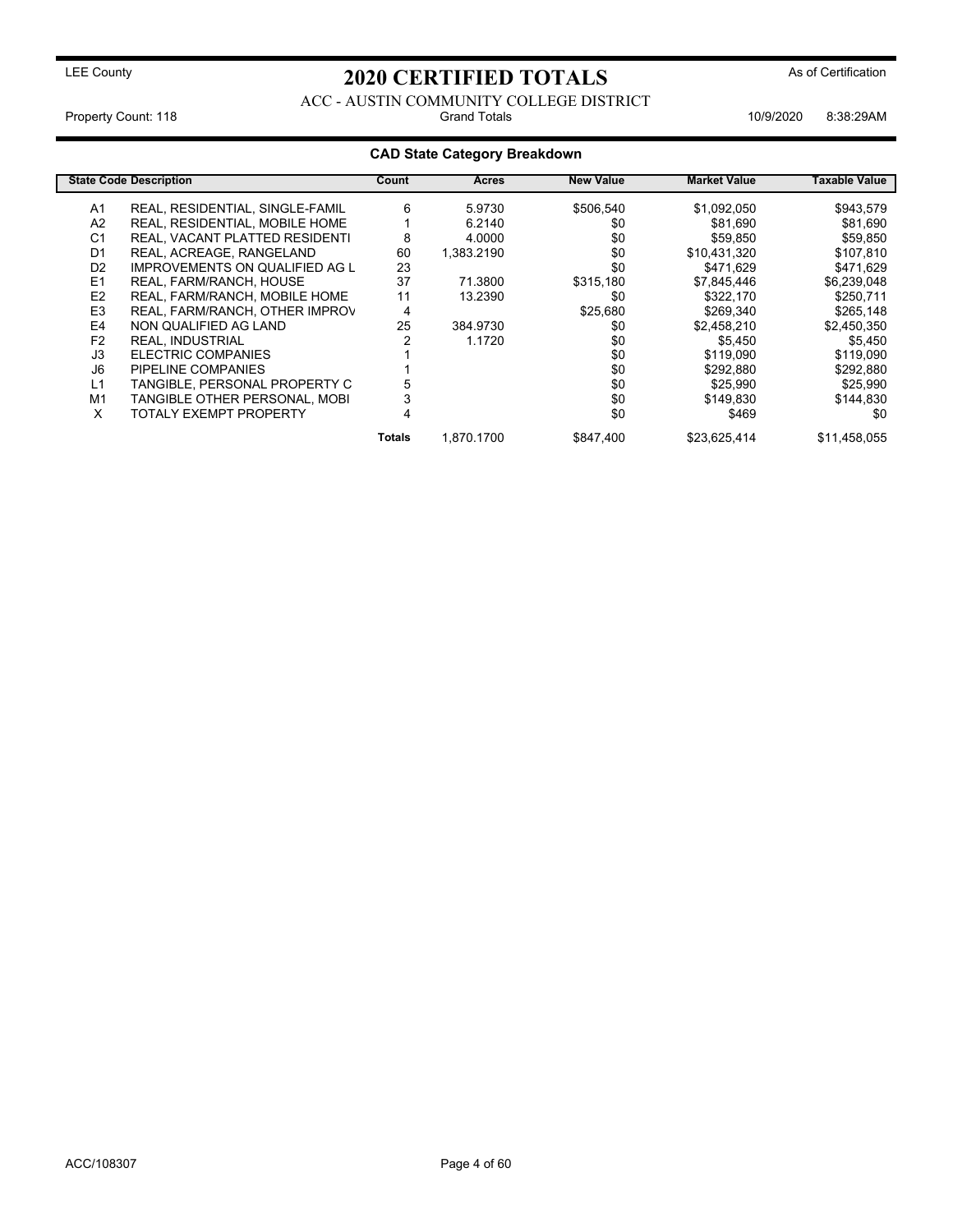#### ACC - AUSTIN COMMUNITY COLLEGE DISTRICT Property Count: 118 **Effective Rate Assumption** 10/9/2020 8:38:29AM

| $1.1$ uponly obtain. $1.1$ |                                                            | $= 1.00113371440771004111$             |                                  |                                   | $0.00.401$ MVI          |
|----------------------------|------------------------------------------------------------|----------------------------------------|----------------------------------|-----------------------------------|-------------------------|
|                            |                                                            | <b>New Value</b>                       |                                  |                                   |                         |
|                            | <b>TOTAL NEW VALUE MARKET:</b><br>TOTAL NEW VALUE TAXABLE: |                                        | \$847,400<br>\$847,400           |                                   |                         |
|                            |                                                            |                                        |                                  |                                   |                         |
|                            |                                                            | <b>New Exemptions</b>                  |                                  |                                   |                         |
| <b>Exemption</b>           | <b>Description</b>                                         | Count                                  |                                  |                                   |                         |
|                            |                                                            | <b>ABSOLUTE EXEMPTIONS VALUE LOSS</b>  |                                  |                                   |                         |
| <b>Exemption</b>           | <b>Description</b>                                         |                                        | Count                            |                                   | <b>Exemption Amount</b> |
| <b>HS</b>                  | <b>HOMESTEAD</b>                                           |                                        | 1                                |                                   | \$5,000                 |
| <b>OV65</b>                | OVER <sub>65</sub>                                         | <b>PARTIAL EXEMPTIONS VALUE LOSS</b>   | 1<br>2                           |                                   | \$73,000<br>\$78,000    |
|                            |                                                            |                                        | <b>NEW EXEMPTIONS VALUE LOSS</b> |                                   | \$78,000                |
|                            |                                                            |                                        |                                  |                                   |                         |
|                            |                                                            | <b>Increased Exemptions</b>            |                                  |                                   |                         |
| <b>Exemption</b>           | <b>Description</b>                                         |                                        | Count                            | <b>Increased Exemption Amount</b> |                         |
| <b>OV65</b>                | OVER <sub>65</sub>                                         |                                        | 6                                |                                   | \$22,180                |
|                            |                                                            | <b>INCREASED EXEMPTIONS VALUE LOSS</b> | 6                                |                                   | \$22,180                |
|                            |                                                            |                                        | TOTAL EXEMPTIONS VALUE LOSS      |                                   | \$100,180               |
|                            |                                                            | <b>New Ag / Timber Exemptions</b>      |                                  |                                   |                         |
|                            |                                                            | <b>New Annexations</b>                 |                                  |                                   |                         |
|                            |                                                            | <b>New Deannexations</b>               |                                  |                                   |                         |
|                            |                                                            | <b>Average Homestead Value</b>         |                                  |                                   |                         |
|                            |                                                            | Category A and E                       |                                  |                                   |                         |
|                            | <b>Count of HS Residences</b>                              | <b>Average Market</b>                  | <b>Average HS Exemption</b>      |                                   | <b>Average Taxable</b>  |
|                            | 33                                                         | \$208,802                              | \$6,200                          |                                   | \$202,602               |
|                            |                                                            | <b>Category A Only</b>                 |                                  |                                   |                         |
|                            | <b>Count of HS Residences</b>                              | <b>Average Market</b>                  | <b>Average HS Exemption</b>      |                                   | <b>Average Taxable</b>  |
|                            | 4                                                          | \$166,720                              | \$4,015                          |                                   | \$162,705               |
|                            |                                                            |                                        |                                  |                                   |                         |
|                            |                                                            | <b>Lower Value Used</b>                |                                  |                                   |                         |

**Count of Protested Properties Total Market Value Total Market Value Total Value Used**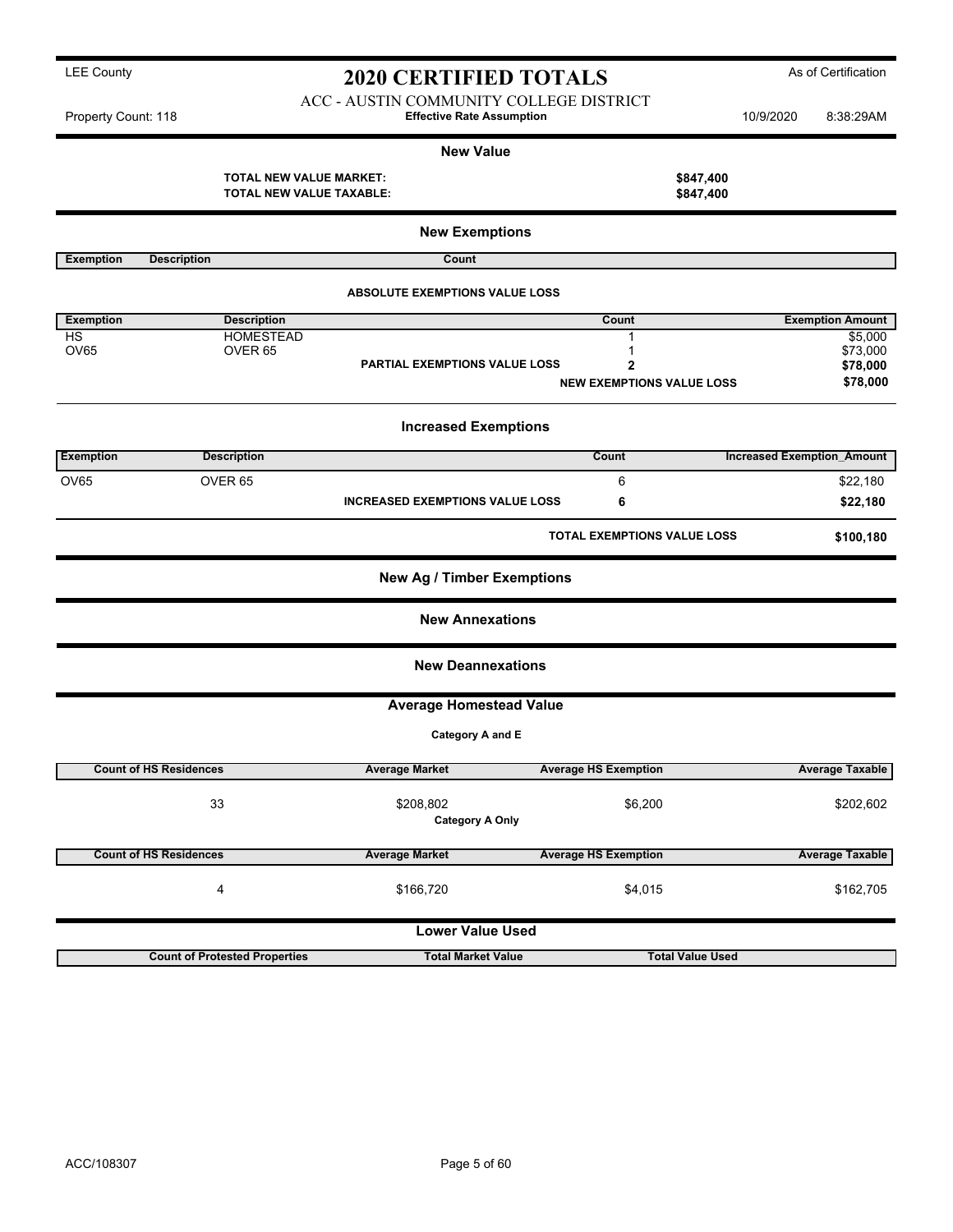| <b>LEE County</b>                 | <b>2020 CERTIFIED TOTALS</b> |                                                      | As of Certification                                        |                   |             |
|-----------------------------------|------------------------------|------------------------------------------------------|------------------------------------------------------------|-------------------|-------------|
| Property Count: 4,480             |                              | <b>CGI - CITY OF GIDDINGS</b><br><b>Grand Totals</b> |                                                            | 10/9/2020         | 8:38:29AM   |
| Land                              |                              | Value                                                |                                                            |                   |             |
| Homesite:                         |                              | 23,013,131                                           |                                                            |                   |             |
| Non Homesite:                     |                              | 49,066,993                                           |                                                            |                   |             |
| Ag Market:                        |                              | 8,810,920                                            |                                                            |                   |             |
| <b>Timber Market:</b>             |                              | 0                                                    | <b>Total Land</b>                                          | $(+)$             | 80,891,044  |
| Improvement                       |                              | Value                                                |                                                            |                   |             |
| Homesite:                         |                              | 143,534,336                                          |                                                            |                   |             |
| Non Homesite:                     |                              | 147,566,854                                          | <b>Total Improvements</b>                                  | $(+)$             | 291,101,190 |
| Non Real                          | Count                        | Value                                                |                                                            |                   |             |
| Personal Property:                | 633                          | 89,465,646                                           |                                                            |                   |             |
| Mineral Property:                 | 969                          | 1,429,540                                            |                                                            |                   |             |
| Autos:                            | 0                            | 0                                                    | <b>Total Non Real</b>                                      | $^{(+)}$          | 90,895,186  |
|                                   |                              |                                                      | <b>Market Value</b>                                        | $\equiv$          | 462,887,420 |
| Ag                                | <b>Non Exempt</b>            | <b>Exempt</b>                                        |                                                            |                   |             |
| <b>Total Productivity Market:</b> | 8,810,920                    | 0                                                    |                                                            |                   |             |
| Ag Use:                           | 68,371                       | 0                                                    | <b>Productivity Loss</b>                                   | $(-)$             | 8,742,549   |
| Timber Use:                       | $\Omega$                     | 0                                                    | <b>Appraised Value</b>                                     | $\qquad \qquad =$ | 454,144,871 |
| Productivity Loss:                | 8,742,549                    | 0                                                    |                                                            |                   |             |
|                                   |                              |                                                      | <b>Homestead Cap</b>                                       | $(-)$             | 7,135,763   |
|                                   |                              |                                                      | <b>Assessed Value</b>                                      | $\equiv$          | 447,009,108 |
|                                   |                              |                                                      | <b>Total Exemptions Amount</b><br>(Breakdown on Next Page) | $(-)$             | 72,893,408  |
|                                   |                              |                                                      | <b>Net Taxable</b>                                         | $\equiv$          | 374,115,700 |

#### APPROXIMATE TOTAL LEVY = NET TAXABLE \* (TAX RATE / 100) 1,940,912.25 = 374,115,700 \* (0.518800 / 100)

| Tax Increment Finance Value: |      |
|------------------------------|------|
| Tax Increment Finance Levy:  | 0.00 |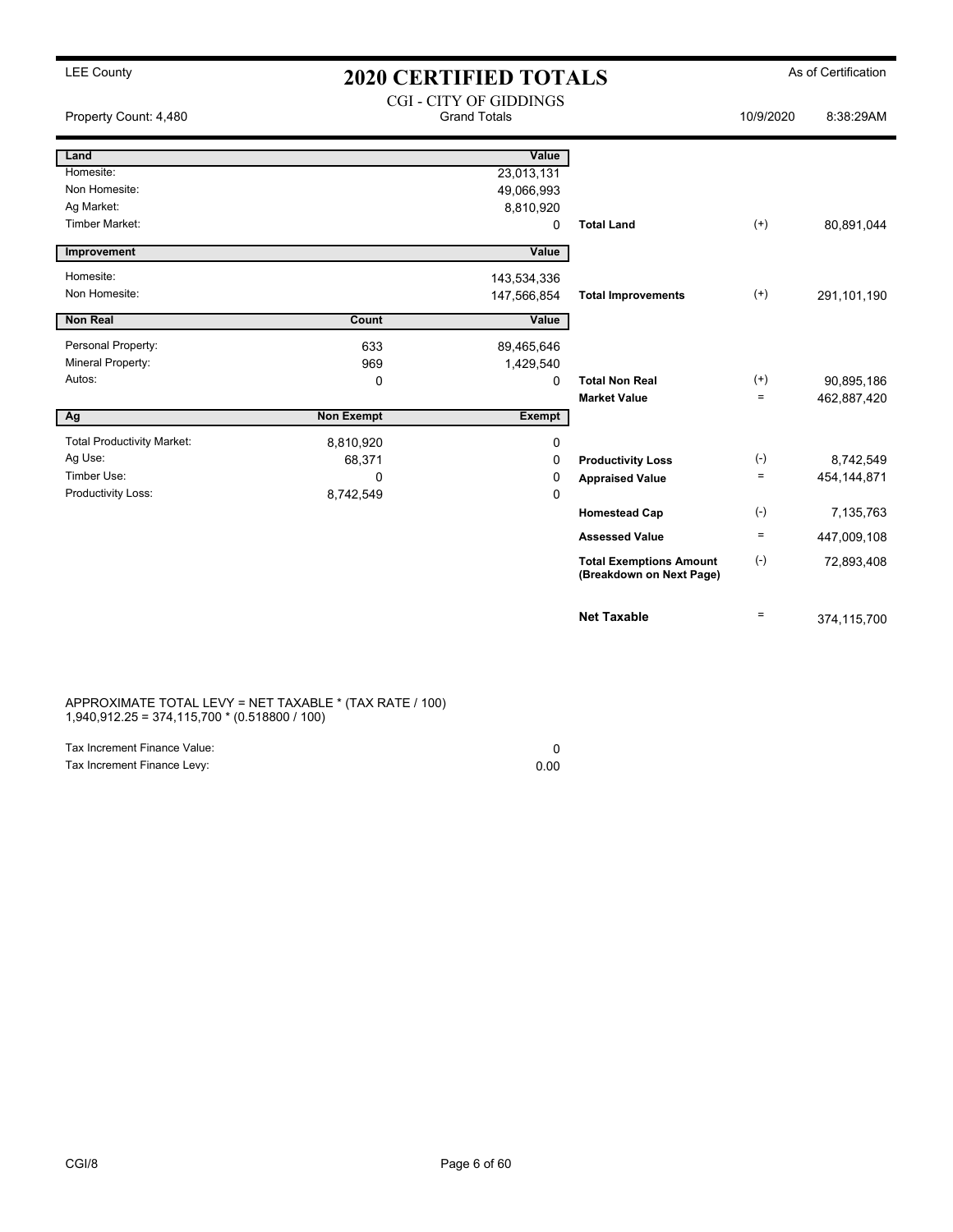CGI - CITY OF GIDDINGS

Property Count: 4,480 Grand Totals 10/9/2020 8:38:29AM

### **Exemption Breakdown**

| <b>Exemption</b> | Count          | Local     | <b>State</b> | Total      |
|------------------|----------------|-----------|--------------|------------|
| СH               |                | 83,830    |              | 83,830     |
| DV <sub>1</sub>  |                | 0         | 10,000       | 10,000     |
| DV <sub>2</sub>  | 2              | 0         | 15,000       | 15,000     |
| DV3              | 3              | 0         | 34,000       | 34,000     |
| DV4              | 14             | 0         | 101,440      | 101,440    |
| DV4S             | 5              | 0         | 60,000       | 60,000     |
| <b>DVHS</b>      | 8              | 0         | 1,277,988    | 1,277,988  |
| EX               | 6              | 0         | 50,720       | 50,720     |
| EX-XI            | 2              | 0         | 112,370      | 112,370    |
| EX-XN            | 13             | 0         | 1,048,980    | 1,048,980  |
| EX-XR            | 2              | 0         | 322,610      | 322,610    |
| EX-XU            | $\overline{2}$ | 0         | 63,470       | 63,470     |
| EX-XV            | 196            | 0         | 68,472,130   | 68,472,130 |
| EX366            | 838            | 0         | 82,120       | 82,120     |
| OV65             | 397            | 1,155,750 |              | 1,155,750  |
| OV65S            |                | 3,000     | 0            | 3,000      |
|                  | <b>Totals</b>  | 1,242,580 | 71,650,828   | 72,893,408 |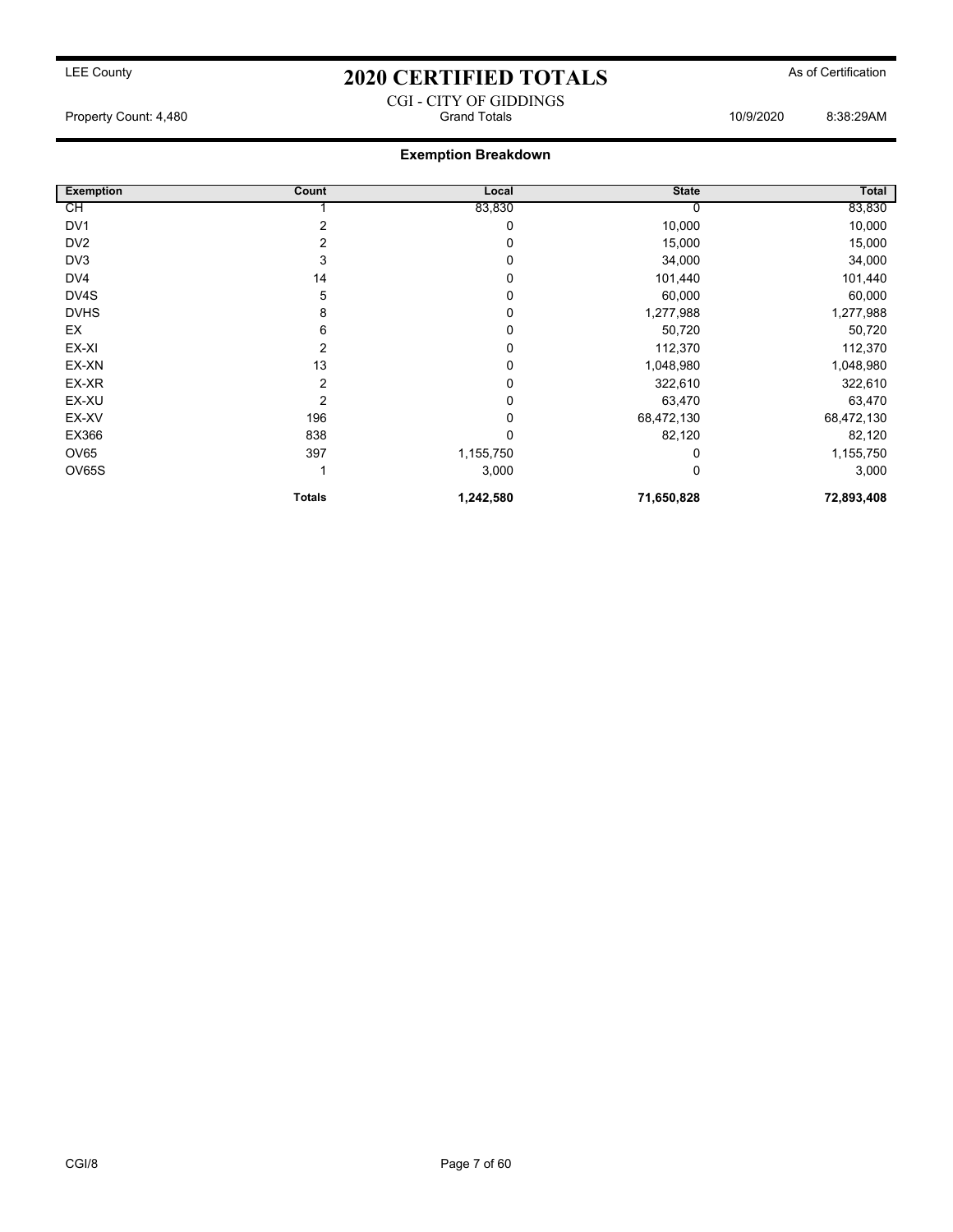### CGI - CITY OF GIDDINGS Property Count: 4,480 Grand Totals 10/9/2020 8:38:29AM

### **State Category Breakdown**

| <b>State Code Description</b> |                                     | Count  | Acres      | <b>New Value</b> | <b>Market Value</b> | Taxable Value |
|-------------------------------|-------------------------------------|--------|------------|------------------|---------------------|---------------|
|                               |                                     |        |            |                  |                     |               |
| A                             | SINGLE FAMILY RESIDENCE             | 1,438  | 438.9648   | \$2,190,070      | \$169,592,691       | \$160,415,918 |
| B                             | MULTIFAMILY RESIDENCE               | 64     | 20.2040    | \$314,840        | \$12,499,334        | \$12,472,937  |
| C <sub>1</sub>                | VACANT LOTS AND LAND TRACTS         | 412    | 130.5826   | \$0              | \$5,265,191         | \$5,257,691   |
| D <sub>1</sub>                | QUALIFIED OPEN-SPACE LAND           | 98     | 884.4739   | \$0              | \$8,810,920         | \$67,645      |
| D <sub>2</sub>                | <b>IMPROVEMENTS ON QUALIFIED OP</b> | 17     |            | \$7,620          | \$130,120           | \$130,120     |
| E                             | RURAL LAND, NON QUALIFIED OPE       | 86     | 293.0127   | \$0              | \$8,108,432         | \$7,559,810   |
| F1                            | COMMERCIAL REAL PROPERTY            | 417    | 423.5550   | \$207,810        | \$90,954,016        | \$90,953,987  |
| F <sub>2</sub>                | INDUSTRIAL AND MANUFACTURIN         | 11     | 21.0614    | \$0              | \$1,910,440         | \$1,910,440   |
| G <sub>1</sub>                | OIL AND GAS                         | 185    |            | \$0              | \$1,306,380         | \$1,306,380   |
| J <sub>2</sub>                | <b>GAS DISTRIBUTION SYSTEM</b>      |        |            | \$0              | \$507,360           | \$507,360     |
| J3                            | ELECTRIC COMPANY (INCLUDING C       | 11     | 20.7124    | \$0              | \$3,138,730         | \$3,138,730   |
| J4                            | TELEPHONE COMPANY (INCLUDI          | 8      | 18.6850    | \$0              | \$721,660           | \$721,660     |
| J <sub>5</sub>                | <b>RAILROAD</b>                     | 24     | 8.7257     | \$0              | \$1,450,320         | \$1,450,320   |
| J6                            | PIPELAND COMPANY                    | 8      |            | \$0              | \$34,910            | \$34,910      |
| J7                            | <b>CABLE TELEVISION COMPANY</b>     | 5      |            | \$0              | \$106,690           | \$106,690     |
| L1                            | <b>COMMERCIAL PERSONAL PROPE</b>    | 421    |            | \$0              | \$23,325,756        | \$23,325,756  |
| L2                            | INDUSTRIAL AND MANUFACTURIN         | 109    |            | \$0              | \$60,296,350        | \$60,296,350  |
| M <sub>1</sub>                | TANGIBLE OTHER PERSONAL, MOB        | 191    |            | \$212,310        | \$2,339,950         | \$2,307,056   |
| S                             | SPECIAL INVENTORY TAX               | 6      |            | \$0              | \$2,151,940         | \$2,151,940   |
| X                             | <b>TOTALLY EXEMPT PROPERTY</b>      | 1,060  | 451.3109   | \$0              | \$70,236,230        | \$0           |
|                               |                                     | Totals | 2,711.2884 | \$2,932,650      | \$462,887,420       | \$374,115,700 |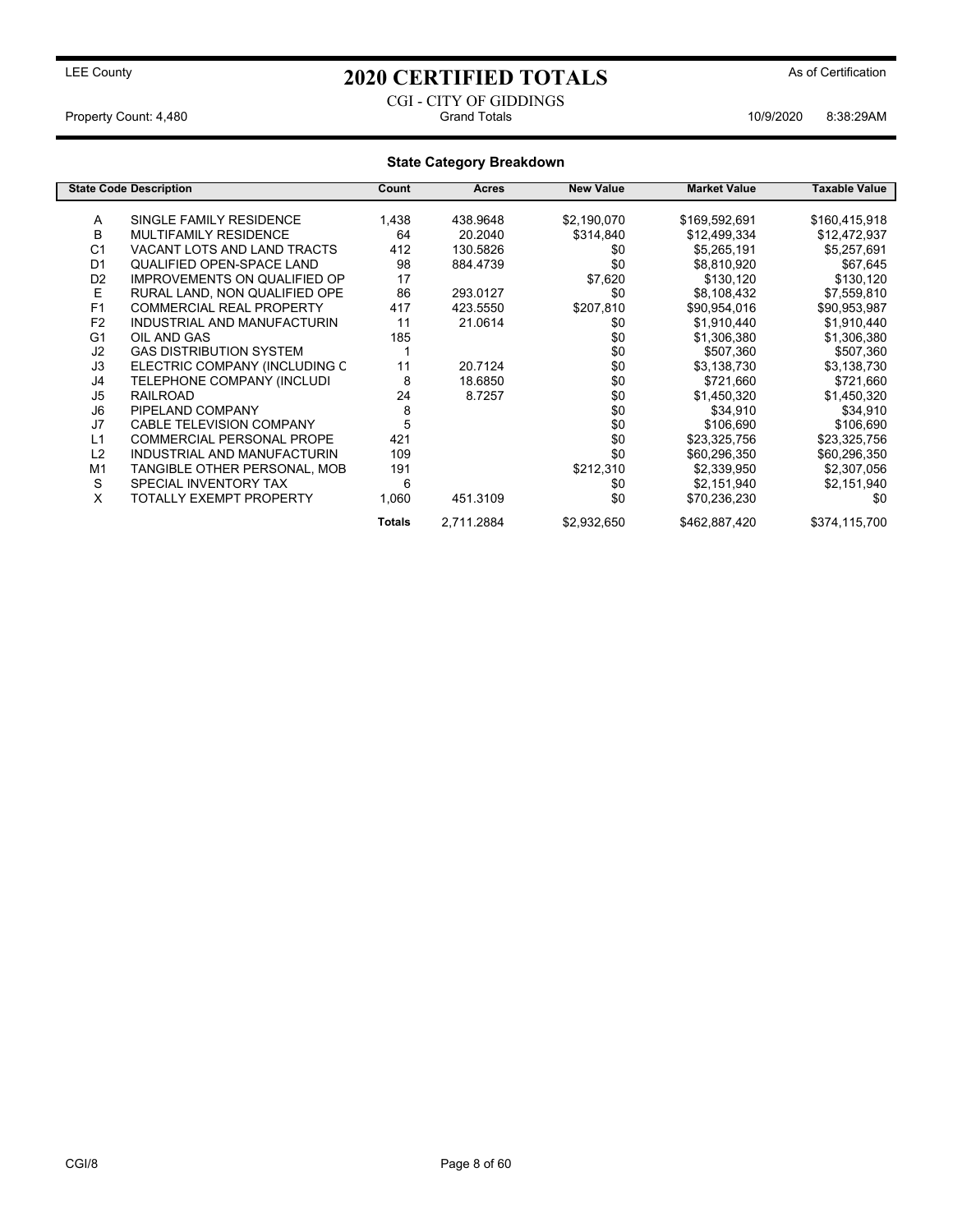### CGI - CITY OF GIDDINGS Property Count: 4,480 Grand Totals 10/9/2020 8:38:29AM

### **CAD State Category Breakdown**

|                  | <b>State Code Description</b>         | Count          | Acres      | <b>New Value</b> | <b>Market Value</b> | <b>Taxable Value</b> |
|------------------|---------------------------------------|----------------|------------|------------------|---------------------|----------------------|
| A <sub>1</sub>   | REAL, RESIDENTIAL, SINGLE-FAMIL       | 1,312          | 388.9224   | \$2,075,550      | \$166,154,400       | \$157,032,613        |
| A2               | REAL, RESIDENTIAL, MOBILE HOME        | 150            | 50.0424    | \$114,520        | \$3,438,291         | \$3,383,305          |
| <b>B1</b>        | REAL, RESIDENTIAL, MULTI-FAMILY       | 21             | 13.2018    | \$0              | \$6,653,176         | \$6,653,176          |
| <b>B2</b>        | REAL, RESIDENTIAL, DUPLEXES           | 43             | 7.0022     | \$314,840        | \$5,846,158         | \$5,819,761          |
| C <sub>1</sub>   | REAL, VACANT PLATTED RESIDENTI        | 365            | 104.0676   | \$0              | \$3,439,121         | \$3,431,621          |
| C <sub>2</sub>   | REAL, VACANT PLATTED COMMERCI         | 47             | 26.5150    | \$0              | \$1,826,070         | \$1,826,070          |
| D <sub>1</sub>   | REAL, ACREAGE, RANGELAND              | 98             | 884.4739   | \$0              | \$8,810,920         | \$67,645             |
| D <sub>2</sub>   | <b>IMPROVEMENTS ON QUALIFIED AG L</b> | 17             |            | \$7,620          | \$130,120           | \$130,120            |
| E <sub>1</sub>   | REAL, FARM/RANCH, HOUSE               | 34             | 47.9723    | \$0              | \$5,113,551         | \$4,564,585          |
| E <sub>2</sub>   | REAL, FARM/RANCH, MOBILE HOME         | 5              | 18.4300    | \$0              | \$252,710           | \$252,710            |
| E <sub>3</sub>   | REAL, FARM/RANCH, OTHER IMPROV        | 3              |            | \$0              | \$6,700             | \$6,747              |
| E4               | NON QUALIFIED AG LAND                 | 51             | 226.6104   | \$0              | \$2,735,471         | \$2,735,768          |
| F1               | REAL, COMMERCIAL                      | 417            | 423.5550   | \$207,810        | \$90,954,016        | \$90,953,987         |
| F <sub>2</sub>   | <b>REAL. INDUSTRIAL</b>               | 11             | 21.0614    | \$0              | \$1,910,440         | \$1,910,440          |
| G <sub>1</sub>   | OIL, GAS & MINERAL RESERVES           | 185            |            | \$0              | \$1,306,380         | \$1,306,380          |
| J2               | <b>GAS DISTRIBUTION SYSTEMS</b>       | $\mathbf{1}$   |            | \$0              | \$507,360           | \$507,360            |
| J3               | <b>ELECTRIC COMPANIES</b>             | 11             | 20.7124    | \$0              | \$3,138,730         | \$3,138,730          |
| J4               | <b>TELEPHONE COMPANIES</b>            | 8              | 18.6850    | \$0              | \$721,660           | \$721,660            |
| J <sub>5</sub>   | <b>RAILROADS</b>                      | 23             | 8.7257     | \$0              | \$1,397,820         | \$1,397,820          |
| J5A              | <b>RAILROADS</b>                      | 1              |            | \$0              | \$52,500            | \$52,500             |
| J6               | PIPELINE COMPANIES                    | 8              |            | \$0              | \$34,910            | \$34,910             |
| J7               | CABLE TELEVISION COMPANY              | 5              |            | \$0              | \$106,690           | \$106,690            |
| L1               | TANGIBLE, PERSONAL PROPERTY C         | 421            |            | \$0              | \$23,325,756        | \$23,325,756         |
| L2               | TANGIBLE, PERSONAL PROPERTY I         | $\mathbf{1}$   |            | \$0              | \$125,340           | \$125,340            |
| L2A              | TANGIBLE, PERSONAL PROPERTY I         | $\mathbf{1}$   |            | \$0              | \$40,220            | \$40,220             |
| L2C              | TANGIBLE, PERSONAL PROPERTY I         | 17             |            | \$0              | \$7,539,100         | \$7,539,100          |
| L <sub>2</sub> D | TANGIBLE, PERSONAL PROPERTY I         | 4              |            | \$0              | \$429,290           | \$429,290            |
| L2G              | TANGIBLE, PERSONAL PROPERTY I         | 21             |            | \$0              | \$11,995,190        | \$11,995,190         |
| L <sub>2</sub> H | TANGIBLE, PERSONAL PROPERTY I         | 8              |            | \$0              | \$3,434,060         | \$3,434,060          |
| L2I              | TANGIBLE, PERSONAL PROPERTY I         | $\overline{c}$ |            | \$0              | \$18,900            | \$18,900             |
| L <sub>2</sub> J | TANGIBLE, PERSONAL PROPERTY I         | 32             |            | \$0              | \$351,540           | \$351,540            |
| L2M              | TANGIBLE, PERSONAL PROPERTY I         | 16             |            | \$0              | \$35,958,670        | \$35,958,670         |
| L2P              | TANGIBLE, PERSONAL PROPERTY I         | 4              |            | \$0              | \$162.750           | \$162,750            |
| L2Q              | TANGIBLE, PERSONAL PROPERTY I         | 3              |            | \$0              | \$241,290           | \$241,290            |
| M <sub>1</sub>   | TANGIBLE OTHER PERSONAL, MOBI         | 191            |            | \$212,310        | \$2,339,950         | \$2,307,056          |
| S                | SPECIAL INVENTORY TAX                 | 6              |            | \$0              | \$2,151,940         | \$2,151,940          |
| X                | <b>TOTALY EXEMPT PROPERTY</b>         | 1,060          | 451.3109   | \$0              | \$70,236,230        | \$0                  |
|                  |                                       | <b>Totals</b>  | 2,711.2884 | \$2,932,650      | \$462,887,420       | \$374,115,700        |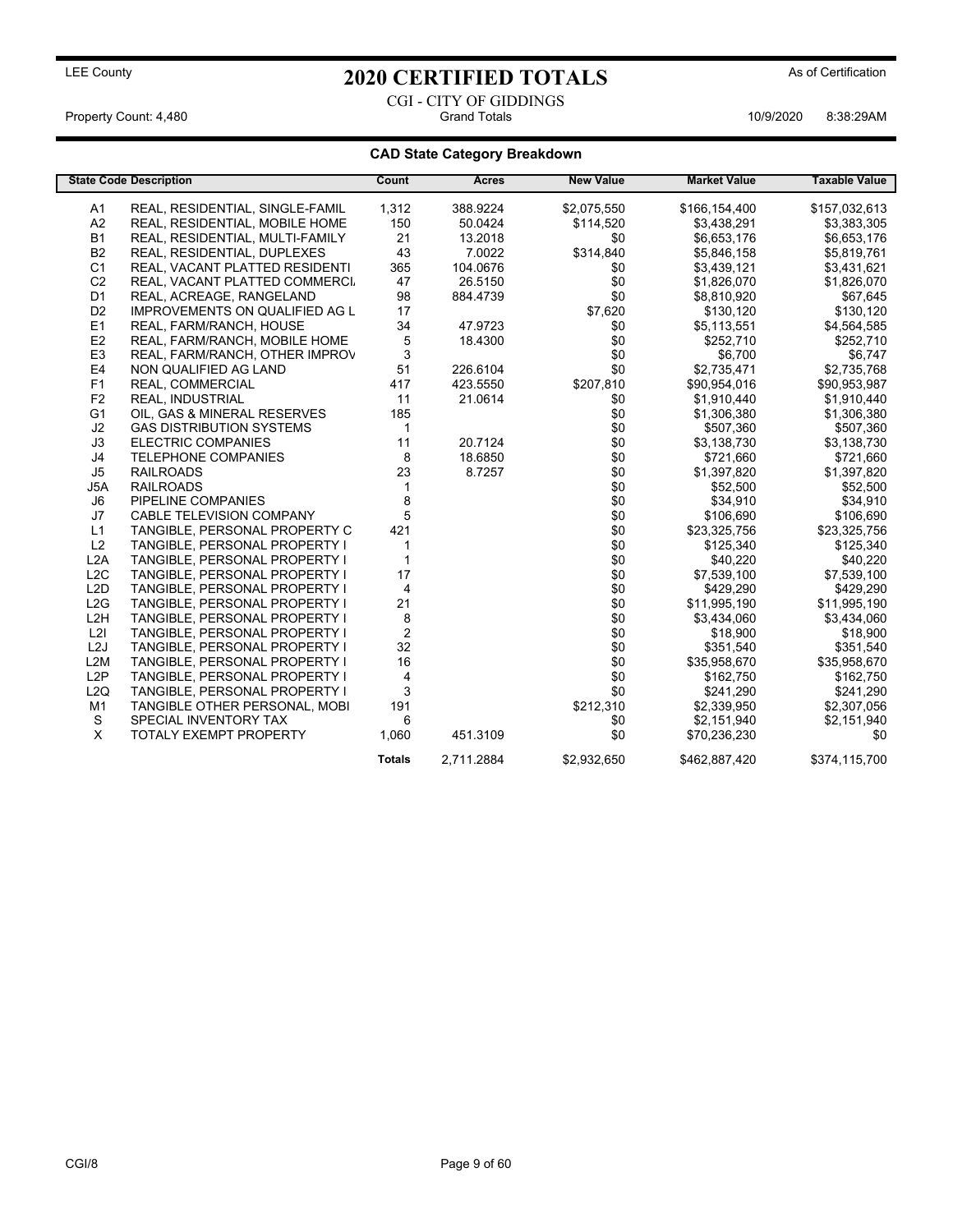| <b>LEE Countv</b> | <b>2020 CERTIFIED TOTALS</b> | As of Certification |
|-------------------|------------------------------|---------------------|
|-------------------|------------------------------|---------------------|

CGI - CITY OF GIDDINGS

Property Count: 4,480 **Effective Rate Assumption** 10/9/2020 8:38:29AM

#### **New Value**

| TOTAL NEW VALUE MARKET:  | \$2,932,650 |
|--------------------------|-------------|
| TOTAL NEW VALUE TAXABLE: | \$2,932,650 |

| <b>New Exemptions</b> |                                                |                                        |                                    |                                   |  |  |  |
|-----------------------|------------------------------------------------|----------------------------------------|------------------------------------|-----------------------------------|--|--|--|
| <b>Exemption</b>      | <b>Description</b>                             | Count                                  |                                    |                                   |  |  |  |
| EX-XV                 | Other Exemptions (including public property, r | $\mathbf{1}$                           | 2019 Market Value                  | \$0                               |  |  |  |
| EX366                 | <b>HOUSE BILL 366</b>                          | 104                                    | 2019 Market Value                  | \$87,220                          |  |  |  |
|                       |                                                | <b>ABSOLUTE EXEMPTIONS VALUE LOSS</b>  |                                    | \$87,220                          |  |  |  |
| <b>Exemption</b>      | <b>Description</b>                             |                                        | Count                              | <b>Exemption Amount</b>           |  |  |  |
| <b>OV65</b>           | OVER <sub>65</sub>                             |                                        | 27                                 | \$81.000                          |  |  |  |
|                       |                                                | <b>PARTIAL EXEMPTIONS VALUE LOSS</b>   | 27                                 | \$81,000                          |  |  |  |
|                       |                                                |                                        | <b>NEW EXEMPTIONS VALUE LOSS</b>   | \$168,220                         |  |  |  |
|                       |                                                | <b>Increased Exemptions</b>            |                                    |                                   |  |  |  |
| <b>Exemption</b>      | <b>Description</b>                             |                                        | Count                              | <b>Increased Exemption Amount</b> |  |  |  |
|                       |                                                | <b>INCREASED EXEMPTIONS VALUE LOSS</b> |                                    |                                   |  |  |  |
|                       |                                                |                                        | <b>TOTAL EXEMPTIONS VALUE LOSS</b> | \$168,220                         |  |  |  |
|                       |                                                | New Ag / Timber Exemptions             |                                    |                                   |  |  |  |
|                       |                                                | <b>New Annexations</b>                 |                                    |                                   |  |  |  |
|                       |                                                | <b>New Deannexations</b>               |                                    |                                   |  |  |  |
|                       |                                                | <b>Average Homestead Value</b>         |                                    |                                   |  |  |  |
|                       |                                                | Category A and E                       |                                    |                                   |  |  |  |
|                       | <b>Count of HS Residences</b>                  | <b>Average Market</b>                  | <b>Average HS Exemption</b>        | <b>Average Taxable</b>            |  |  |  |
|                       | 847                                            | \$145,302                              | \$8,395                            | \$136,907                         |  |  |  |
|                       |                                                | <b>Category A Only</b>                 |                                    |                                   |  |  |  |
|                       | <b>Count of HS Residences</b>                  | <b>Average Market</b>                  | <b>Average HS Exemption</b>        | <b>Average Taxable</b>            |  |  |  |
|                       | 826                                            | \$144,399                              | \$7,969                            | \$136,430                         |  |  |  |
|                       |                                                | <b>Lower Value Used</b>                |                                    |                                   |  |  |  |
|                       | <b>Count of Protested Properties</b>           | <b>Total Market Value</b>              | <b>Total Value Used</b>            |                                   |  |  |  |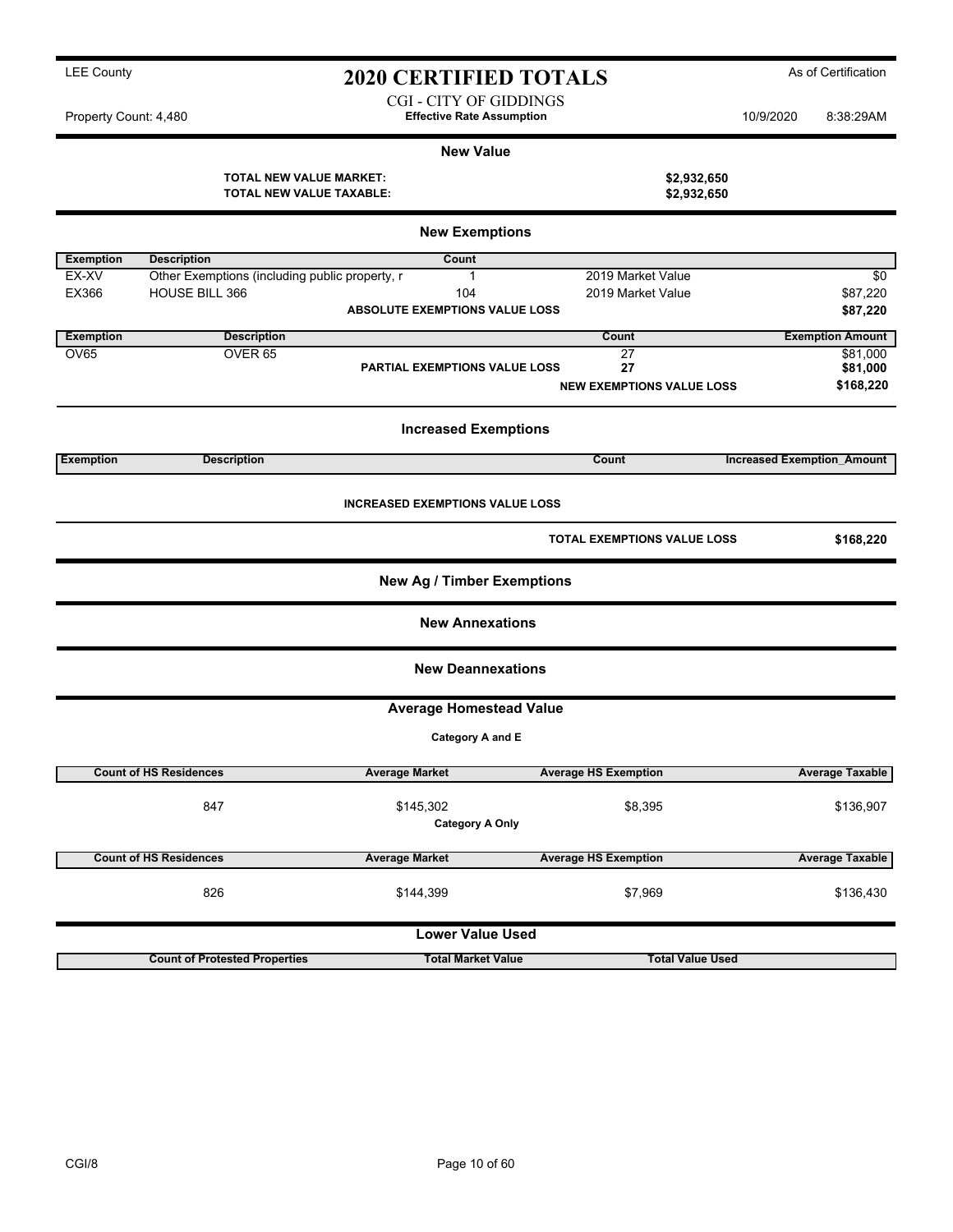|  | <b>LEE County</b> |
|--|-------------------|
|--|-------------------|

# LEE County **As of Certification 2020 CERTIFIED TOTALS** As of Certification

| Property Count: 1,014             |                   | <b>CLX - CITY OF LEXINGTON</b><br><b>Grand Totals</b> |                                                            | 10/9/2020 | 8:38:29AM  |
|-----------------------------------|-------------------|-------------------------------------------------------|------------------------------------------------------------|-----------|------------|
| Land<br>Homesite:                 |                   | Value                                                 |                                                            |           |            |
| Non Homesite:                     |                   | 5,140,270                                             |                                                            |           |            |
| Ag Market:                        |                   | 7,447,470                                             |                                                            |           |            |
| <b>Timber Market:</b>             |                   | 3,409,320<br>0                                        | <b>Total Land</b>                                          | $(+)$     | 15,997,060 |
|                                   |                   |                                                       |                                                            |           |            |
| Improvement                       |                   | Value                                                 |                                                            |           |            |
| Homesite:                         |                   | 40,057,620                                            |                                                            |           |            |
| Non Homesite:                     |                   | 34,460,210                                            | <b>Total Improvements</b>                                  | $^{(+)}$  | 74,517,830 |
| <b>Non Real</b>                   | Count             | Value                                                 |                                                            |           |            |
|                                   |                   |                                                       |                                                            |           |            |
| Personal Property:                | 141               | 3,261,068                                             |                                                            |           |            |
| <b>Mineral Property:</b>          | $\mathbf 0$       | 0                                                     |                                                            |           |            |
| Autos:                            | 0                 | $\Omega$                                              | <b>Total Non Real</b>                                      | $^{(+)}$  | 3,261,068  |
|                                   |                   |                                                       | <b>Market Value</b>                                        | $=$       | 93,775,958 |
| Ag                                | <b>Non Exempt</b> | <b>Exempt</b>                                         |                                                            |           |            |
| <b>Total Productivity Market:</b> | 3,409,320         | 0                                                     |                                                            |           |            |
| Ag Use:                           | 17,390            | 0                                                     | <b>Productivity Loss</b>                                   | $(-)$     | 3,391,930  |
| Timber Use:                       | $\Omega$          | 0                                                     | <b>Appraised Value</b>                                     | $=$       | 90,384,028 |
| Productivity Loss:                | 3,391,930         | 0                                                     |                                                            |           |            |
|                                   |                   |                                                       | <b>Homestead Cap</b>                                       | $(-)$     | 3,011,653  |
|                                   |                   |                                                       | <b>Assessed Value</b>                                      | $\equiv$  | 87,372,375 |
|                                   |                   |                                                       | <b>Total Exemptions Amount</b><br>(Breakdown on Next Page) | $(-)$     | 24,227,941 |
|                                   |                   |                                                       | <b>Net Taxable</b>                                         | $\equiv$  | 63,144,434 |

APPROXIMATE TOTAL LEVY = NET TAXABLE \* (TAX RATE / 100) 304,671.89 = 63,144,434 \* (0.482500 / 100)

| Tax Increment Finance Value: |      |
|------------------------------|------|
| Tax Increment Finance Levy:  | 0.00 |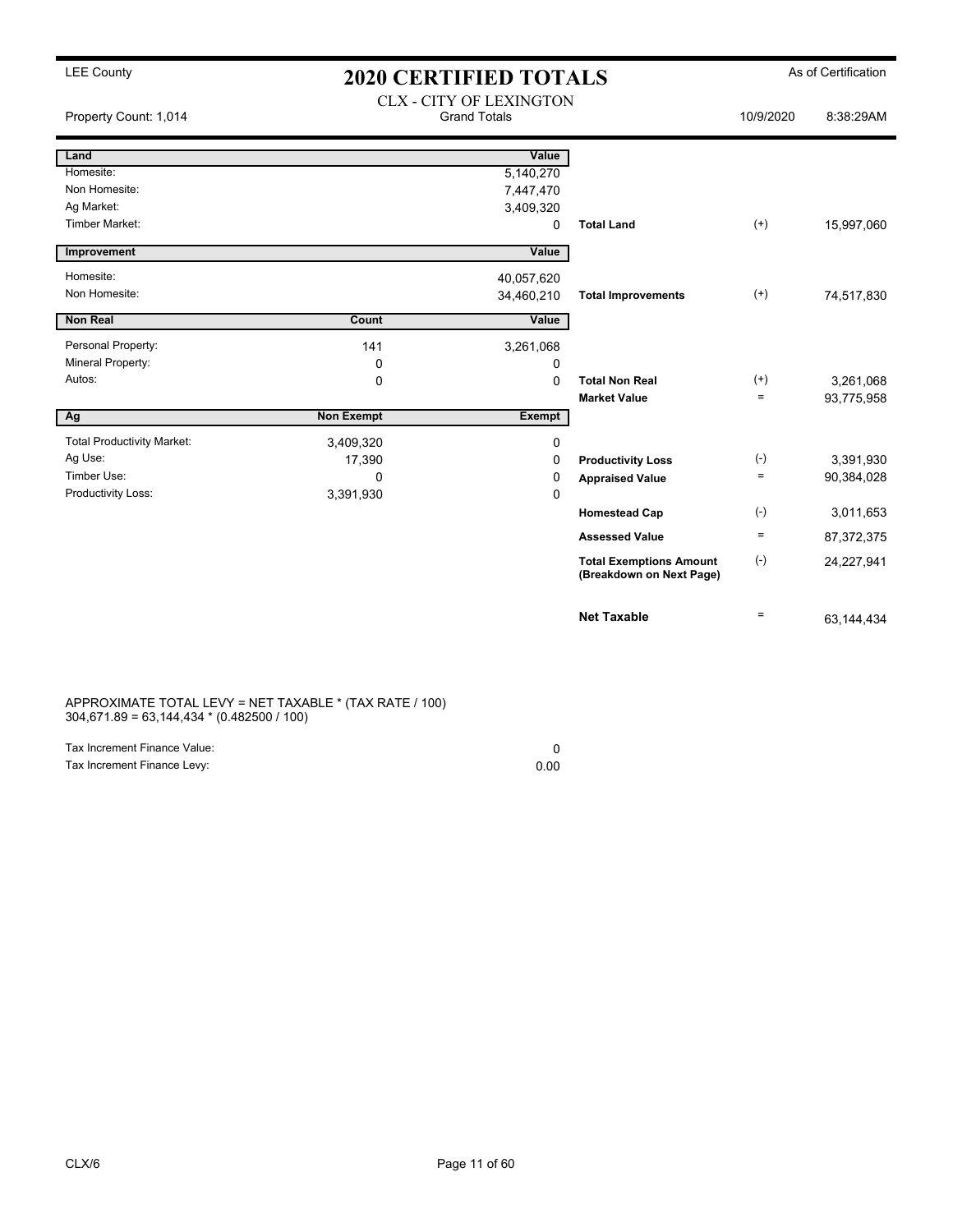### CLX - CITY OF LEXINGTON Property Count: 1,014 Grand Totals 10/9/2020 8:38:29AM

### **Exemption Breakdown**

| <b>Exemption</b> | Count         | Local   | <b>State</b> | Total      |
|------------------|---------------|---------|--------------|------------|
| СH               |               | 104,400 |              | 104,400    |
| DV <sub>2</sub>  |               | 0       | 7,500        | 7,500      |
| DV4              | າ             | 0       | 12,000       | 12,000     |
| <b>DVHS</b>      | 2             | 0       | 228,521      | 228,521    |
| EX-XI            |               | 0       | 16,460       | 16,460     |
| EX-XN            | っ             | 0       | 10           | 10         |
| EX-XU            | 2             | 0       | 251,090      | 251,090    |
| EX-XV            | 70            | 0       | 23,315,490   | 23,315,490 |
| EX366            | 20            | 0       | 3,470        | 3,470      |
| OV65             | 100           | 289,000 | 0            | 289,000    |
|                  | <b>Totals</b> | 393,400 | 23,834,541   | 24,227,941 |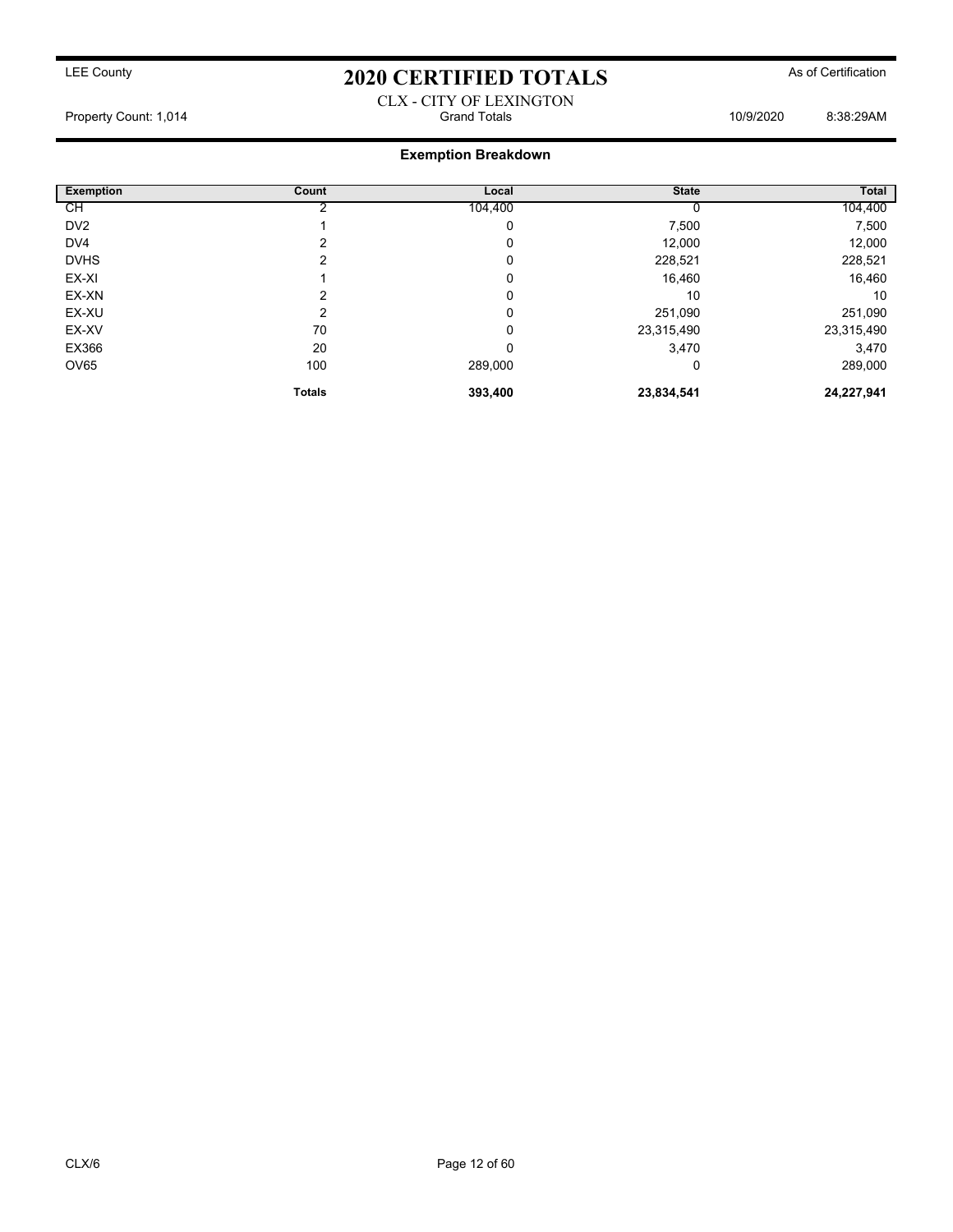### LEE County **As of Certification 2020 CERTIFIED TOTALS** As of Certification

CABLE TELEVISION COMPANY

TANGIBLE OTHER PERSONAL, MOB 74<br>TOTALLY EXEMPT PROPERTY 56 102.0291

#### CLX - CITY OF LEXINGTON Property Count: 1,014 **Crack 1009/2020** 8:38:29AM

### **State Category Breakdown State Code Description Count Acres New Value Market Value Taxable Value** A SINGLE FAMILY RESIDENCE 449 184.4668 \$747,370 \$45,991,718 \$42,521,898<br>B MULTIFAMILY RESIDENCE 11 5.0372 \$0 \$1.506.732 \$1.506.732 B MULTIFAMILY RESIDENCE 11 5.0372 \$0 \$1,506,732 \$1,506,732 C1 VACANT LOTS AND LAND TRACTS 122 49.5126 \$0 \$1,664,240 \$1,664,240 \$1,664,240<br>D1 QUALIFIED OPEN-SPACE LAND 62 204.8981 \$0 \$3,409,320 \$17,390 QUALIFIED OPEN-SPACE LAND 02 IMPROVEMENTS ON QUALIFIED OP 7 \$0 \$32,060 \$32,060<br> RURAL LAND, NON QUALIFIED OPE 24 29.8912 \$0 \$1.835.410 \$1.774.636 E RURAL LAND, NON QUALIFIED OPE 24 29.8912 \$0 \$1,835,410 \$1,774,636<br>
F1 COMMERCIAL REAL PROPERTY 90 79.9969 \$0 \$11,034,920 \$11,034,920 F1 COMMERCIAL REAL PROPERTY 90 79.9969 \$0 \$11,034,920 \$11,034,920 J2 GAS DISTRIBUTION SYSTEM 1 \$0 \$189,160 \$189,160<br>J3 ELECTRIC COMPANY (INCLUDING C 4 0.2400 \$0 \$54.330 \$54.330 J3 ELECTRIC COMPANY (INCLUDING C 4 0.2400 \$0 \$54,330<br>J4 TELEPHONE COMPANY (INCLUDI 2 0.1970 \$0 \$99,930

J4 TELEPHONE COMPANY (INCLUDI 2 0.1970 \$0 \$99,930 \$99,930

L1 COMMERCIAL PERSONAL PROPE 106 \$0 \$2,745,658 \$2,745,658 L2 INDUSTRIAL AND MANUFACTURIN 1<br>M1 TANGIBLE OTHER PERSONAL, MOB 74 1 \$0 \$1,316,570 \$1,298,490

X TOTALLY EXEMPT PROPERTY 96 102.0291 \$0 \$23,690,920 \$0 \$0

Totals 656.2689 \$747,370 \$93,775,958 \$63,144,434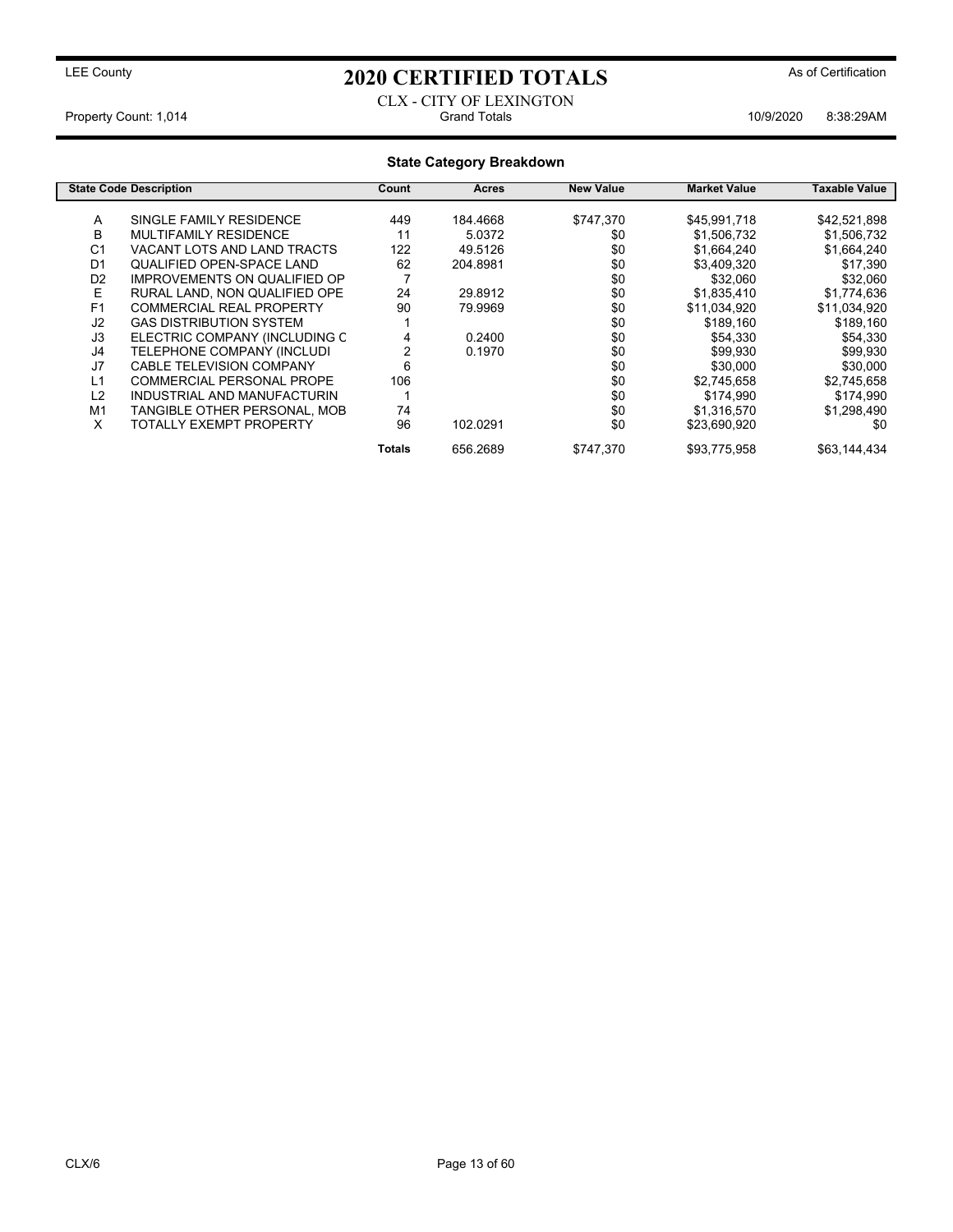CLX - CITY OF LEXINGTON Property Count: 1,014 **Count: 1,014** Grand Totals **10/9/2020** 8:38:29AM

### **CAD State Category Breakdown**

|                  | <b>State Code Description</b>         | Count         | <b>Acres</b> | <b>New Value</b> | <b>Market Value</b> | <b>Taxable Value</b> |
|------------------|---------------------------------------|---------------|--------------|------------------|---------------------|----------------------|
| A1               | REAL, RESIDENTIAL, SINGLE-FAMIL       | 361           | 145.2959     | \$747,370        | \$43,291,458        | \$39,858,338         |
| A <sub>2</sub>   | REAL, RESIDENTIAL, MOBILE HOME        | 103           | 39.1709      | \$0              | \$2,700,260         | \$2,663,560          |
| <b>B1</b>        | REAL, RESIDENTIAL, MULTI-FAMILY       | 2             | 2.6354       | \$0              | \$637,292           | \$637,292            |
| <b>B2</b>        | REAL, RESIDENTIAL, DUPLEXES           | 9             | 2.4018       | \$0              | \$869,440           | \$869,440            |
| C <sub>1</sub>   | REAL, VACANT PLATTED RESIDENTI        | 90            | 33.0715      | \$0              | \$1,163,930         | \$1,163,930          |
| C <sub>2</sub>   | REAL, VACANT PLATTED COMMERCI         | 31            | 15.3751      | \$0              | \$480,910           | \$480,910            |
| C <sub>3</sub>   | REAL, VACANT PLATTED RURAL OR F       |               | 1.0660       | \$0              | \$19,400            | \$19,400             |
| D <sub>1</sub>   | REAL, ACREAGE, RANGELAND              | 62            | 204.8981     | \$0              | \$3,409,320         | \$17,390             |
| D <sub>2</sub>   | <b>IMPROVEMENTS ON QUALIFIED AG L</b> |               |              | \$0              | \$32,060            | \$32,060             |
| E1               | REAL, FARM/RANCH, HOUSE               | 10            | 12.0122      | \$0              | \$1,420,550         | \$1,370,785          |
| E <sub>2</sub>   | REAL, FARM/RANCH, MOBILE HOME         | 3             | 1.4200       | \$0              | \$119.300           | \$119,300            |
| E <sub>3</sub>   | REAL, FARM/RANCH, OTHER IMPROV        | 2             |              | \$0              | \$27,620            | \$27,620             |
| E4               | NON QUALIFIED AG LAND                 | 10            | 16.4590      | \$0              | \$267,940           | \$256,931            |
| F <sub>1</sub>   | REAL, COMMERCIAL                      | 90            | 79.9969      | \$0              | \$11,034,920        | \$11,034,920         |
| J2               | <b>GAS DISTRIBUTION SYSTEMS</b>       |               |              | \$0              | \$189,160           | \$189,160            |
| J3               | ELECTRIC COMPANIES                    |               | 0.2400       | \$0              | \$54,330            | \$54,330             |
| J4               | <b>TELEPHONE COMPANIES</b>            |               | 0.1970       | \$0              | \$99,930            | \$99,930             |
| J7               | <b>CABLE TELEVISION COMPANY</b>       | 6             |              | \$0              | \$30,000            | \$30,000             |
| L1               | TANGIBLE, PERSONAL PROPERTY C         | 106           |              | \$0              | \$2,745,658         | \$2,745,658          |
| L <sub>2</sub> Q | TANGIBLE, PERSONAL PROPERTY I         |               |              | \$0              | \$174,990           | \$174,990            |
| M1               | TANGIBLE OTHER PERSONAL, MOBI         | 74            |              | \$0              | \$1,316,570         | \$1,298,490          |
| X                | <b>TOTALY EXEMPT PROPERTY</b>         | 96            | 102.0291     | \$0              | \$23,690,920        | \$0                  |
|                  |                                       | <b>Totals</b> | 656.2689     | \$747,370        | \$93,775,958        | \$63,144,434         |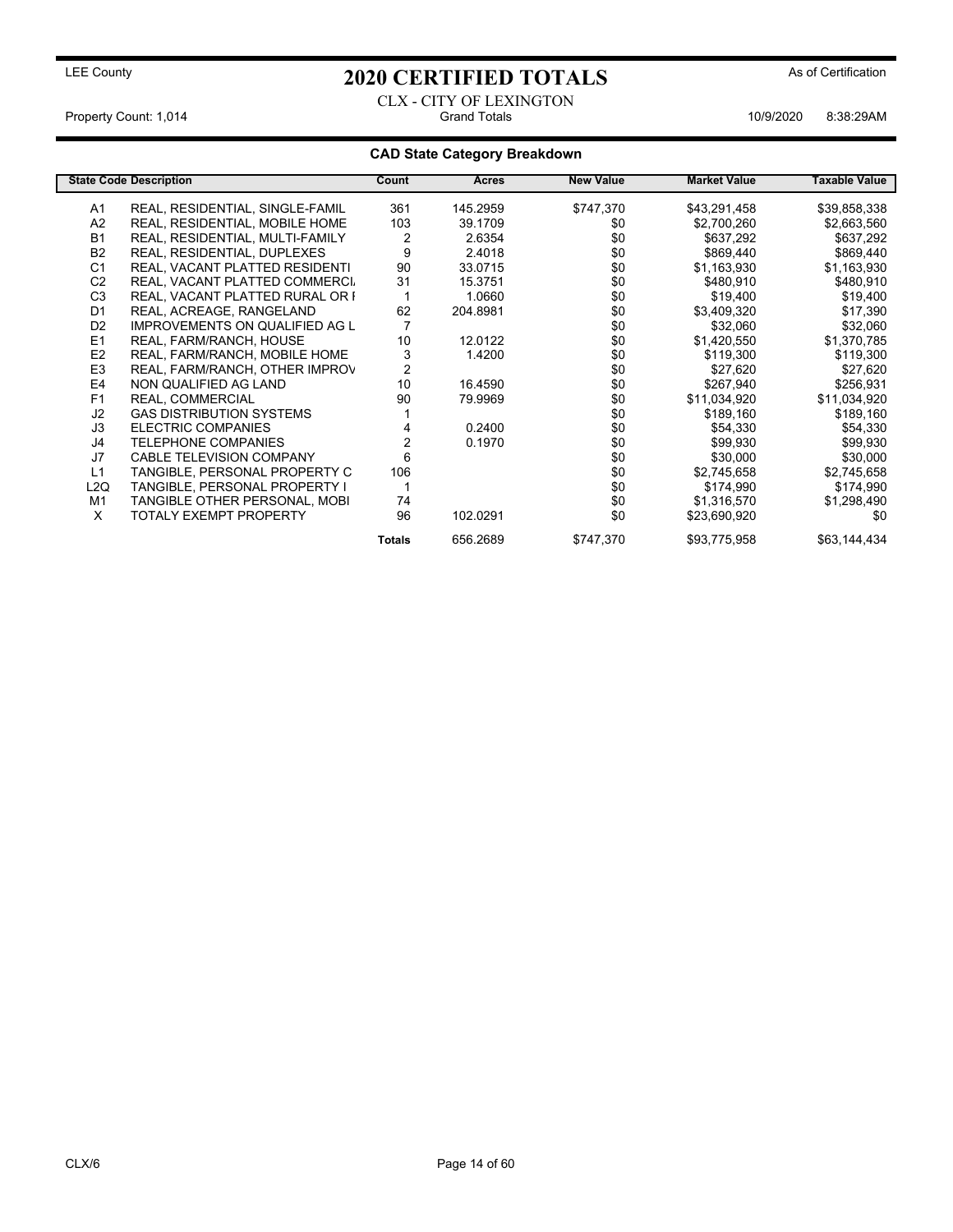| <b>LEE County</b>     | <b>2020 CERTIFIED TOTALS</b>     |           | As of Certification |
|-----------------------|----------------------------------|-----------|---------------------|
|                       | CLX - CITY OF LEXINGTON          |           |                     |
| Property Count: 1 014 | <b>Effective Rate Assumntion</b> | 10/9/2020 | 8.38.20AM           |

**X** - CITY OF LEXINGTON Property Count: 1,014 **Effective Rate Assumption** 10/9/2020 8:38:29AM

| <b>New Value</b> |  |
|------------------|--|
|------------------|--|

**TOTAL NEW VALUE MARKET: \$747,370 TOTAL NEW VALUE TAXABLE: \$747,370**

| <b>New Exemptions</b> |                                      |                                        |                                    |                                   |  |  |  |  |
|-----------------------|--------------------------------------|----------------------------------------|------------------------------------|-----------------------------------|--|--|--|--|
| <b>Exemption</b>      | <b>Description</b>                   | Count                                  |                                    |                                   |  |  |  |  |
| EX366                 | <b>HOUSE BILL 366</b>                | 3                                      | 2019 Market Value                  | \$12,710                          |  |  |  |  |
|                       |                                      | <b>ABSOLUTE EXEMPTIONS VALUE LOSS</b>  |                                    | \$12,710                          |  |  |  |  |
| <b>Exemption</b>      | <b>Description</b>                   |                                        | Count                              | <b>Exemption Amount</b>           |  |  |  |  |
| <b>OV65</b>           | OVER <sub>65</sub>                   |                                        | 6                                  | \$18,000                          |  |  |  |  |
|                       |                                      | <b>PARTIAL EXEMPTIONS VALUE LOSS</b>   | 6                                  | \$18,000                          |  |  |  |  |
|                       |                                      |                                        | <b>NEW EXEMPTIONS VALUE LOSS</b>   | \$30,710                          |  |  |  |  |
|                       |                                      | <b>Increased Exemptions</b>            |                                    |                                   |  |  |  |  |
| <b>Exemption</b>      | <b>Description</b>                   |                                        | Count                              | <b>Increased Exemption Amount</b> |  |  |  |  |
|                       |                                      | <b>INCREASED EXEMPTIONS VALUE LOSS</b> |                                    |                                   |  |  |  |  |
|                       |                                      |                                        | <b>TOTAL EXEMPTIONS VALUE LOSS</b> | \$30,710                          |  |  |  |  |
|                       |                                      | <b>New Ag / Timber Exemptions</b>      |                                    |                                   |  |  |  |  |
|                       |                                      | <b>New Annexations</b>                 |                                    |                                   |  |  |  |  |
|                       |                                      | <b>New Deannexations</b>               |                                    |                                   |  |  |  |  |
|                       |                                      | <b>Average Homestead Value</b>         |                                    |                                   |  |  |  |  |
|                       |                                      | Category A and E                       |                                    |                                   |  |  |  |  |
|                       | <b>Count of HS Residences</b>        | <b>Average Market</b>                  | <b>Average HS Exemption</b>        | <b>Average Taxable</b>            |  |  |  |  |
|                       | 227                                  | \$135,745<br><b>Category A Only</b>    | \$13,256                           | \$122,489                         |  |  |  |  |
|                       | <b>Count of HS Residences</b>        | <b>Average Market</b>                  | <b>Average HS Exemption</b>        | <b>Average Taxable</b>            |  |  |  |  |
|                       | 220                                  | \$134,934                              | \$13,466                           | \$121,468                         |  |  |  |  |
|                       |                                      | <b>Lower Value Used</b>                |                                    |                                   |  |  |  |  |
|                       | <b>Count of Protested Properties</b> | <b>Total Market Value</b>              | <b>Total Value Used</b>            |                                   |  |  |  |  |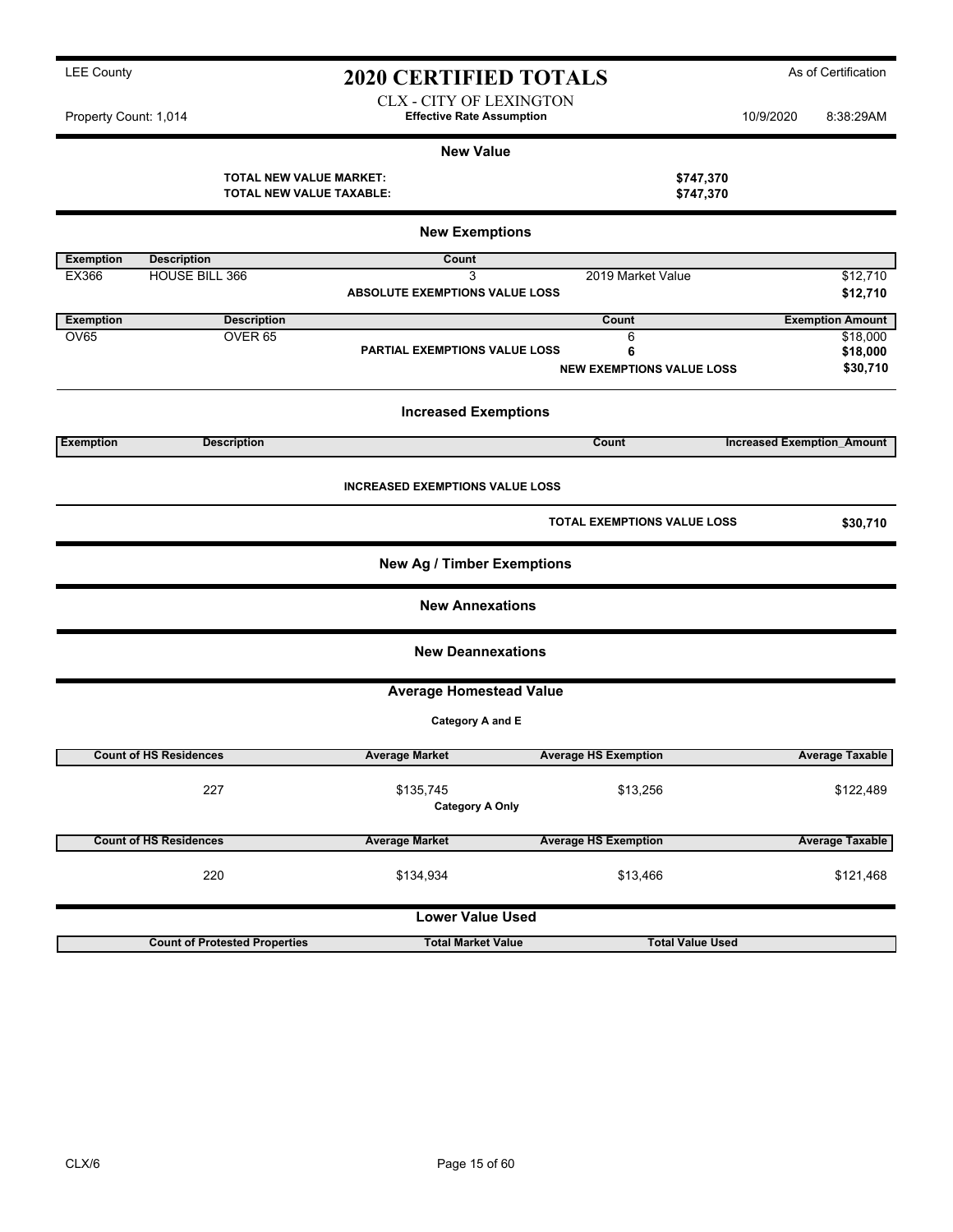| 8:38:29AM     | 10/9/2020       |                                                            |               | <b>Grand Totals</b> | <b>G144 - LEE COUNTY GENERAL FUND</b> |                | Property Count: 40,424            |                                   |
|---------------|-----------------|------------------------------------------------------------|---------------|---------------------|---------------------------------------|----------------|-----------------------------------|-----------------------------------|
|               |                 |                                                            | Value         |                     |                                       |                |                                   | Land                              |
|               |                 |                                                            | 119,521,399   |                     |                                       |                |                                   | Homesite:                         |
|               |                 |                                                            | 199,852,901   |                     |                                       |                |                                   | Non Homesite:                     |
|               |                 |                                                            |               | 2,135,901,752       |                                       |                |                                   | Ag Market:                        |
| 2,455,276,052 | $^{(+)}$        | <b>Total Land</b>                                          | 0             |                     |                                       |                |                                   | <b>Timber Market:</b>             |
|               |                 |                                                            | Value         |                     |                                       |                |                                   | Improvement                       |
|               |                 |                                                            | 761, 165, 442 |                     |                                       |                |                                   | Homesite:                         |
| 1,105,144,380 | $^{(+)}$        | <b>Total Improvements</b>                                  | 343,978,938   |                     |                                       |                |                                   | Non Homesite:                     |
|               |                 |                                                            | Value         |                     | Count                                 |                |                                   | <b>Non Real</b>                   |
|               |                 |                                                            | 348,247,434   |                     | 2,030                                 |                |                                   | Personal Property:                |
|               |                 |                                                            | 159,673,630   |                     | 21,650                                |                |                                   | Mineral Property:                 |
| 507,921,064   | $^{(+)}$        | <b>Total Non Real</b>                                      | 0             |                     | 0                                     |                |                                   | Autos:                            |
| 4,068,341,496 | $\quad \  \  =$ | <b>Market Value</b>                                        |               |                     |                                       |                |                                   |                                   |
|               |                 |                                                            | Exempt        |                     | <b>Non Exempt</b>                     |                |                                   | Ag                                |
|               |                 |                                                            | 3,350,040     |                     | 2,132,551,712                         |                | <b>Total Productivity Market:</b> |                                   |
| 2,109,843,898 | $(\cdot)$       | <b>Productivity Loss</b>                                   | 25,770        |                     | 22,707,814                            |                |                                   | Ag Use:                           |
| 1,958,497,598 | $\equiv$        | <b>Appraised Value</b>                                     | 0             |                     | 0                                     |                |                                   | Timber Use:<br>Productivity Loss: |
| 30,212,185    | $(\cdot)$       | <b>Homestead Cap</b>                                       | 3,324,270     |                     | 2,109,843,898                         |                |                                   |                                   |
| 1,928,285,413 | $\equiv$        | <b>Assessed Value</b>                                      |               |                     |                                       |                |                                   |                                   |
| 231,182,833   | $(\text{-})$    | <b>Total Exemptions Amount</b><br>(Breakdown on Next Page) |               |                     |                                       |                |                                   |                                   |
| 1,697,102,580 | $=$             | <b>Net Taxable</b>                                         |               |                     |                                       |                |                                   |                                   |
|               |                 |                                                            | Count         | <b>Ceiling</b>      | <b>Actual Tax</b>                     | <b>Taxable</b> | <b>Assessed</b>                   | Freeze                            |
|               |                 |                                                            | 107           | 39,295.42           | 36,183.33                             | 9,400,958      | 11,149,612                        | DP                                |
|               |                 |                                                            | 1             | 260.14              | 203.52                                | 45,880         | 57,880                            | <b>DPS</b>                        |
|               |                 |                                                            | 1,855         | 967,265.11          | 915,025.98                            | 248,704,295    | 280,578,525                       | <b>OV65</b>                       |
| 258, 151, 133 | $(-)$           | 1,963 Freeze Taxable                                       |               | 1,006,820.67        | 951,412.83                            | 258, 151, 133  | 291,786,017                       | <b>Total</b>                      |
|               |                 |                                                            |               |                     |                                       |                | 0.443600                          | <b>Tax Rate</b>                   |
|               |                 |                                                            | Count         | <b>Adjustment</b>   | Post % Taxable                        | <b>Taxable</b> | <b>Assessed</b>                   | <b>Transfer</b>                   |
|               |                 |                                                            | 9             | 259,901             | 931,039                               | 1,190,940      | 1,286,940                         | OV65                              |
| 259,901       | $(\cdot)$       | <b>Transfer Adjustment</b>                                 | 9             | 259,901             | 931,039                               | 1,190,940      | 1,286,940                         | <b>Total</b>                      |
| 1,438,691,546 | $\quad =$       | <b>Freeze Adjusted Taxable</b>                             |               |                     |                                       |                |                                   |                                   |

7,333,448.53 = 1,438,691,546 \* (0.443600 / 100) + 951,412.83

Tax Increment Finance Value: 0 Tax Increment Finance Levy: 0.00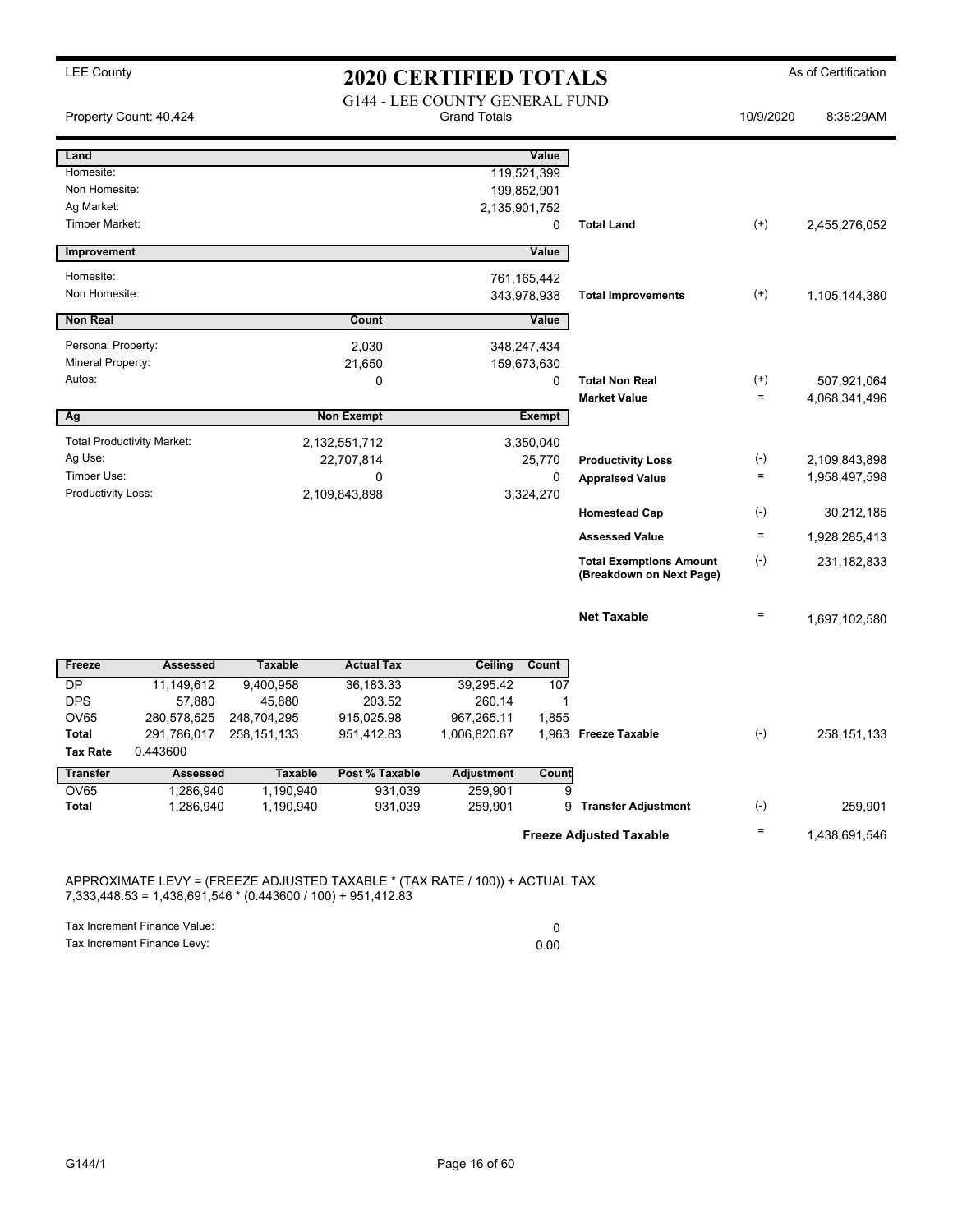### LEE County **2020 CERTIFIED TOTALS** As of Certification G144 - LEE COUNTY GENERAL FUND

Property Count: 40,424 Grand Totals 10/9/2020 8:38:29AM

### **Exemption Breakdown**

| <b>Exemption</b>  | Count          | Local      | <b>State</b> | Total         |
|-------------------|----------------|------------|--------------|---------------|
| CН                | 5              | 398,110    | 0            | 398,110       |
| <b>DP</b>         | 111            | 1,249,300  | 0            | 1,249,300     |
| <b>DPS</b>        |                | 12,000     | $\Omega$     | 12,000        |
| DV <sub>1</sub>   | 15             | 0          | 103,000      | 103,000       |
| DV <sub>1</sub> S | $\overline{2}$ | 0          | 10,000       | 10,000        |
| DV <sub>2</sub>   | 9              | 0          | 72,000       | 72,000        |
| DV3               | 14             | 0          | 145,000      | 145,000       |
| DV3S              | 1              | 0          | 10,000       | 10,000        |
| DV4               | 123            | 0          | 1,036,360    | 1,036,360     |
| DV4S              | 20             | 0          | 202,050      | 202,050       |
| <b>DVHS</b>       | 69             | 0          | 13,006,737   | 13,006,737    |
| <b>DVHSS</b>      | 6              | 0          | 779,330      | 779,330       |
| EX                | 34             | 0          | 27,586,300   | 27,586,300    |
| EX-XG             |                | 0          | 8,520        | 8,520         |
| EX-XI             | 8              | 0          | 1,445,010    | 1,445,010     |
| EX-XN             | 37             | 0          | 2,255,120    | 2,255,120     |
| EX-XR             | 39             | 0          | 10,087,420   | 10,087,420    |
| EX-XU             | 11             | 0          | 2,411,745    | 2,411,745     |
| EX-XV             | 607            | 0          | 147,087,815  | 147,087,815   |
| EX-XV (Prorated)  |                | 0          | 6,670        | 6,670         |
| EX366             | 6,476          | 0          | 575,290      | 575,290       |
| LVE               |                | 37,200     | 0            | 37,200        |
| OV65              | 2,001          | 22,541,876 | 0            | 22,541,876    |
| OV65S             |                | 84,000     | 0            | 84,000        |
| ${\sf PC}$        |                | 31,980     | $\Omega$     | 31,980        |
|                   | <b>Totals</b>  | 24,354,466 | 206,828,367  | 231, 182, 833 |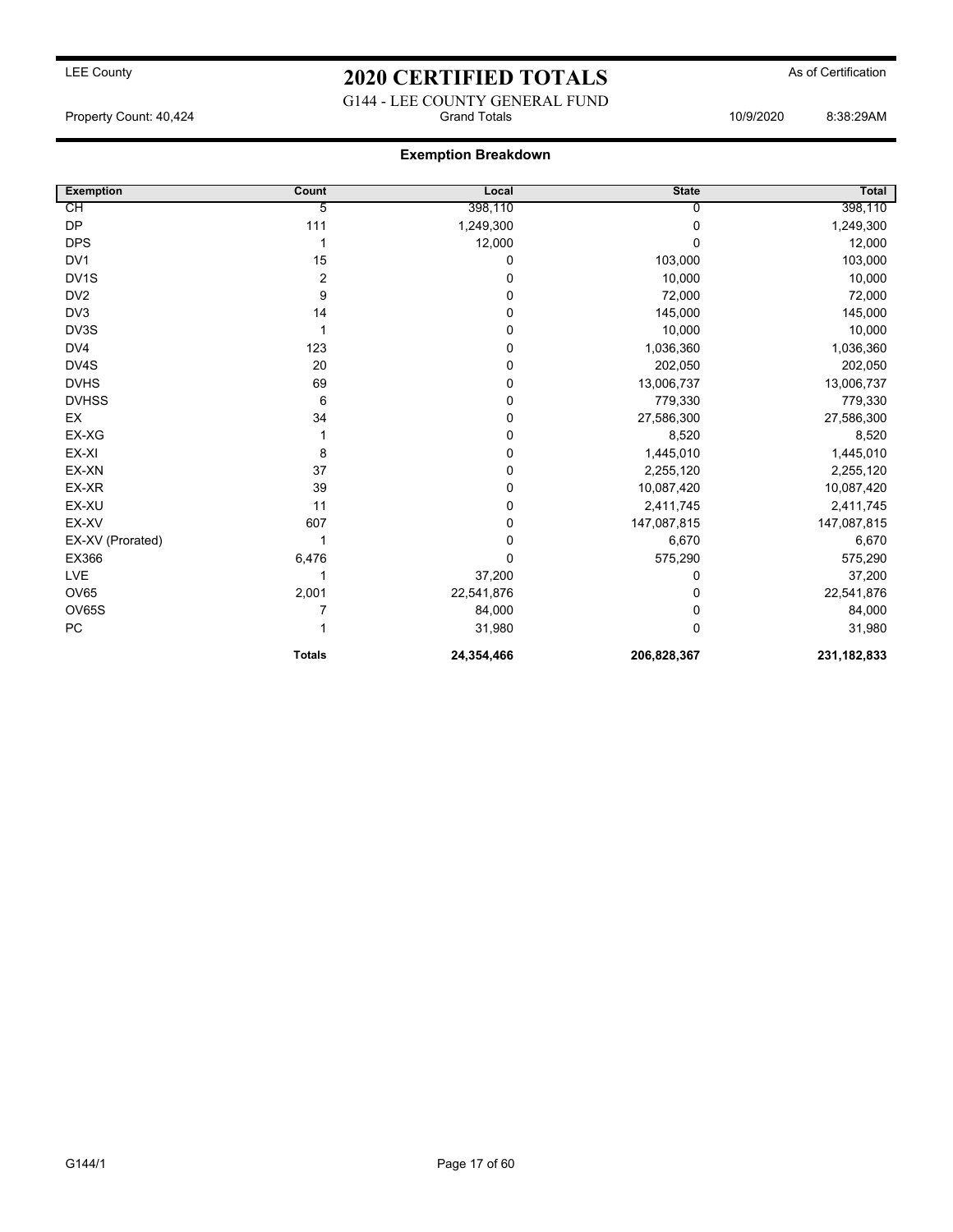### G144 - LEE COUNTY GENERAL FUND<br>Grand Totals Property Count: 40,424 **Accord Property Count: 40,424** Crand Totals 10/9/2020 8:38:29AM

### **State Category Breakdown**

|                | <b>State Code Description</b>       | Count          | Acres          | <b>New Value</b> | <b>Market Value</b> | Taxable Value   |
|----------------|-------------------------------------|----------------|----------------|------------------|---------------------|-----------------|
|                |                                     |                |                |                  |                     |                 |
| A              | SINGLE FAMILY RESIDENCE             | 3,276          | 3,849.6948     | \$6,779,960      | \$382,804,265       | \$351,426,411   |
| B              | <b>MULTIFAMILY RESIDENCE</b>        | 81             | 37.0229        | \$314,840        | \$15,635,699        | \$15,591,875    |
| C <sub>1</sub> | VACANT LOTS AND LAND TRACTS         | 764            | 792.4721       | \$0              | \$14,378,193        | \$14,352,693    |
| D <sub>1</sub> | <b>QUALIFIED OPEN-SPACE LAND</b>    | 8,237          | 365, 167. 4944 | \$0              | \$2,132,551,712     | \$22,609,401    |
| D <sub>2</sub> | <b>IMPROVEMENTS ON QUALIFIED OP</b> | 2,610          |                | \$697,440        | \$32,106,537        | \$31,834,966    |
| Е              | RURAL LAND, NON QUALIFIED OPE       | 5,728          | 16,804.5711    | \$14,636,990     | \$646,532,881       | \$610,658,562   |
| F1             | <b>COMMERCIAL REAL PROPERTY</b>     | 842            | 1,542.7826     | \$745,720        | \$135,201,245       | \$135,165,346   |
| F <sub>2</sub> | INDUSTRIAL AND MANUFACTURIN         | 67             | 1,496.0542     | \$0              | \$16,925,320        | \$16,925,320    |
| G <sub>1</sub> | OIL AND GAS                         | 15,292         |                | \$0              | \$158,889,780       | \$158,889,780   |
| J1             | <b>WATER SYSTEMS</b>                | 2              | 0.7230         | \$0              | \$14,530            | \$14,530        |
| J <sub>2</sub> | <b>GAS DISTRIBUTION SYSTEM</b>      | 5              |                | \$0              | \$735,910           | \$735,910       |
| J3             | ELECTRIC COMPANY (INCLUDING C       | 29             | 21.9524        | \$0              | \$22,873,390        | \$22,873,390    |
| J4             | TELEPHONE COMPANY (INCLUDI          | 27             | 20.7506        | \$0              | \$2,437,300         | \$2,437,300     |
| J <sub>5</sub> | <b>RAILROAD</b>                     | 34             | 38.5457        | \$0              | \$21,202,980        | \$21,202,980    |
| J6             | PIPELAND COMPANY                    | 331            | 0.5730         | \$0              | \$56,365,850        | \$56,365,850    |
| J7             | CABLE TELEVISION COMPANY            | 21             |                | \$0              | \$494,630           | \$494,630       |
| J8             | OTHER TYPE OF UTILITY               |                |                | \$0              | \$12,798,100        | \$12,798,100    |
| J9             | <b>RAILROAD ROLLING STOCK</b>       | $\overline{2}$ |                | \$0              | \$4,404,052         | \$4,404,052     |
| L1             | <b>COMMERCIAL PERSONAL PROPE</b>    | 1,050          |                | \$0              | \$47,088,452        | \$47,080,952    |
| L2             | INDUSTRIAL AND MANUFACTURIN         | 361            |                | \$0              | \$143,443,830       | \$143,411,850   |
| M <sub>1</sub> | TANGIBLE OTHER PERSONAL, MOB        | 1,123          |                | \$2,984,630      | \$27,301,640        | \$25,572,684    |
| S              | SPECIAL INVENTORY TAX               | 8              |                | \$0              | \$2,256,000         | \$2,256,000     |
| X              | TOTALLY EXEMPT PROPERTY             | 7,218          | 3,555.3331     | \$564,090        | \$191,899,200       | \$0             |
|                |                                     | <b>Totals</b>  | 393,327.9699   | \$26,723,670     | \$4,068,341,496     | \$1,697,102,582 |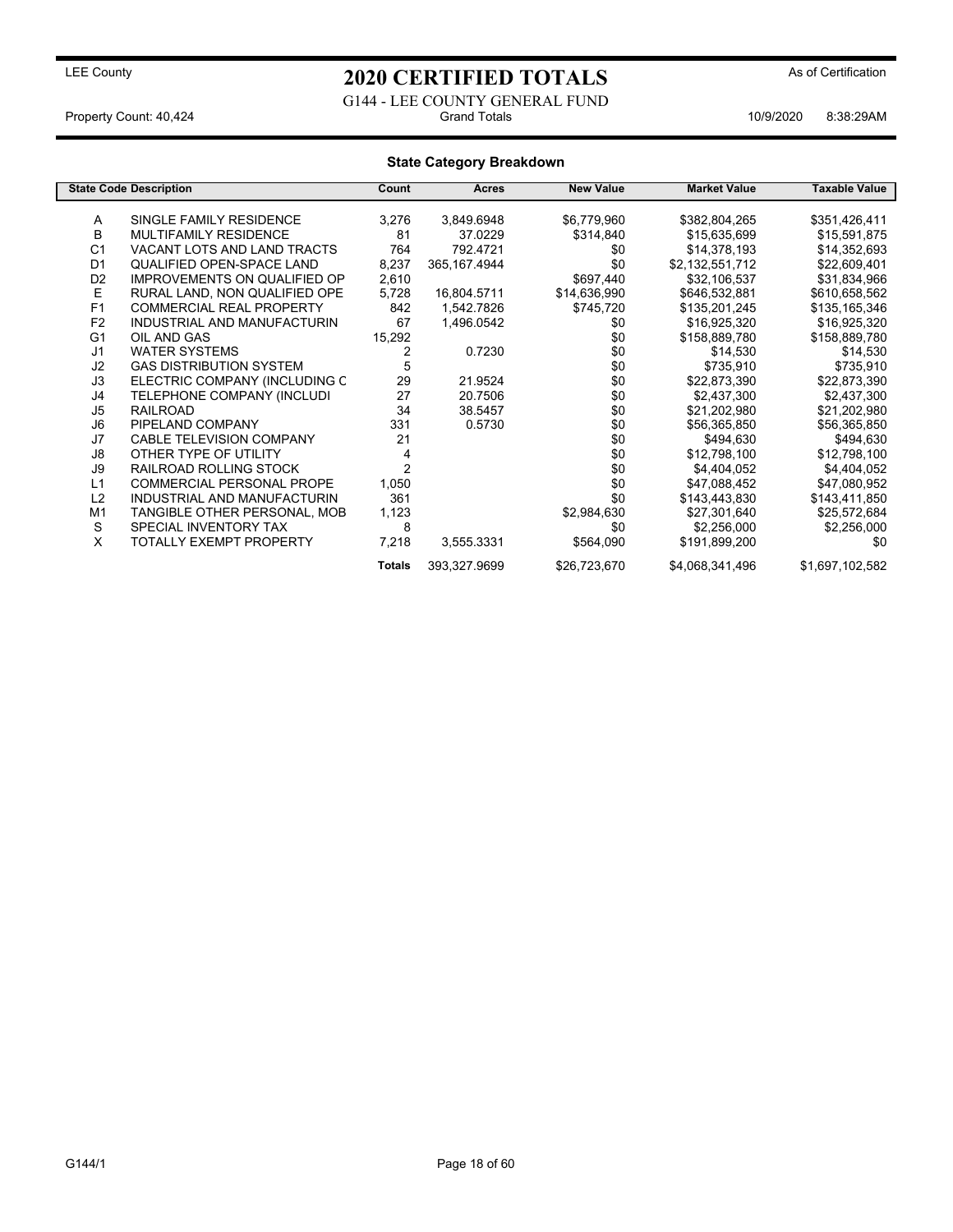# LEE County **2020 CERTIFIED TOTALS** As of Certification G144 - LEE COUNTY GENERAL FUND<br>Grand Totals

Property Count: 40,424 **Accord Property Count: 40,424** Crand Totals 10/9/2020 8:38:29AM

### **CAD State Category Breakdown**

|                  | <b>State Code Description</b>            | Count          | Acres         | <b>New Value</b> | <b>Market Value</b> | <b>Taxable Value</b> |
|------------------|------------------------------------------|----------------|---------------|------------------|---------------------|----------------------|
|                  |                                          |                |               |                  |                     |                      |
| A1               | REAL, RESIDENTIAL, SINGLE-FAMIL          | 2,639          | 2,622.4368    | \$6,104,620      | \$354,300,798       | \$325,330,258        |
| A2               | REAL, RESIDENTIAL, MOBILE HOME           | 794            | 1,227.2580    | \$675,340        | \$28,503,467        | \$26,096,154         |
| <b>B1</b>        | REAL, RESIDENTIAL, MULTI-FAMILY          | 28             | 22.9189       | \$0              | \$8,653,231         | \$8,653,231          |
| B <sub>2</sub>   | REAL, RESIDENTIAL, DUPLEXES              | 53             | 14.1040       | \$314,840        | \$6,982,468         | \$6,938,644          |
| C <sub>1</sub>   | REAL, VACANT PLATTED RESIDENTI           | 658            | 702.8953      | \$0              | \$11,422,853        | \$11,397,353         |
| C <sub>2</sub>   | REAL, VACANT PLATTED COMMERCI            | 102            | 82.8208       | \$0              | \$2,877,030         | \$2,877,030          |
| C <sub>3</sub>   | REAL, VACANT PLATTED RURAL OR F          | 4              | 6.7560        | \$0              | \$78,310            | \$78,310             |
| D1               | REAL, ACREAGE, RANGELAND                 | 8,237          | 365, 167.4944 | \$0              | \$2,132,551,712     | \$22,609,401         |
| D <sub>2</sub>   | <b>IMPROVEMENTS ON QUALIFIED AG L</b>    | 2,610          |               | \$697,440        | \$32,106,537        | \$31,834,966         |
| E <sub>1</sub>   | REAL, FARM/RANCH, HOUSE                  | 3,289          | 4,468.3513    | \$13,537,480     | \$513,953,102       | \$481,601,094        |
| E2               | REAL, FARM/RANCH, MOBILE HOME            | 1,307          | 1,575.0969    | \$369,460        | \$29,922,473        | \$27,275,558         |
| E <sub>3</sub>   | REAL, FARM/RANCH, OTHER IMPROV           | 399            | 0.6700        | \$730,050        | \$5,152,350         | \$5,107,884          |
| E4               | NON QUALIFIED AG LAND                    | 2,745          | 10,760.4529   | \$0              | \$97,504,956        | \$96,674,025         |
| F <sub>1</sub>   | REAL, COMMERCIAL                         | 842            | 1,542.7826    | \$745,720        | \$135,201,245       | \$135,165,346        |
| F <sub>2</sub>   | <b>REAL, INDUSTRIAL</b>                  | 67             | 1,496.0542    | \$0              | \$16,925,320        | \$16,925,320         |
| G <sub>1</sub>   | OIL, GAS & MINERAL RESERVES              | 15,292         |               | \$0              | \$158,889,780       | \$158,889,780        |
| J1               | <b>REAL &amp; TANGIBLE PERSONAL WATE</b> | 2              | 0.7230        | \$0              | \$14,530            | \$14,530             |
| J2               | <b>GAS DISTRIBUTION SYSTEMS</b>          | 5              |               | \$0              | \$735,910           | \$735,910            |
| J3               | <b>ELECTRIC COMPANIES</b>                | 29             | 21.9524       | \$0              | \$22,873,390        | \$22,873,390         |
| J4               | <b>TELEPHONE COMPANIES</b>               | 27             | 20.7506       | \$0              | \$2,437,300         | \$2,437,300          |
| J5               | <b>RAILROADS</b>                         | 33             | 38.5457       | \$0              | \$21,150,480        | \$21,150,480         |
| J5A              | <b>RAILROADS</b>                         | $\mathbf{1}$   |               | \$0              | \$52,500            | \$52,500             |
| J6               | PIPELINE COMPANIES                       | 329            | 0.5730        | \$0              | \$56,356,480        | \$56,356,480         |
| J6A              | PIPELINE COMPANIES                       | 2              |               | \$0              | \$9,370             | \$9,370              |
| J7               | CABLE TELEVISION COMPANY                 | 21             |               | \$0              | \$494,630           | \$494,630            |
| J8               | OTHER TYPE OF UTILITY                    | 4              |               | \$0              | \$12,798,100        | \$12,798,100         |
| J9               | RAILROAD ROLLING STOCK                   | $\overline{2}$ |               | \$0              | \$4,404,052         | \$4,404,052          |
| L1               | TANGIBLE, PERSONAL PROPERTY C            | 1,050          |               | \$0              | \$47,088,452        | \$47,080,952         |
| L2               | TANGIBLE, PERSONAL PROPERTY I            | $\mathbf{1}$   |               | \$0              | \$125,340           | \$125,340            |
| L2A              | TANGIBLE, PERSONAL PROPERTY I            | 5              |               | \$0              | \$5,117,230         | \$5,117,230          |
| L <sub>2</sub> C | TANGIBLE, PERSONAL PROPERTY I            | 46             |               | \$0              | \$21,489,290        | \$21,489,290         |
| L2D              | TANGIBLE, PERSONAL PROPERTY I            | 6              |               | \$0              | \$1,475,090         | \$1,475,090          |
| L <sub>2</sub> E | TANGIBLE, PERSONAL PROPERTY I            | $\mathbf{1}$   |               | \$0              | \$1,100,000         | \$1,100,000          |
| L2G              | TANGIBLE, PERSONAL PROPERTY I            | 76             |               | \$0              | \$52,020,190        | \$51,988,210         |
| L <sub>2</sub> H | TANGIBLE, PERSONAL PROPERTY I            | 24             |               | \$0              | \$4,611,280         | \$4,611,280          |
| L2I              | TANGIBLE, PERSONAL PROPERTY I            | 3              |               | \$0              | \$23,700            | \$23,700             |
| L <sub>2</sub> J | TANGIBLE, PERSONAL PROPERTY I            | 75             |               | \$0              | \$2,158,360         | \$2,158,360          |
| L2L              | TANGIBLE, PERSONAL PROPERTY I            | 4              |               | \$0              | \$339,540           | \$339,540            |
| L <sub>2</sub> M | TANGIBLE, PERSONAL PROPERTY I            | 50             |               | \$0              | \$48,287,460        | \$48,287,460         |
| L2P              | TANGIBLE, PERSONAL PROPERTY I            | 38             |               | \$0              | \$2,017,060         | \$2,017,060          |
| L2Q              | TANGIBLE, PERSONAL PROPERTY I            | 28             |               | \$0              | \$3,198,480         | \$3,198,480          |
| L <sub>2</sub> T | TANGIBLE, PERSONAL PROPERTY I            | $\overline{4}$ |               | \$0              | \$1,480,810         | \$1,480,810          |
| M1               | TANGIBLE OTHER PERSONAL, MOBI            | 1,123          |               | \$2,984,630      | \$27,301,640        | \$25,572,684         |
| S                | SPECIAL INVENTORY TAX                    | 8              |               | \$0              | \$2,256,000         | \$2,256,000          |
| X                | <b>TOTALY EXEMPT PROPERTY</b>            | 7,218          | 3,555.3331    | \$564,090        | \$191,899,200       | \$0                  |
|                  |                                          | <b>Totals</b>  | 393,327.9699  | \$26,723,670     | \$4,068,341,496     | \$1,697,102,582      |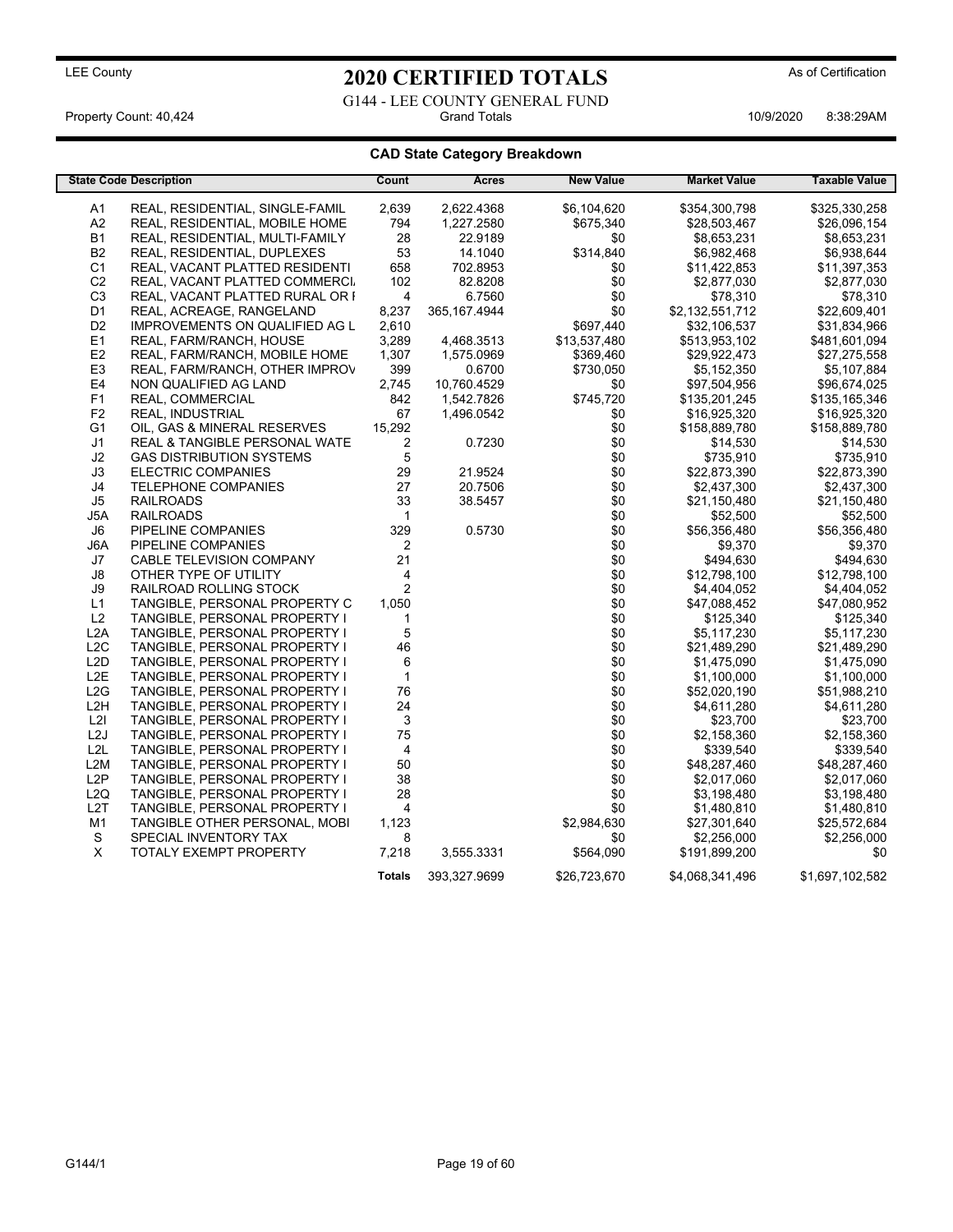## LEE County **As of Certification 2020 CERTIFIED TOTALS** As of Certification

G144 - LEE COUNTY GENERAL FUND Property Count: 40,424 **Effective Rate Assumption** 10/9/2020 8:38:29AM

#### **New Value**

**TOTAL NEW VALUE MARKET: \$26,723,670**

|                    | TOTAL NEW VALUE TAXABLE:                                   |                                        | \$26,072,952                     |                                   |
|--------------------|------------------------------------------------------------|----------------------------------------|----------------------------------|-----------------------------------|
|                    |                                                            | <b>New Exemptions</b>                  |                                  |                                   |
| <b>Exemption</b>   | <b>Description</b>                                         | Count                                  |                                  |                                   |
| EX-XN              | 11.252 Motor vehicles leased for personal use              | 4                                      | 2019 Market Value                | \$0                               |
| EX-XV              | Other Exemptions (including public property, r             | 3                                      | 2019 Market Value                | \$0                               |
| EX366              | HOUSE BILL 366                                             | 1,507                                  | 2019 Market Value                | \$666,740                         |
|                    |                                                            | ABSOLUTE EXEMPTIONS VALUE LOSS         |                                  | \$666,740                         |
| <b>Exemption</b>   | <b>Description</b>                                         |                                        | Count                            | <b>Exemption Amount</b>           |
| DP                 | <b>DISABILITY</b>                                          |                                        | 2                                | \$24,000                          |
| DV1<br>DV3         | Disabled Veterans 10% - 29%<br>Disabled Veterans 50% - 69% |                                        |                                  | \$12,000                          |
| DV4                | Disabled Veterans 70% - 100%                               |                                        | 6                                | \$12,000<br>\$60,000              |
| <b>DVHS</b>        | Disabled Veteran Homestead                                 |                                        |                                  | \$137,450                         |
| <b>OV65</b>        | OVER <sub>65</sub>                                         |                                        | 137                              | \$1,558,078                       |
|                    |                                                            | <b>PARTIAL EXEMPTIONS VALUE LOSS</b>   | 148                              | \$1,803,528                       |
|                    |                                                            |                                        | <b>NEW EXEMPTIONS VALUE LOSS</b> | \$2,470,268                       |
|                    |                                                            | <b>Increased Exemptions</b>            |                                  |                                   |
| <b>Exemption</b>   | <b>Description</b>                                         |                                        | Count                            | <b>Increased Exemption Amount</b> |
|                    |                                                            | <b>INCREASED EXEMPTIONS VALUE LOSS</b> | TOTAL EXEMPTIONS VALUE LOSS      | \$2,470,268                       |
|                    |                                                            | <b>New Ag / Timber Exemptions</b>      |                                  |                                   |
| 2019 Market Value  |                                                            | \$4,138,735                            |                                  | Count: 20                         |
| 2020 Ag/Timber Use |                                                            | \$48,000                               |                                  |                                   |
|                    | <b>NEW AG / TIMBER VALUE LOSS</b>                          | \$4,090,735                            |                                  |                                   |
|                    |                                                            | <b>New Annexations</b>                 |                                  |                                   |
|                    |                                                            | <b>New Deannexations</b>               |                                  |                                   |
|                    |                                                            | <b>Average Homestead Value</b>         |                                  |                                   |
|                    |                                                            | Category A and E                       |                                  |                                   |
|                    | <b>Count of HS Residences</b>                              | <b>Average Market</b>                  | <b>Average HS Exemption</b>      | <b>Average Taxable</b>            |
|                    | 3,959                                                      | \$169,950<br><b>Category A Only</b>    | \$7,601                          | \$162,349                         |
|                    | <b>Count of HS Residences</b>                              | <b>Average Market</b>                  | <b>Average HS Exemption</b>      | <b>Average Taxable</b>            |
|                    | 1,791                                                      | \$151,647                              | \$9,111                          | \$142,536                         |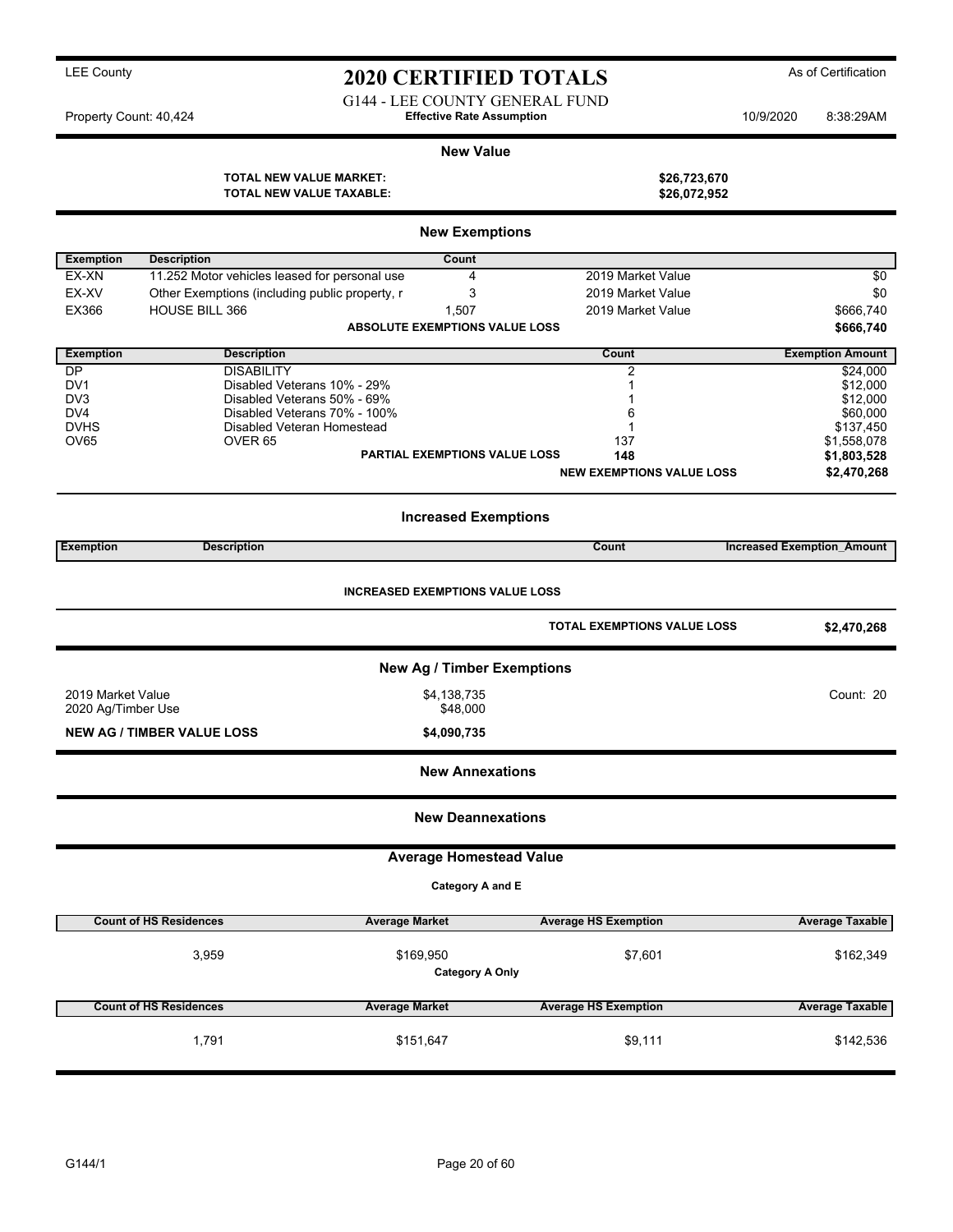G144 - LEE COUNTY GENERAL FUND

**Lower Value Used**

**Count of Protested Properties Total Market Value Total Value Used**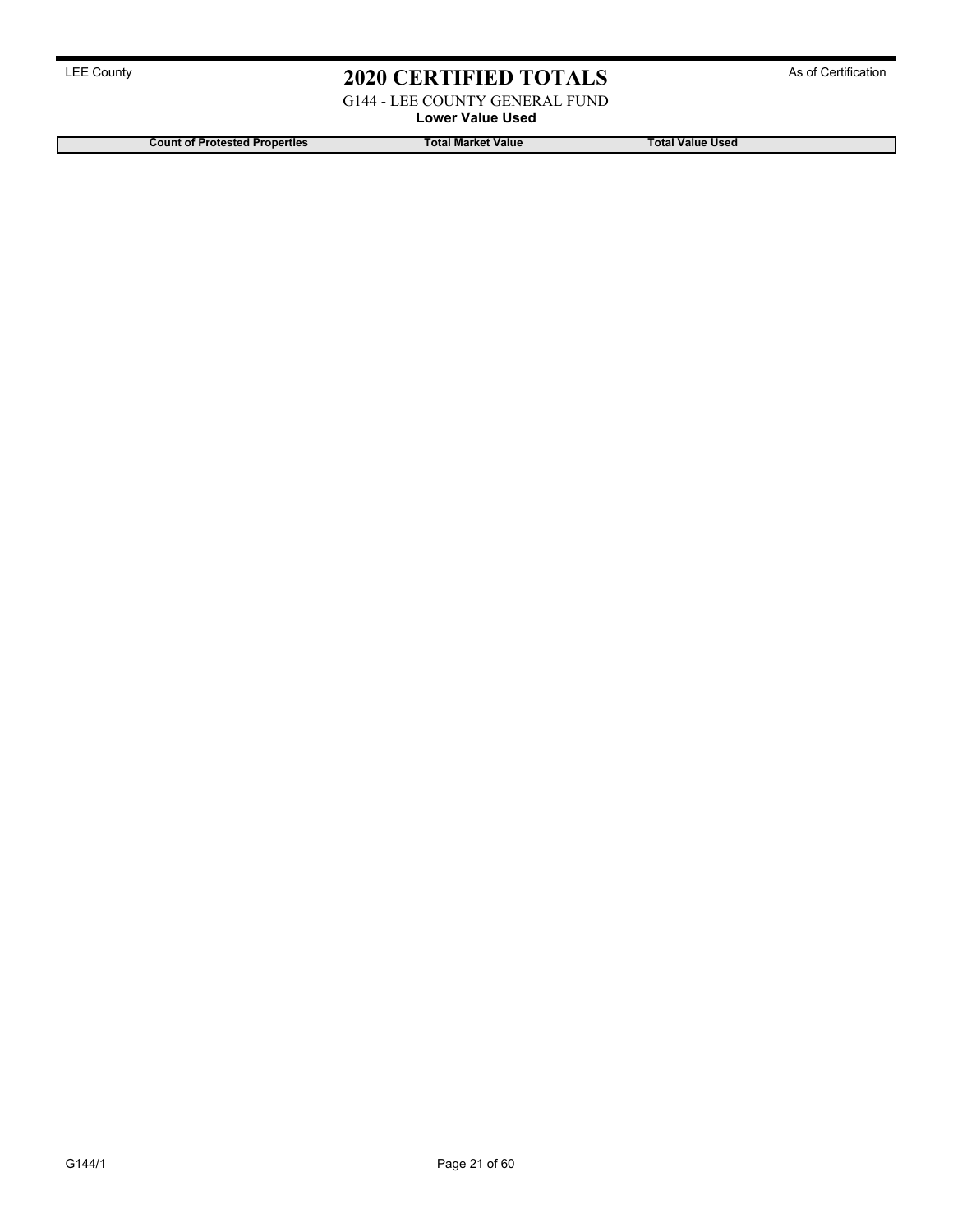|                             | Property Count: 40,422            |                        | LRD - LEE COUNTY ROAD & BRIDGE | <b>Grand Totals</b> |             |                                                            | 10/9/2020         | 8:38:29AM     |
|-----------------------------|-----------------------------------|------------------------|--------------------------------|---------------------|-------------|------------------------------------------------------------|-------------------|---------------|
| Land                        |                                   |                        |                                |                     | Value       |                                                            |                   |               |
| Homesite:                   |                                   |                        |                                |                     | 119,521,399 |                                                            |                   |               |
| Non Homesite:               |                                   |                        |                                |                     | 199,852,901 |                                                            |                   |               |
| Ag Market:                  |                                   |                        |                                | 2,135,901,752       |             |                                                            |                   |               |
| Timber Market:              |                                   |                        |                                |                     | 0           | <b>Total Land</b>                                          | $(+)$             | 2,455,276,052 |
| Improvement                 |                                   |                        |                                |                     | Value       |                                                            |                   |               |
| Homesite:                   |                                   |                        |                                |                     | 761,165,442 |                                                            |                   |               |
| Non Homesite:               |                                   |                        |                                |                     | 343,978,938 | <b>Total Improvements</b>                                  | $^{(+)}$          | 1,105,144,380 |
| <b>Non Real</b>             |                                   |                        | Count                          |                     | Value       |                                                            |                   |               |
| Personal Property:          |                                   |                        | 2,028                          |                     | 343,843,382 |                                                            |                   |               |
| Mineral Property:           |                                   |                        | 21,650                         |                     | 159,673,630 |                                                            |                   |               |
| Autos:                      |                                   |                        | 0                              |                     | $\Omega$    | <b>Total Non Real</b>                                      | $^{(+)}$          | 503,517,012   |
|                             |                                   |                        |                                |                     |             | <b>Market Value</b>                                        | $=$               | 4,063,937,444 |
| Ag                          |                                   |                        | <b>Non Exempt</b>              |                     | Exempt      |                                                            |                   |               |
|                             | <b>Total Productivity Market:</b> |                        | 2,132,551,712                  |                     | 3,350,040   |                                                            |                   |               |
| Ag Use:                     |                                   |                        | 22,707,814                     |                     | 25,770      | <b>Productivity Loss</b>                                   | $(\cdot)$         | 2,109,843,898 |
| Timber Use:                 |                                   |                        | 0                              |                     | 0           | <b>Appraised Value</b>                                     | $\qquad \qquad =$ | 1,954,093,546 |
| Productivity Loss:          |                                   |                        | 2,109,843,898                  |                     | 3,324,270   | <b>Homestead Cap</b>                                       | $(-)$             | 30,212,185    |
|                             |                                   |                        |                                |                     |             | <b>Assessed Value</b>                                      | $\quad \  \  =$   |               |
|                             |                                   |                        |                                |                     |             |                                                            |                   | 1,923,881,361 |
|                             |                                   |                        |                                |                     |             | <b>Total Exemptions Amount</b><br>(Breakdown on Next Page) | $(-)$             | 231, 182, 833 |
|                             |                                   |                        |                                |                     |             | <b>Net Taxable</b>                                         | $\qquad \qquad =$ | 1,692,698,528 |
| Freeze                      | <b>Assessed</b>                   | <b>Taxable</b>         | <b>Actual Tax</b>              | Ceiling             | Count       |                                                            |                   |               |
| DP                          | 11,149,612                        | 9,400,958              | 9,986.26                       | 10,403.27           | 107         |                                                            |                   |               |
| <b>DPS</b>                  | 57,880                            | 45,880                 | 64.60                          | 68.12               | 1           |                                                            |                   |               |
| OV65                        | 280,578,525                       | 248,704,295            | 256,162.06                     | 263,677.49          | 1,855       |                                                            |                   |               |
| Total                       | 291,786,017                       | 258, 151, 133          | 266,212.92                     | 274,148.88          |             | 1,963 Freeze Taxable                                       | $(-)$             | 258, 151, 133 |
| <b>Tax Rate</b>             | 0.140800                          |                        |                                |                     |             |                                                            |                   |               |
| <b>Transfer</b>             | <b>Assessed</b>                   | <b>Taxable</b>         | Post % Taxable                 | <b>Adjustment</b>   | Count       |                                                            |                   |               |
| <b>OV65</b><br><b>Total</b> | 1,286,940<br>1,286,940            | 1,190,940<br>1,190,940 | 965,870<br>965,870             | 225,070<br>225,070  | 9<br>9      | <b>Transfer Adjustment</b>                                 | $(-)$             | 225,070       |
|                             |                                   |                        |                                |                     |             |                                                            |                   |               |
|                             |                                   |                        |                                |                     |             | <b>Freeze Adjusted Taxable</b>                             | $\equiv$          | 1,434,322,325 |

2,285,738.75 = 1,434,322,325 \* (0.140800 / 100) + 266,212.92

Tax Increment Finance Value: 0 Tax Increment Finance Levy: 0.00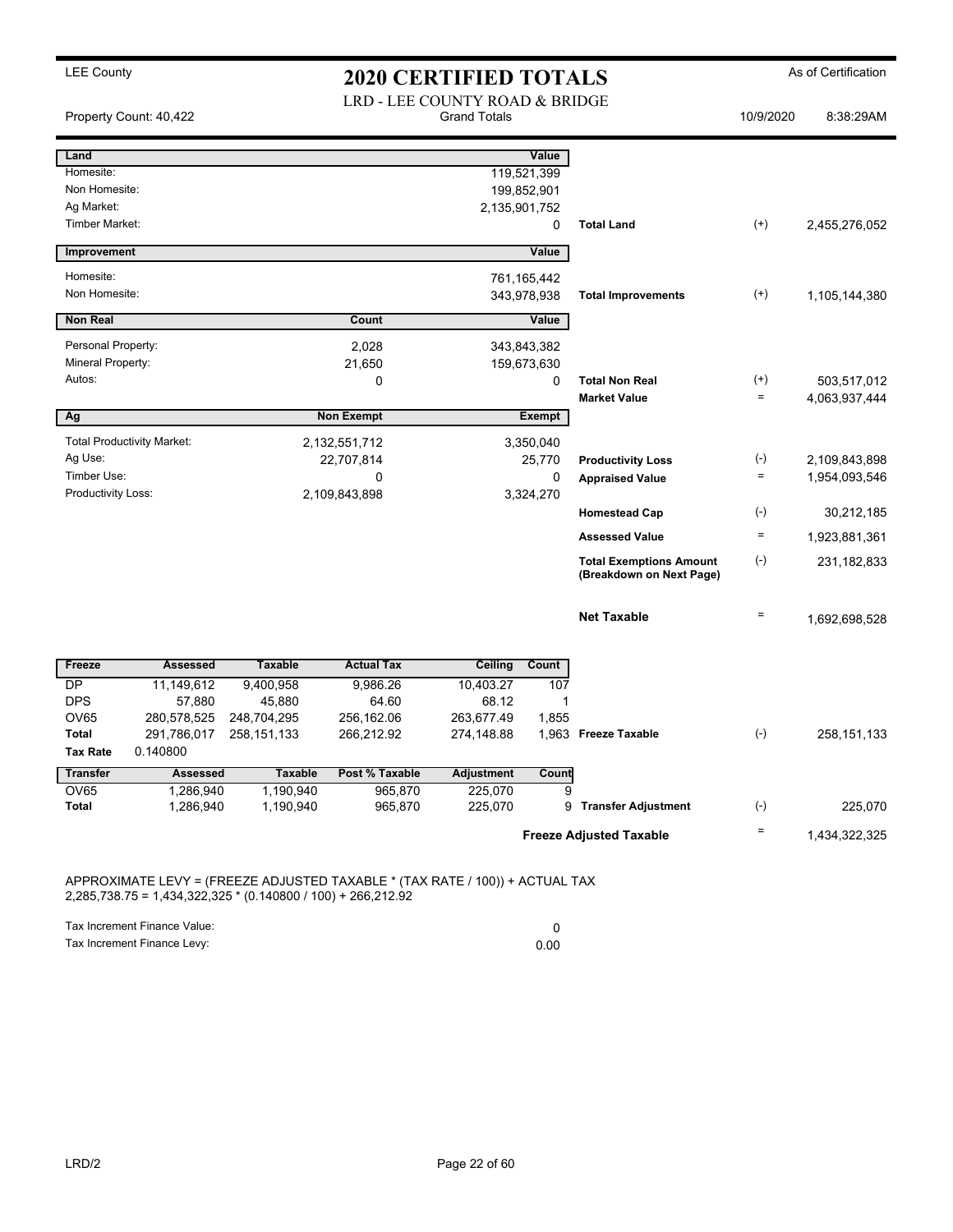### LRD - LEE COUNTY ROAD & BRIDGE Property Count: 40,422 Grand Totals 10/9/2020 8:38:29AM

### **Exemption Breakdown**

| <b>Exemption</b>  | Count          | Local      | <b>State</b> | Total         |
|-------------------|----------------|------------|--------------|---------------|
| CН                | 5              | 398,110    | U            | 398,110       |
| <b>DP</b>         | 111            | 1,249,300  | $\Omega$     | 1,249,300     |
| <b>DPS</b>        |                | 12,000     | $\Omega$     | 12,000        |
| DV <sub>1</sub>   | 15             | 0          | 103,000      | 103,000       |
| DV <sub>1</sub> S | $\overline{2}$ | 0          | 10,000       | 10,000        |
| DV <sub>2</sub>   | 9              | 0          | 72,000       | 72,000        |
| DV <sub>3</sub>   | 14             | 0          | 145,000      | 145,000       |
| DV3S              |                | 0          | 10,000       | 10,000        |
| DV4               | 123            | 0          | 1,036,360    | 1,036,360     |
| DV4S              | 20             | 0          | 202,050      | 202,050       |
| <b>DVHS</b>       | 69             | 0          | 13,006,737   | 13,006,737    |
| <b>DVHSS</b>      | 6              | 0          | 779,330      | 779,330       |
| EX                | 34             | 0          | 27,586,300   | 27,586,300    |
| EX-XG             |                | 0          | 8,520        | 8,520         |
| EX-XI             | 8              | 0          | 1,445,010    | 1,445,010     |
| EX-XN             | 37             | 0          | 2,255,120    | 2,255,120     |
| EX-XR             | 39             | 0          | 10,087,420   | 10,087,420    |
| EX-XU             | 11             | 0          | 2,411,745    | 2,411,745     |
| EX-XV             | 607            | 0          | 147,087,815  | 147,087,815   |
| EX-XV (Prorated)  |                | 0          | 6,670        | 6,670         |
| EX366             | 6,476          | 0          | 575,290      | 575,290       |
| LVE               |                | 37,200     | 0            | 37,200        |
| <b>OV65</b>       | 2,001          | 22,541,876 | 0            | 22,541,876    |
| <b>OV65S</b>      |                | 84,000     | 0            | 84,000        |
| ${\sf PC}$        |                | 31,980     | $\Omega$     | 31,980        |
|                   | <b>Totals</b>  | 24,354,466 | 206,828,367  | 231, 182, 833 |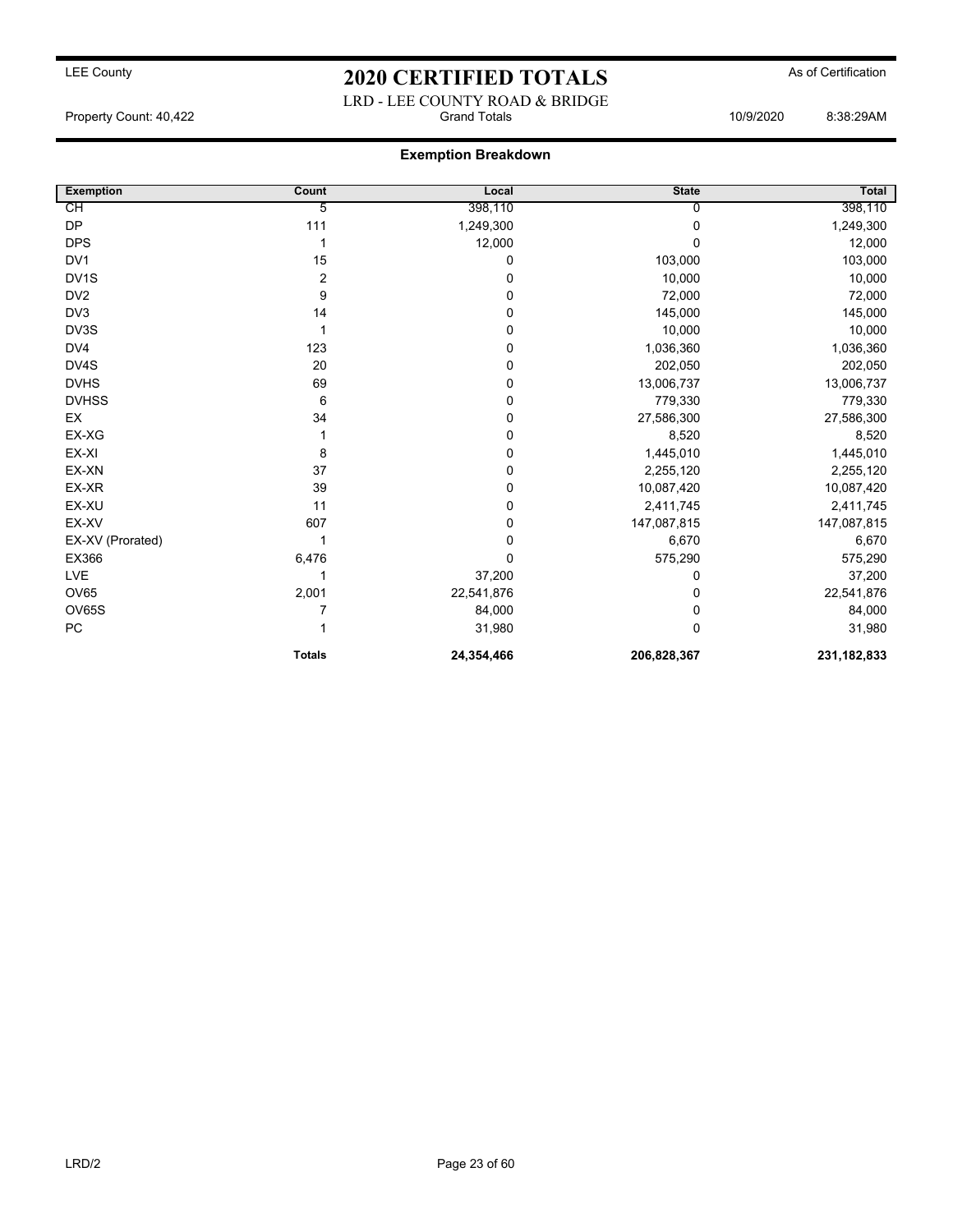### LEE County **As of Certification 2020 CERTIFIED TOTALS** As of Certification

LRD - LEE COUNTY ROAD & BRIDGE Property Count: 40,422 **Crand Totals 10/9/2020** 8:38:29AM

#### **State Category Breakdown State Code Description Count Acres New Value Market Value Taxable Value** A SINGLE FAMILY RESIDENCE 3,276 3,849.6948 \$6,779,960 \$382,804,265 \$351,426,411<br>B MULTIFAMILY RESIDENCE 81 37.0229 \$314.840 \$15.635.699 \$15.591.875 B MULTIFAMILY RESIDENCE 81 37.0229 \$314,840 \$15,635,699 \$15,591,875 C1 VACANT LOTS AND LAND TRACTS 764 792.4721 \$0 \$14,378,193 \$14,352,693<br>D1 QUALIFIED OPEN-SPACE LAND 8,237 365,167.4944 \$0 \$2,132,551,712 \$22,609,401 QUALIFIED OPEN-SPACE LAND D2 IMPROVEMENTS ON QUALIFIED OP 2,610 \$697,440 \$32,106,537 \$31,834,966<br>E RURAL LAND, NON QUALIFIED OPE 5,728 16,804.5711 \$14,636,990 \$646,532,881 \$610,658,562 E RURAL LAND, NON QUALIFIED OPE 5,728 16,804.5711 \$14,636,990 \$646,532,881 \$610,658,562<br>F1 COMMERCIAL REAL PROPERTY 842 1,542.7826 \$745,720 \$135,201,245 \$135,165,346 F1 COMMERCIAL REAL PROPERTY 842 1,542.7826 \$745,720 \$135,201,245 \$135,165,346<br>F2 INDUSTRIAL AND MANUFACTURIN 67 1,496.0542 \$0 \$16,925,320 \$16,925,320 F2 INDUSTRIAL AND MANUFACTURIN 67 1,496.0542 \$0 \$16,925,320 \$16,925,320 G1 OIL AND GAS 15,292 \$0 \$158,889,780 \$158,889,780 J1 WATER SYSTEMS 2 0.7230 \$0 \$14,530 \$14,530 GAS DISTRIBUTION SYSTEM 5 \$0 \$135,910 \$735,910 \$735,910 \$735,910 \$735,910 \$735,910 \$735,910 \$735,910 \$735,910 J3 ELECTRIC COMPANY (INCLUDING C 29 21.9524 \$0 \$22,873,390 \$22,873,390 J4 TELEPHONE COMPANY (INCLUDI 27 20.7506 \$0 \$2,437,300 \$2,437,300 J5 RAILROAD 34 38.5457 \$0 \$21,202,980 \$21,202,980 J6 PIPELAND COMPANY 331 0.5730 \$0 \$56,365,850 \$56,365,850 J7 CABLE TELEVISION COMPANY 21 21 \$0 \$494,630 \$494,630 18 OTHER TYPE OF UTILITY 10 4 4 4 50 \$12,798,100 \$12,798,100 \$12,798,100<br>1.1 COMMERCIAL PERSONAL PROPE 1,050 \$1 547,088,452 \$47,088,452 \$47,080,952 COMMERCIAL PERSONAL PROPE L2 INDUSTRIAL AND MANUFACTURIN 361 \$0 \$143,443,830 \$143,411,850 M1 TANGIBLE OTHER PERSONAL, MOB 1,123 \$2,984,630 \$27,301,640 \$25,572,684<br>SPECIAL INVENTORY TAX 8 \$4,256,000 \$2,256,000 \$2,256,000 S SPECIAL INVENTORY TAX 8 \$0 \$2,256,000 \$2,256,000 TOTALLY EXEMPT PROPERTY  $7,218$   $3,555.3331$   $$564,090$   $$191,899,200$   $$0$

**Totals** 393,327.9699 \$26,723,670 \$4,063,937,444 \$1,692,698,530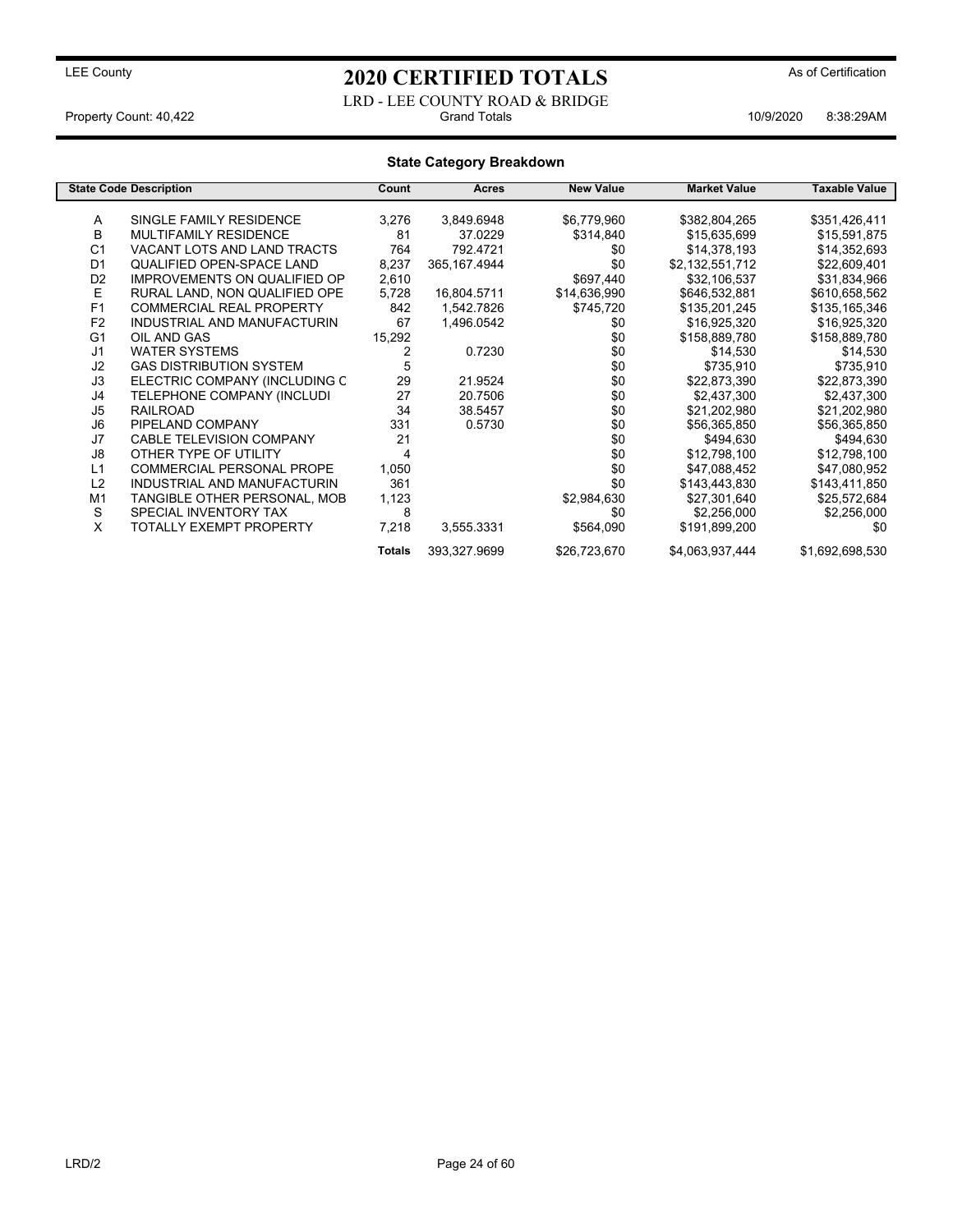LRD - LEE COUNTY ROAD & BRIDGE<br>Grand Totals Property Count: 40,422 **Accord Property Count: 40,422** Crand Totals 10/9/2020 8:38:29AM

### **CAD State Category Breakdown**

|                  | <b>State Code Description</b>         | Count          | <b>Acres</b>   | <b>New Value</b> | <b>Market Value</b>         | <b>Taxable Value</b> |
|------------------|---------------------------------------|----------------|----------------|------------------|-----------------------------|----------------------|
|                  |                                       |                |                |                  |                             |                      |
| A1               | REAL, RESIDENTIAL, SINGLE-FAMIL       | 2.639          | 2,622.4368     | \$6,104,620      | \$354,300,798               | \$325,330,258        |
| A2               | REAL, RESIDENTIAL, MOBILE HOME        | 794            | 1,227.2580     | \$675,340        | \$28,503,467                | \$26,096,154         |
| <b>B1</b>        | REAL, RESIDENTIAL, MULTI-FAMILY       | 28             | 22.9189        | \$0              | \$8,653,231                 | \$8,653,231          |
| <b>B2</b>        | REAL, RESIDENTIAL, DUPLEXES           | 53             | 14.1040        | \$314,840        | \$6,982,468                 | \$6,938,644          |
| C <sub>1</sub>   | REAL, VACANT PLATTED RESIDENTI        | 658            | 702.8953       | \$0              | \$11,422,853                | \$11,397,353         |
| C <sub>2</sub>   | REAL, VACANT PLATTED COMMERCI         | 102            | 82.8208        | \$0              | \$2,877,030                 | \$2,877,030          |
| C <sub>3</sub>   | REAL, VACANT PLATTED RURAL OR I       | 4              | 6.7560         | \$0              | \$78,310                    | \$78,310             |
| D <sub>1</sub>   | REAL, ACREAGE, RANGELAND              | 8,237          | 365, 167. 4944 | \$0              | \$2,132,551,712             | \$22,609,401         |
| D <sub>2</sub>   | <b>IMPROVEMENTS ON QUALIFIED AG L</b> | 2.610          |                | \$697,440        | \$32,106,537                | \$31,834,966         |
| E <sub>1</sub>   | REAL, FARM/RANCH, HOUSE               | 3,289          | 4,468.3513     | \$13,537,480     | \$513,953,102               | \$481,601,094        |
| E2               | REAL, FARM/RANCH, MOBILE HOME         | 1,307          | 1,575.0969     | \$369.460        | \$29.922.473                | \$27,275,558         |
| E <sub>3</sub>   | REAL, FARM/RANCH, OTHER IMPROV        | 399            | 0.6700         | \$730,050        | \$5,152,350                 | \$5,107,884          |
| E <sub>4</sub>   | NON QUALIFIED AG LAND                 | 2,745          | 10,760.4529    | \$0              | \$97,504,956                | \$96,674,025         |
| F <sub>1</sub>   | REAL, COMMERCIAL                      | 842            | 1,542.7826     | \$745,720        | \$135,201,245               | \$135,165,346        |
| F <sub>2</sub>   | REAL, INDUSTRIAL                      | 67             | 1,496.0542     | \$0              | \$16,925,320                | \$16,925,320         |
| G <sub>1</sub>   | OIL, GAS & MINERAL RESERVES           | 15,292         |                | \$0              | \$158,889,780               | \$158,889,780        |
| J1               | REAL & TANGIBLE PERSONAL WATE         | 2              | 0.7230         | \$0              | \$14,530                    | \$14,530             |
| J2               | <b>GAS DISTRIBUTION SYSTEMS</b>       | 5              |                | \$0              | \$735,910                   | \$735,910            |
| J3               | <b>ELECTRIC COMPANIES</b>             | 29             | 21.9524        | \$0              | \$22,873,390                | \$22,873,390         |
| J4               | <b>TELEPHONE COMPANIES</b>            | 27             | 20.7506        | \$0              | \$2,437,300                 | \$2,437,300          |
| J5               | <b>RAILROADS</b>                      | 33             | 38.5457        | \$0              | \$21,150,480                | \$21,150,480         |
| J5A              | <b>RAILROADS</b>                      | $\mathbf{1}$   |                | \$0              | \$52,500                    | \$52,500             |
| J6               | PIPELINE COMPANIES                    | 329            | 0.5730         | \$0              | \$56,356,480                | \$56,356,480         |
| J6A              | PIPELINE COMPANIES                    | 2              |                | \$0              | \$9,370                     | \$9,370              |
| J7               | <b>CABLE TELEVISION COMPANY</b>       | 21             |                | \$0              | \$494,630                   | \$494,630            |
| J8               | OTHER TYPE OF UTILITY                 | $\overline{4}$ |                | \$0              | \$12,798,100                | \$12,798,100         |
| L1               | TANGIBLE, PERSONAL PROPERTY C         | 1,050          |                | \$0              | \$47,088,452                | \$47,080,952         |
| L2               | TANGIBLE, PERSONAL PROPERTY I         | $\mathbf{1}$   |                | \$0              | \$125,340                   | \$125,340            |
| L <sub>2</sub> A | TANGIBLE, PERSONAL PROPERTY I         | 5              |                | \$0              | \$5,117,230                 | \$5,117,230          |
| L <sub>2</sub> C | TANGIBLE, PERSONAL PROPERTY I         | 46             |                | \$0              | \$21,489,290                | \$21,489,290         |
| L <sub>2</sub> D | TANGIBLE, PERSONAL PROPERTY I         | 6              |                | \$0              | \$1,475,090                 | \$1,475,090          |
| L <sub>2</sub> E | TANGIBLE, PERSONAL PROPERTY I         | $\mathbf{1}$   |                | \$0              | \$1,100,000                 | \$1,100,000          |
| L2G              | TANGIBLE, PERSONAL PROPERTY I         | 76             |                | \$0              | \$52,020,190                | \$51,988,210         |
| L <sub>2</sub> H | TANGIBLE, PERSONAL PROPERTY I         | 24             |                | \$0              | \$4,611,280                 | \$4,611,280          |
| L2I              | TANGIBLE, PERSONAL PROPERTY I         | 3              |                | \$0              | \$23,700                    | \$23,700             |
| L <sub>2</sub> J | TANGIBLE, PERSONAL PROPERTY I         | 75             |                | \$0              | \$2,158,360                 | \$2,158,360          |
| L2L              | TANGIBLE, PERSONAL PROPERTY I         | 4              |                | \$0              | \$339,540                   | \$339,540            |
| L2M              | TANGIBLE, PERSONAL PROPERTY I         | 50             |                | \$0              | \$48,287,460                | \$48,287,460         |
| L <sub>2</sub> P | TANGIBLE, PERSONAL PROPERTY I         | 38             |                | \$0              | \$2,017,060                 | \$2,017,060          |
| L <sub>2Q</sub>  | TANGIBLE, PERSONAL PROPERTY I         | 28             |                | \$0              | \$3,198,480                 | \$3,198,480          |
| L <sub>2</sub> T | TANGIBLE, PERSONAL PROPERTY I         | 4              |                | \$0              | \$1,480,810                 | \$1,480,810          |
| M <sub>1</sub>   | TANGIBLE OTHER PERSONAL, MOBI         | 1,123          |                | \$2,984,630      |                             | \$25,572,684         |
| S                | SPECIAL INVENTORY TAX                 | 8              |                | \$0              | \$27,301,640<br>\$2,256,000 | \$2,256,000          |
| X                |                                       |                | 3,555.3331     | \$564,090        |                             | \$0                  |
|                  | TOTALY EXEMPT PROPERTY                | 7,218          |                |                  | \$191,899,200               |                      |
|                  |                                       | <b>Totals</b>  | 393,327.9699   | \$26,723,670     | \$4,063,937,444             | \$1,692,698,530      |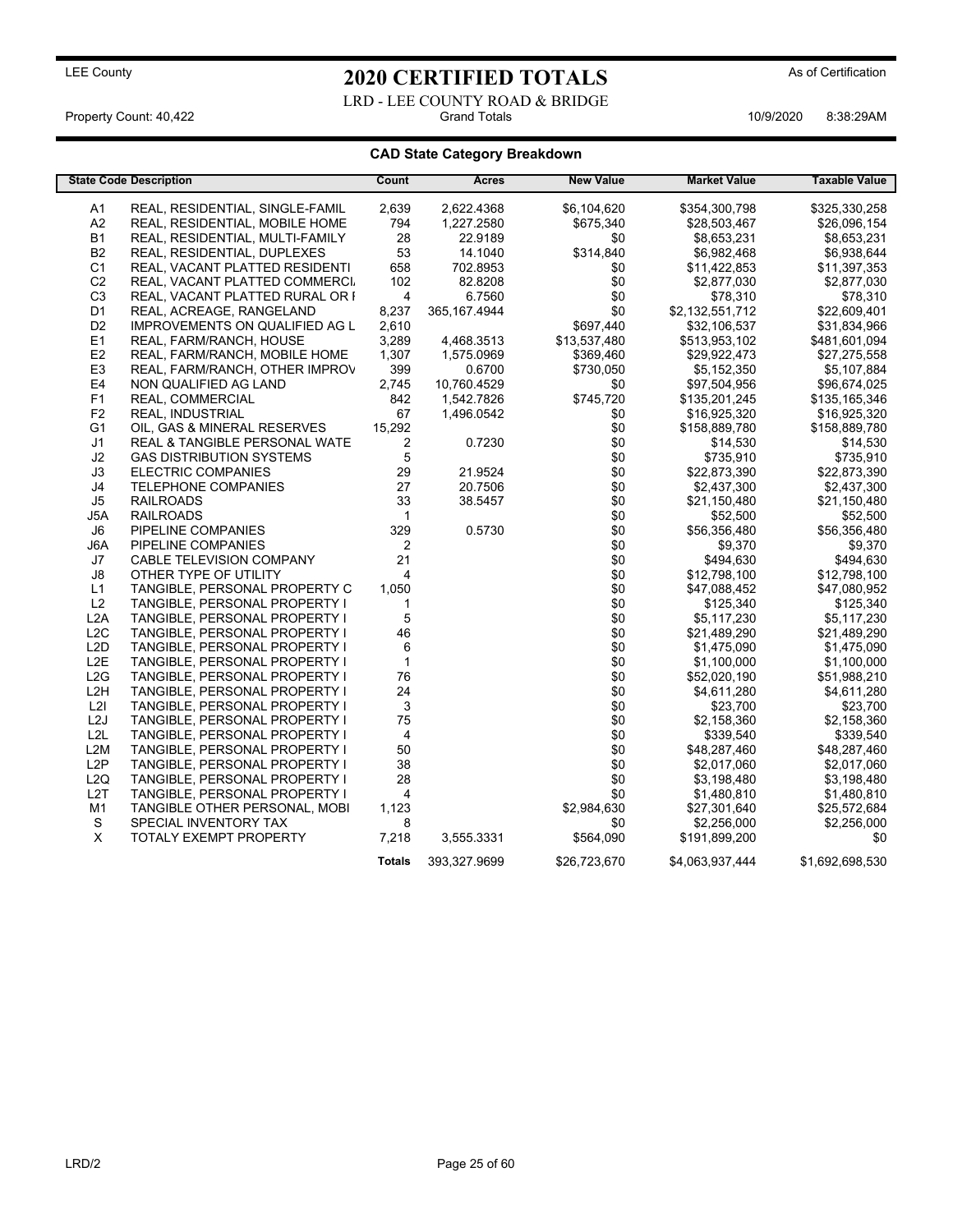## LEE County **As of Certification 2020 CERTIFIED TOTALS** As of Certification

LRD - LEE COUNTY ROAD & BRIDGE

Property Count: 40,422 **Effective Rate Assumption** 10/9/2020 8:38:29AM

#### **New Value**

**TOTAL NEW VALUE MARKET: \$26,723,670 TOTAL NEW VALUE TAXABLE: \$26,072,952**

|                    |                                                             | <b>New Exemptions</b>                  |                                    |                                   |
|--------------------|-------------------------------------------------------------|----------------------------------------|------------------------------------|-----------------------------------|
| <b>Exemption</b>   | <b>Description</b>                                          | Count                                  |                                    |                                   |
| EX-XN              | 11.252 Motor vehicles leased for personal use               | 4                                      | 2019 Market Value                  | $\sqrt{6}$                        |
| EX-XV              | Other Exemptions (including public property, r              | 3                                      | 2019 Market Value                  | \$0                               |
| EX366              | HOUSE BILL 366                                              | 1,507                                  | 2019 Market Value                  | \$666,740                         |
|                    |                                                             | <b>ABSOLUTE EXEMPTIONS VALUE LOSS</b>  |                                    | \$666,740                         |
| <b>Exemption</b>   | <b>Description</b>                                          |                                        | Count                              | <b>Exemption Amount</b>           |
| DP                 | <b>DISABILITY</b>                                           |                                        | 2                                  | \$24,000                          |
| DV1                | Disabled Veterans 10% - 29%                                 |                                        | 1                                  | \$12,000                          |
| DV3<br>DV4         | Disabled Veterans 50% - 69%<br>Disabled Veterans 70% - 100% |                                        | 1<br>6                             | \$12,000<br>\$60,000              |
| <b>DVHS</b>        | Disabled Veteran Homestead                                  |                                        | 1                                  | \$137,450                         |
| OV65               | OVER <sub>65</sub>                                          |                                        | 137                                | \$1,558,078                       |
|                    |                                                             | <b>PARTIAL EXEMPTIONS VALUE LOSS</b>   | 148                                | \$1,803,528                       |
|                    |                                                             |                                        | <b>NEW EXEMPTIONS VALUE LOSS</b>   | \$2,470,268                       |
|                    |                                                             | <b>Increased Exemptions</b>            |                                    |                                   |
| <b>Exemption</b>   | <b>Description</b>                                          |                                        | Count                              | <b>Increased Exemption Amount</b> |
|                    |                                                             |                                        |                                    |                                   |
|                    |                                                             | <b>INCREASED EXEMPTIONS VALUE LOSS</b> |                                    |                                   |
|                    |                                                             |                                        | <b>TOTAL EXEMPTIONS VALUE LOSS</b> | \$2,470,268                       |
|                    |                                                             | <b>New Ag / Timber Exemptions</b>      |                                    |                                   |
| 2019 Market Value  |                                                             | \$4,138,735                            |                                    | Count: 20                         |
| 2020 Ag/Timber Use |                                                             | \$48,000                               |                                    |                                   |
|                    | <b>NEW AG / TIMBER VALUE LOSS</b>                           | \$4,090,735                            |                                    |                                   |
|                    |                                                             | <b>New Annexations</b>                 |                                    |                                   |
|                    |                                                             | <b>New Deannexations</b>               |                                    |                                   |
|                    |                                                             | <b>Average Homestead Value</b>         |                                    |                                   |
|                    |                                                             | Category A and E                       |                                    |                                   |
|                    |                                                             |                                        |                                    |                                   |
|                    | <b>Count of HS Residences</b><br><b>Average Market</b>      |                                        | <b>Average HS Exemption</b>        | <b>Average Taxable</b>            |
|                    | 3,959                                                       | \$169,950                              | \$7,601                            | \$162,349                         |
|                    |                                                             | <b>Category A Only</b>                 |                                    |                                   |
|                    |                                                             |                                        |                                    |                                   |
|                    | <b>Count of HS Residences</b><br><b>Average Market</b>      |                                        | <b>Average HS Exemption</b>        | <b>Average Taxable</b>            |
|                    | 1,791                                                       | \$151,647                              | \$9,111                            | \$142,536                         |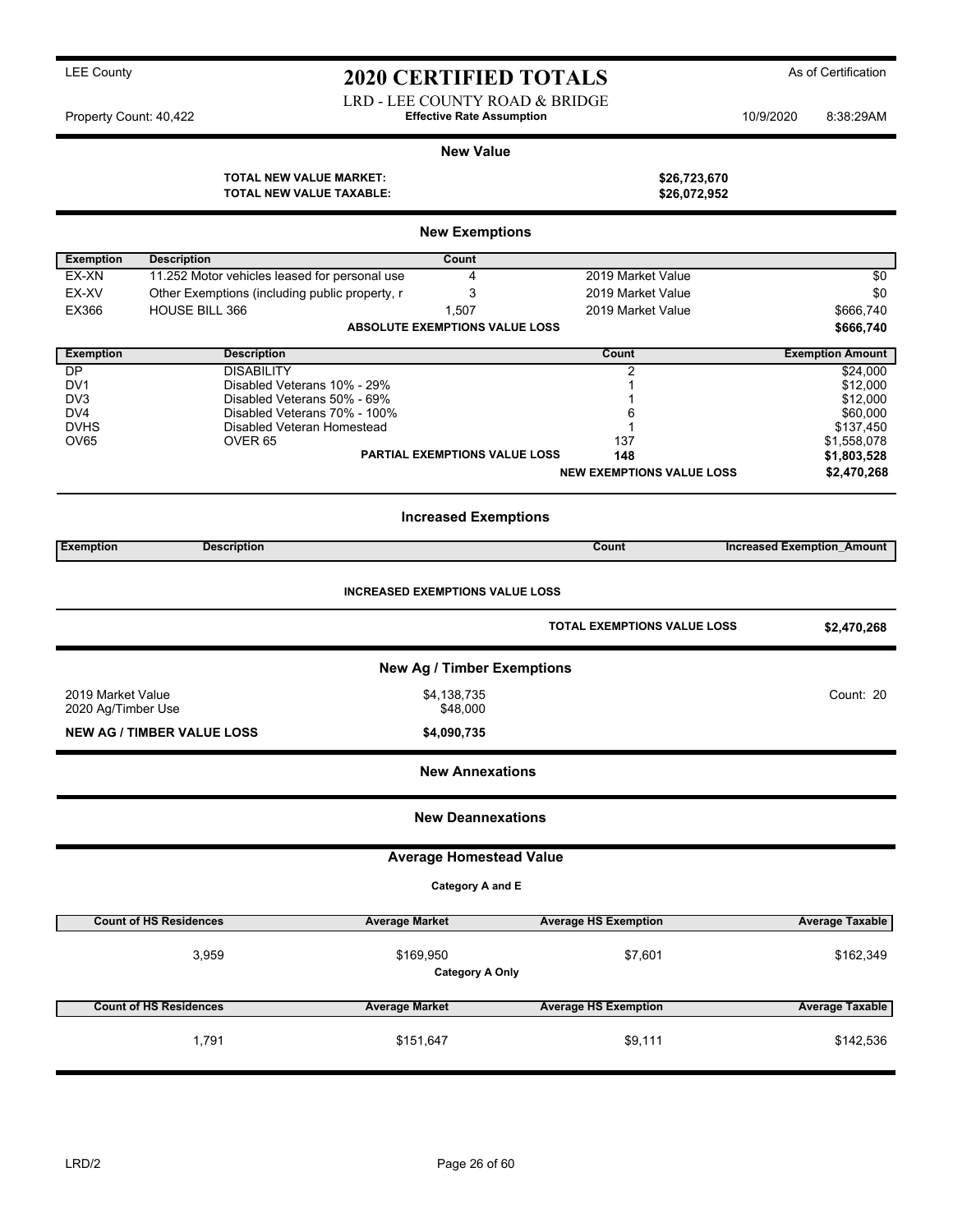LRD - LEE COUNTY ROAD & BRIDGE

**Lower Value Used**

**Count of Protested Properties Total Market Value Total Value Used**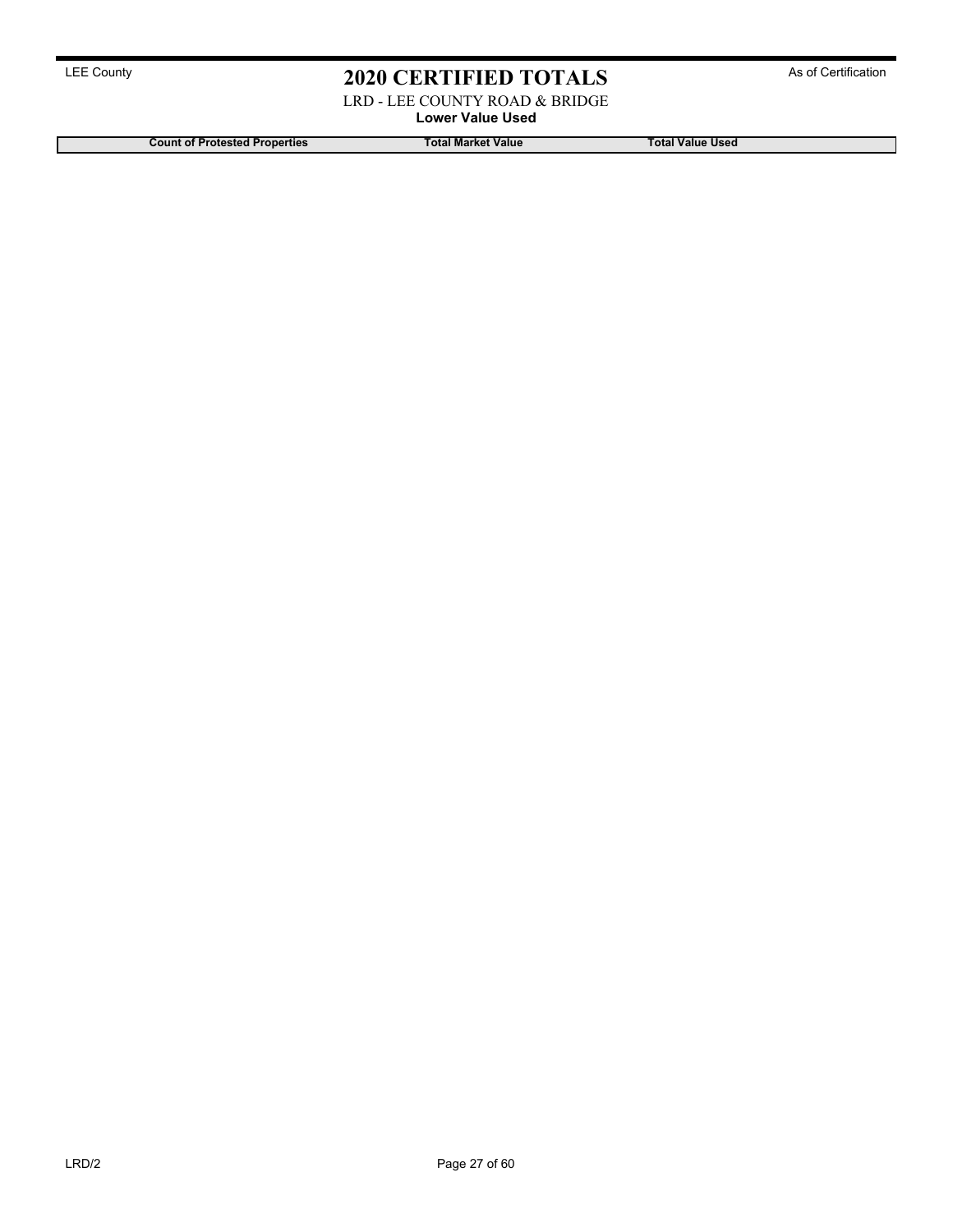| <b>LEE County</b>                 |                                   |                | <b>2020 CERTIFIED TOTALS</b> |                                                  |               |                                                            |                      | As of Certification |
|-----------------------------------|-----------------------------------|----------------|------------------------------|--------------------------------------------------|---------------|------------------------------------------------------------|----------------------|---------------------|
|                                   | Property Count: 9,213             |                |                              | <b>SDB - DIME BOX ISD</b><br><b>Grand Totals</b> |               |                                                            | 10/9/2020            | 8:38:29AM           |
| Land                              |                                   |                |                              |                                                  | Value         |                                                            |                      |                     |
| Homesite:                         |                                   |                |                              |                                                  | 9,678,978     |                                                            |                      |                     |
| Non Homesite:                     |                                   |                |                              |                                                  | 20,024,960    |                                                            |                      |                     |
| Ag Market:                        |                                   |                |                              |                                                  | 284,648,368   |                                                            |                      |                     |
| <b>Timber Market:</b>             |                                   |                |                              |                                                  | 0             | <b>Total Land</b>                                          | $(+)$                | 314,352,306         |
| Improvement                       |                                   |                |                              |                                                  | Value         |                                                            |                      |                     |
| Homesite:                         |                                   |                |                              |                                                  | 56,373,287    |                                                            |                      |                     |
| Non Homesite:                     |                                   |                |                              |                                                  | 20,889,763    | <b>Total Improvements</b>                                  | $(+)$                | 77,263,050          |
| <b>Non Real</b>                   |                                   |                | Count                        |                                                  | Value         |                                                            |                      |                     |
|                                   |                                   |                |                              |                                                  |               |                                                            |                      |                     |
| Personal Property:                |                                   |                | 256                          |                                                  | 25,836,951    |                                                            |                      |                     |
| Mineral Property:<br>Autos:       |                                   |                | 7,096                        |                                                  | 54,523,370    |                                                            |                      |                     |
|                                   |                                   |                | 0                            |                                                  | 0             | <b>Total Non Real</b><br><b>Market Value</b>               | $^{(+)}$<br>$\equiv$ | 80,360,321          |
| Ag                                |                                   |                | <b>Non Exempt</b>            |                                                  | <b>Exempt</b> |                                                            |                      | 471,975,677         |
|                                   |                                   |                |                              |                                                  |               |                                                            |                      |                     |
|                                   | <b>Total Productivity Market:</b> |                | 284,648,368                  |                                                  | 0             |                                                            |                      |                     |
| Ag Use:                           |                                   |                | 3,284,216                    |                                                  | $\mathbf 0$   | <b>Productivity Loss</b>                                   | $(-)$                | 281,364,152         |
| Timber Use:<br>Productivity Loss: |                                   |                | $\Omega$                     |                                                  | 0             | <b>Appraised Value</b>                                     | $\equiv$             | 190,611,525         |
|                                   |                                   |                | 281,364,152                  |                                                  | $\Omega$      | <b>Homestead Cap</b>                                       | $(-)$                | 1,764,648           |
|                                   |                                   |                |                              |                                                  |               |                                                            | $\equiv$             |                     |
|                                   |                                   |                |                              |                                                  |               | <b>Assessed Value</b>                                      |                      | 188,846,877         |
|                                   |                                   |                |                              |                                                  |               | <b>Total Exemptions Amount</b><br>(Breakdown on Next Page) | $(-)$                | 23,790,721          |
|                                   |                                   |                |                              |                                                  |               | <b>Net Taxable</b>                                         | $\equiv$             | 165,056,156         |
| Freeze                            | <b>Assessed</b>                   | <b>Taxable</b> | <b>Actual Tax</b>            | Ceiling                                          | Count         |                                                            |                      |                     |
| DP                                | 1,224,523                         | 499,364        | 3,763.38                     | 4.716.84                                         | 15            |                                                            |                      |                     |
| <b>OV65</b>                       | 22,281,846                        | 15,144,900     | 96,759.64                    | 97,682.68                                        | 176           |                                                            |                      |                     |
| <b>Total</b>                      | 23,506,369                        | 15,644,264     | 100,523.02                   | 102,399.52                                       | 191           | <b>Freeze Taxable</b>                                      | $(-)$                | 15,644,264          |
| <b>Tax Rate</b>                   | 1.157800                          |                |                              |                                                  |               |                                                            |                      |                     |
| <b>Transfer</b>                   | <b>Assessed</b>                   | <b>Taxable</b> | Post % Taxable               | <b>Adjustment</b>                                | Count         |                                                            |                      |                     |
| <b>OV65</b>                       | 77,080                            | 37,080         | 15,486                       | 21,594                                           |               |                                                            |                      |                     |
| <b>Total</b>                      | 77,080                            | 37,080         | 15,486                       | 21,594                                           | $\mathbf 1$   | <b>Transfer Adjustment</b>                                 | $(-)$                | 21,594              |
|                                   |                                   |                |                              |                                                  |               | <b>Freeze Adjusted Taxable</b>                             | $\quad \  \  =$      | 149,390,298         |

APPROXIMATE LEVY = (FREEZE ADJUSTED TAXABLE \* (TAX RATE / 100)) + ACTUAL TAX 1,830,163.89 = 149,390,298 \* (1.157800 / 100) + 100,523.02

Tax Increment Finance Value: 0

Tax Increment Finance Levy: 0.00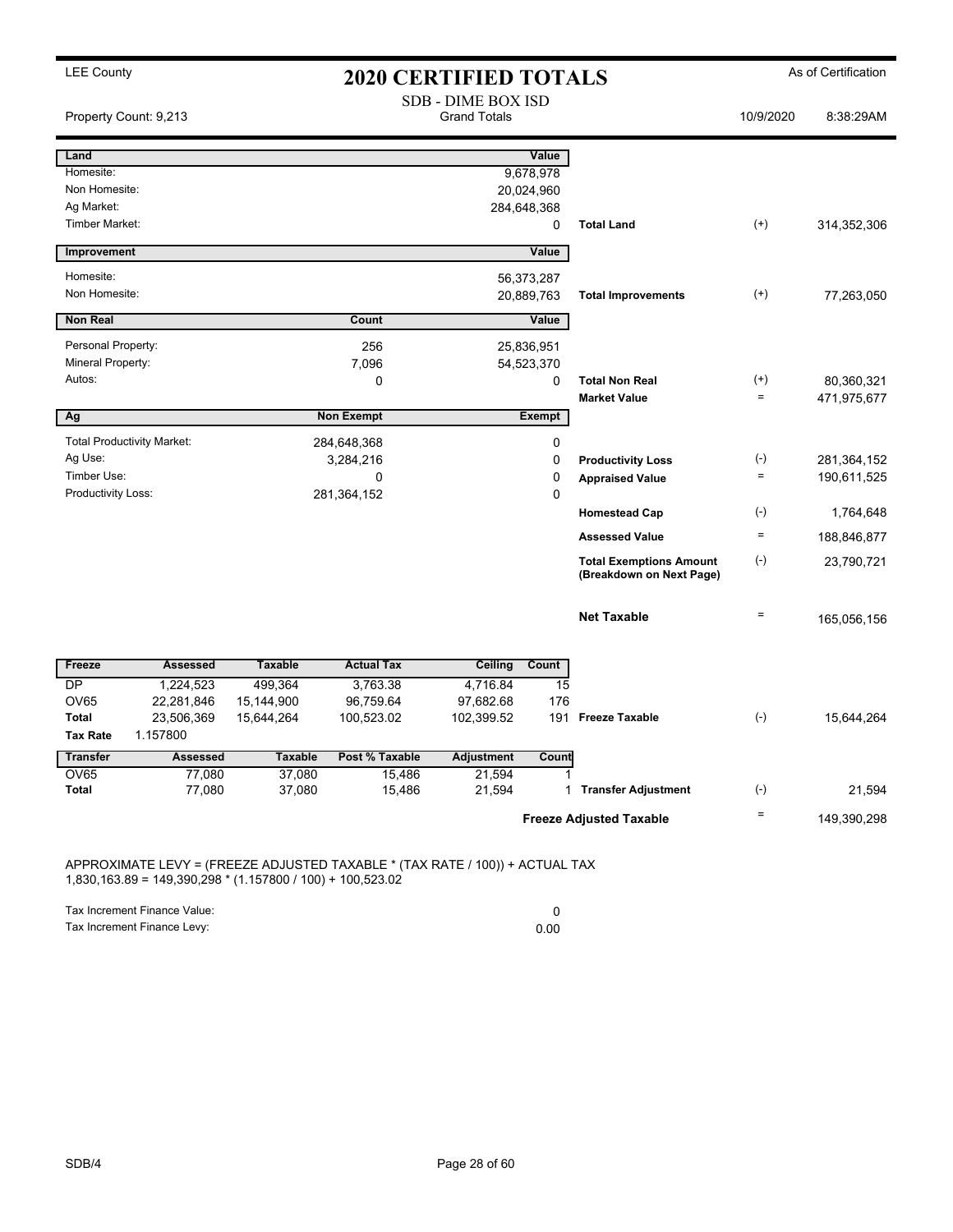### **Exemption Breakdown**

| <b>Exemption</b> | Count         | Local       | <b>State</b> | Total      |
|------------------|---------------|-------------|--------------|------------|
| CH               | 2             | 209,880     |              | 209,880    |
| <b>DP</b>        | 15            | 0           | 85,000       | 85,000     |
| DV1              | 2             | 0           | 12,000       | 12,000     |
| DV <sub>2</sub>  | 2             | 0           | 15,000       | 15,000     |
| DV3              | 2             | 0           | 15,000       | 15,000     |
| DV3S             |               | 0           | 4,305        | 4,305      |
| DV4              | 14            | 0           | 96,630       | 96,630     |
| DV4S             | 2             | 0           | 24,000       | 24,000     |
| <b>DVHS</b>      | 11            | 0           | 1,633,992    | 1,633,992  |
| EX               | 5             | 0           | 87,780       | 87,780     |
| EX-XG            |               | 0           | 8,520        | 8,520      |
| EX-XI            | 5             | 0           | 1,316,180    | 1,316,180  |
| EX-XN            |               | 0           | 246,690      | 246,690    |
| EX-XR            | 4             | 0           | 1,306,860    | 1,306,860  |
| EX-XV            | 64            | 0           | 7,094,250    | 7,094,250  |
| EX366            | 2,362         | $\mathbf 0$ | 183,590      | 183,590    |
| <b>HS</b>        | 370           | 1,443,699   | 8,405,775    | 9,849,474  |
| <b>OV65</b>      | 192           | 0           | 1,601,570    | 1,601,570  |
|                  | <b>Totals</b> | 1,653,579   | 22, 137, 142 | 23,790,721 |

SDB - DIME BOX ISD Property Count: 9,213 Grand Totals 10/9/2020 8:38:29AM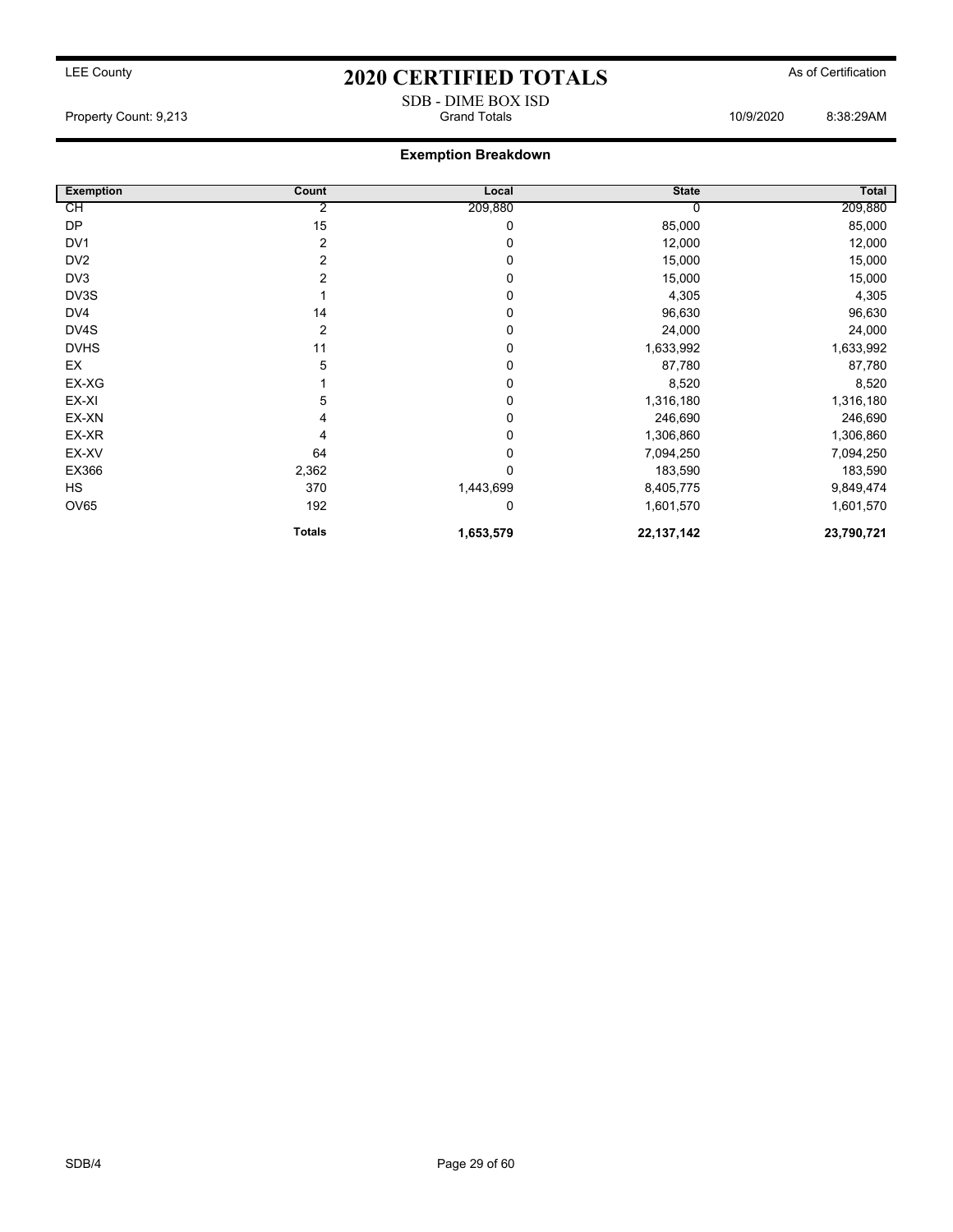### SDB - DIME BOX ISD Property Count: 9,213 **Accord Property Count: 9,213** Crand Totals **10/9/2020** 8:38:29AM

|                |                                     |               | <b>State Category Breakdown</b> |                  |                     |                      |
|----------------|-------------------------------------|---------------|---------------------------------|------------------|---------------------|----------------------|
|                | <b>State Code Description</b>       | Count         | Acres                           | <b>New Value</b> | <b>Market Value</b> | <b>Taxable Value</b> |
| A              | SINGLE FAMILY RESIDENCE             | 242           | 317.5494                        | \$136,550        | \$15,112,837        | \$11,795,301         |
| B              | <b>MULTIFAMILY RESIDENCE</b>        |               | 0.4304                          | \$0              | \$76,720            | \$76,720             |
| C <sub>1</sub> | VACANT LOTS AND LAND TRACTS         | 31            | 19.2098                         | \$0              | \$224,010           | \$224,010            |
| D <sub>1</sub> | QUALIFIED OPEN-SPACE LAND           | 1,034         | 53,565.4589                     | \$0              | \$284,648,368       | \$3,280,627          |
| D <sub>2</sub> | <b>IMPROVEMENTS ON QUALIFIED OP</b> | 349           |                                 | \$72,590         | \$3,934,548         | \$3,894,568          |
| Ε              | RURAL LAND, NON QUALIFIED OPE       | 816           | 2,509.1624                      | \$1,016,650      | \$72,074,949        | \$61,330,914         |
| F <sub>1</sub> | <b>COMMERCIAL REAL PROPERTY</b>     | 63            | 77.2302                         | \$388,640        | \$3,517,414         | \$3,511,498          |
| G <sub>1</sub> | OIL AND GAS                         | 4,747         |                                 | \$0              | \$54,255,600        | \$54,255,600         |
| J <sub>1</sub> | <b>WATER SYSTEMS</b>                |               | 0.2970                          | \$0              | \$3,850             | \$3,850              |
| J3             | ELECTRIC COMPANY (INCLUDING C       |               |                                 | \$0              | \$2,257,580         | \$2,257,580          |
| J4             | TELEPHONE COMPANY (INCLUDI          |               | 0.0826                          | \$0              | \$338,320           | \$338,320            |
| J <sub>5</sub> | <b>RAILROAD</b>                     |               |                                 | \$0              | \$8,894,820         | \$8,894,820          |
| J <sub>6</sub> | PIPELAND COMPANY                    | 113           |                                 | \$0              | \$4,024,810         | \$4,024,810          |
| J7             | <b>CABLE TELEVISION COMPANY</b>     | 3             |                                 | \$0              | \$91,960            | \$91,960             |
| J8             | OTHER TYPE OF UTILITY               |               |                                 | \$0              | \$400,000           | \$400,000            |
| L1             | <b>COMMERCIAL PERSONAL PROPE</b>    | 80            |                                 | \$0              | \$1,946,501         | \$1,946,501          |
| L2             | INDUSTRIAL AND MANUFACTURIN         | 24            |                                 | \$0              | \$6,366,740         | \$6,366,740          |
| M <sub>1</sub> | TANGIBLE OTHER PERSONAL, MOB        | 130           |                                 | \$442,680        | \$3,352,900         | \$2,362,337          |
| S              | SPECIAL INVENTORY TAX               |               |                                 | \$0              | \$0                 | \$0                  |
| X              | <b>TOTALLY EXEMPT PROPERTY</b>      | 2,447         | 362.5343                        | \$451,120        | \$10,453,750        | \$0                  |
|                |                                     | <b>Totals</b> | 56,851.9550                     | \$2,508,230      | \$471,975,677       | \$165,056,156        |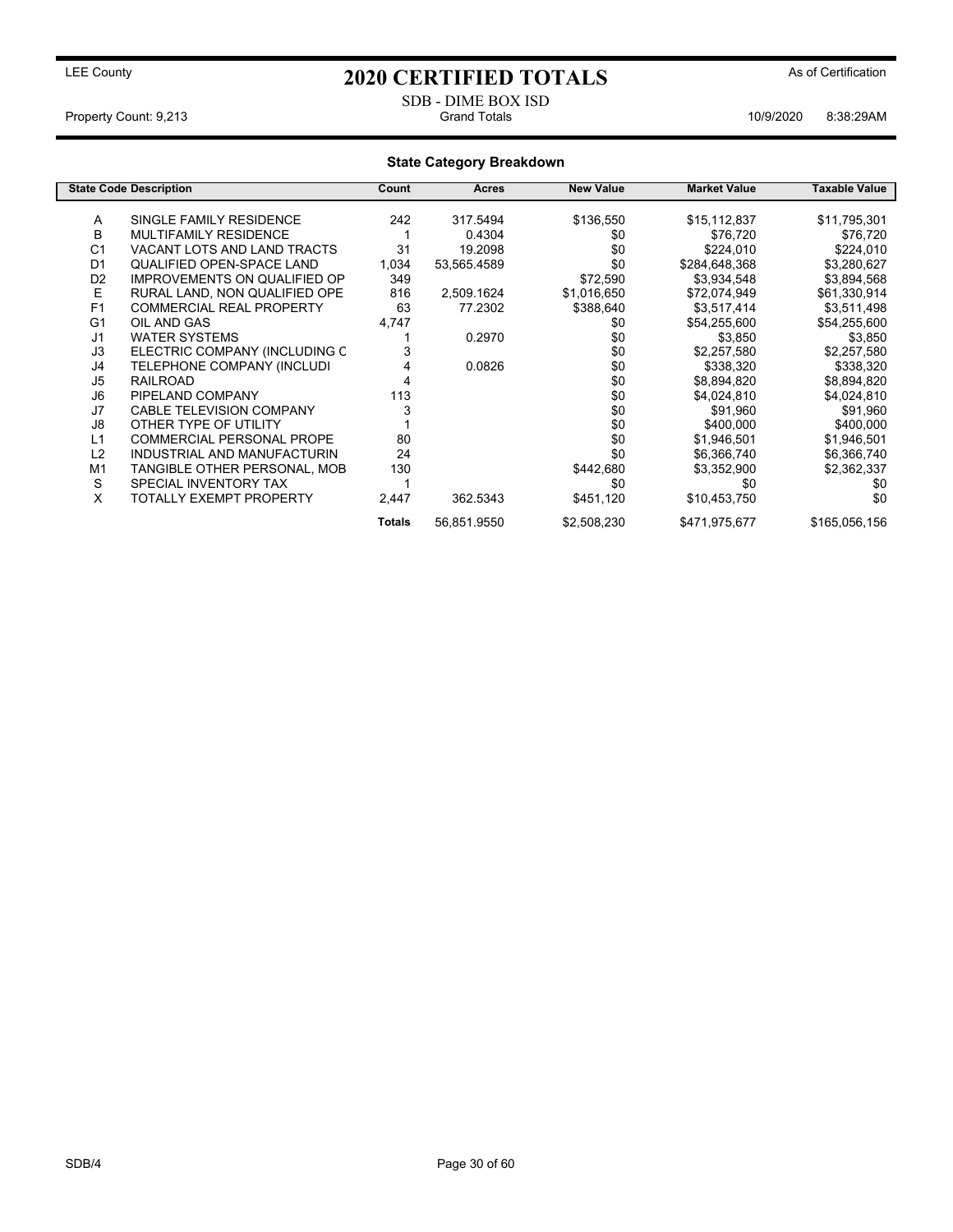SDB - DIME BOX ISD<br>Grand Totals Property Count: 9,213 **Accord Property Count: 9,213** Crand Totals **10/9/2020** 8:38:29AM

### **CAD State Category Breakdown**

|                  | <b>State Code Description</b>            | <b>Count</b>     | <b>Acres</b> | <b>New Value</b> | <b>Market Value</b> | <b>Taxable Value</b> |
|------------------|------------------------------------------|------------------|--------------|------------------|---------------------|----------------------|
| A <sub>1</sub>   | REAL, RESIDENTIAL, SINGLE-FAMIL          | 168              | 203.9861     | \$121,970        | \$12,789,154        | \$10,004,234         |
| A <sub>2</sub>   | REAL, RESIDENTIAL, MOBILE HOME           | 106              | 113.5633     | \$14,580         | \$2,323,683         | \$1,791,067          |
| <b>B1</b>        | REAL, RESIDENTIAL, MULTI-FAMILY          | 1                | 0.4304       | \$0              | \$76.720            | \$76,720             |
| C <sub>1</sub>   | REAL, VACANT PLATTED RESIDENTI           | 21               | 17.6711      | \$0              | \$198,210           | \$198,210            |
| C <sub>2</sub>   | REAL, VACANT PLATTED COMMERCI            | 10               | 1.5387       | \$0              | \$25,800            | \$25,800             |
| D <sub>1</sub>   | REAL, ACREAGE, RANGELAND                 | 1,034            | 53,565.4589  | \$0              | \$284,648,368       | \$3,280,627          |
| D <sub>2</sub>   | <b>IMPROVEMENTS ON QUALIFIED AG L</b>    | 349              |              | \$72,590         | \$3,934,548         | \$3,894,568          |
| E1               | REAL, FARM/RANCH, HOUSE                  | 396              | 520.3829     | \$873,180        | \$51,941,519        | \$42,649,917         |
| E <sub>2</sub>   | REAL, FARM/RANCH, MOBILE HOME            | 187              | 199.4581     | \$47,530         | \$3,849,911         | \$2,764,386          |
| E <sub>3</sub>   | REAL, FARM/RANCH, OTHER IMPROV           | 69               | 0.6700       | \$95,940         | \$613,877           | \$599,934            |
| E <sub>4</sub>   | NON QUALIFIED AG LAND                    | 457              | 1,788.6514   | \$0              | \$15,669,642        | \$15,316,677         |
| F1               | REAL, COMMERCIAL                         | 63               | 77.2302      | \$388,640        | \$3,517,414         | \$3,511,498          |
| G <sub>1</sub>   | OIL, GAS & MINERAL RESERVES              | 4,747            |              | \$0              | \$54,255,600        | \$54,255,600         |
| J1               | <b>REAL &amp; TANGIBLE PERSONAL WATE</b> |                  | 0.2970       | \$0              | \$3,850             | \$3,850              |
| J3               | <b>ELECTRIC COMPANIES</b>                | 3                |              | \$0              | \$2,257,580         | \$2,257,580          |
| J <sub>4</sub>   | TELEPHONE COMPANIES                      | 4                | 0.0826       | \$0              | \$338,320           | \$338,320            |
| J <sub>5</sub>   | <b>RAILROADS</b>                         | 4                |              | \$0              | \$8,894,820         | \$8,894,820          |
| J <sub>6</sub>   | PIPELINE COMPANIES                       | 113              |              | \$0              | \$4,024,810         | \$4,024,810          |
| J7               | <b>CABLE TELEVISION COMPANY</b>          | 3                |              | \$0              | \$91,960            | \$91,960             |
| J8               | OTHER TYPE OF UTILITY                    |                  |              | \$0              | \$400,000           | \$400,000            |
| L1               | TANGIBLE, PERSONAL PROPERTY C            | 80               |              | \$0              | \$1,946,501         | \$1,946,501          |
| L2C              | TANGIBLE, PERSONAL PROPERTY I            | $\boldsymbol{2}$ |              | \$0              | \$245,740           | \$245,740            |
| L2G              | TANGIBLE, PERSONAL PROPERTY I            | 5                |              | \$0              | \$1,789,260         | \$1,789,260          |
| L2J              | TANGIBLE, PERSONAL PROPERTY I            | 3                |              | \$0              | \$30,050            | \$30,050             |
| L2L              | TANGIBLE, PERSONAL PROPERTY I            |                  |              | \$0              | \$45,830            | \$45,830             |
| L <sub>2</sub> M | TANGIBLE, PERSONAL PROPERTY I            |                  |              | \$0              | \$3,012,730         | \$3,012,730          |
| L2P              | <b>TANGIBLE, PERSONAL PROPERTY I</b>     | 6                |              | \$0              | \$322,150           | \$322,150            |
| L2Q              | TANGIBLE, PERSONAL PROPERTY I            |                  |              | \$0              | \$60,140            | \$60,140             |
| L <sub>2</sub> T | TANGIBLE, PERSONAL PROPERTY I            | $\overline{2}$   |              | \$0              | \$860,840           | \$860,840            |
| M <sub>1</sub>   | TANGIBLE OTHER PERSONAL, MOBI            | 130              |              | \$442,680        | \$3,352,900         | \$2,362,337          |
| S                | SPECIAL INVENTORY TAX                    |                  |              | \$0              | \$0                 | \$0                  |
| X                | <b>TOTALY EXEMPT PROPERTY</b>            | 2,447            | 362.5343     | \$451,120        | \$10,453,750        | \$0                  |
|                  |                                          | <b>Totals</b>    | 56,851.9550  | \$2,508,230      | \$471,975,677       | \$165,056,156        |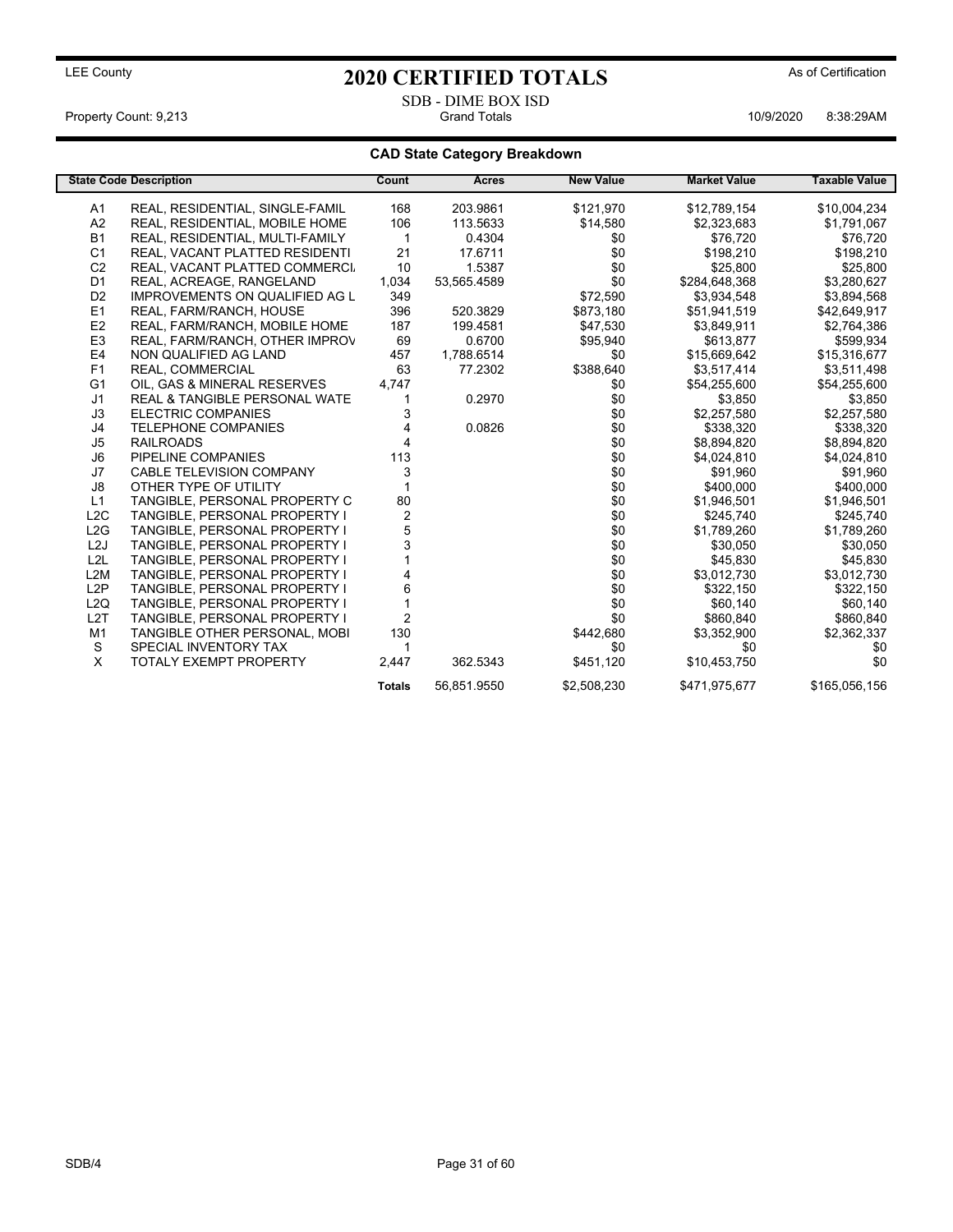| <b>LEE County</b>     |                                                                   | <b>2020 CERTIFIED TOTALS</b>                           |                            |           | As of Certification     |
|-----------------------|-------------------------------------------------------------------|--------------------------------------------------------|----------------------------|-----------|-------------------------|
| Property Count: 9,213 |                                                                   | SDB - DIME BOX ISD<br><b>Effective Rate Assumption</b> |                            | 10/9/2020 | 8:38:29AM               |
|                       |                                                                   | <b>New Value</b>                                       |                            |           |                         |
|                       | <b>TOTAL NEW VALUE MARKET:</b><br><b>TOTAL NEW VALUE TAXABLE:</b> |                                                        | \$2,508,230<br>\$2,050,800 |           |                         |
|                       |                                                                   |                                                        |                            |           |                         |
|                       |                                                                   | <b>New Exemptions</b>                                  |                            |           |                         |
| <b>Exemption</b>      | <b>Description</b>                                                | Count                                                  |                            |           |                         |
| EX-XN                 | 11.252 Motor vehicles leased for personal use                     |                                                        | 2019 Market Value          |           | \$0                     |
| EX-XV                 | Other Exemptions (including public property, r                    |                                                        | 2019 Market Value          |           | \$0                     |
| EX366                 | <b>HOUSE BILL 366</b>                                             | 580                                                    | 2019 Market Value          |           | \$193,725               |
|                       |                                                                   | <b>ABSOLUTE EXEMPTIONS VALUE LOSS</b>                  |                            |           | \$193,725               |
| <b>Exemption</b>      | <b>Description</b>                                                |                                                        | Count                      |           | <b>Exemption Amount</b> |

HS HOMESTEAD 3 \$90,430 OV65 OVER 65 15 \$107,257 **PARTIAL EXEMPTIONS VALUE LOSS 19 19 \$209,687 NEW EXEMPTIONS VALUE LOSS \$403,412 Increased Exemptions Exemption Description Count Increased Exemption\_Amount INCREASED EXEMPTIONS VALUE LOSS TOTAL EXEMPTIONS VALUE LOSS \$403,412 New Ag / Timber Exemptions** 2019 Market Value \$339,933 Count: 3 2020 Ag/Timber Use **NEW AG / TIMBER VALUE LOSS \$337,933 New Annexations New Deannexations Average Homestead Value Category A and E Count of HS Residences Average Market Average HS Exemption Average Taxable**

| 328                           | \$137,739             | \$33,026<br><b>Category A Only</b> | \$104,713              |
|-------------------------------|-----------------------|------------------------------------|------------------------|
| <b>Count of HS Residences</b> | <b>Average Market</b> | <b>Average HS Exemption</b>        | <b>Average Taxable</b> |
| 90                            | \$91,082              | \$33,045                           | \$58,037               |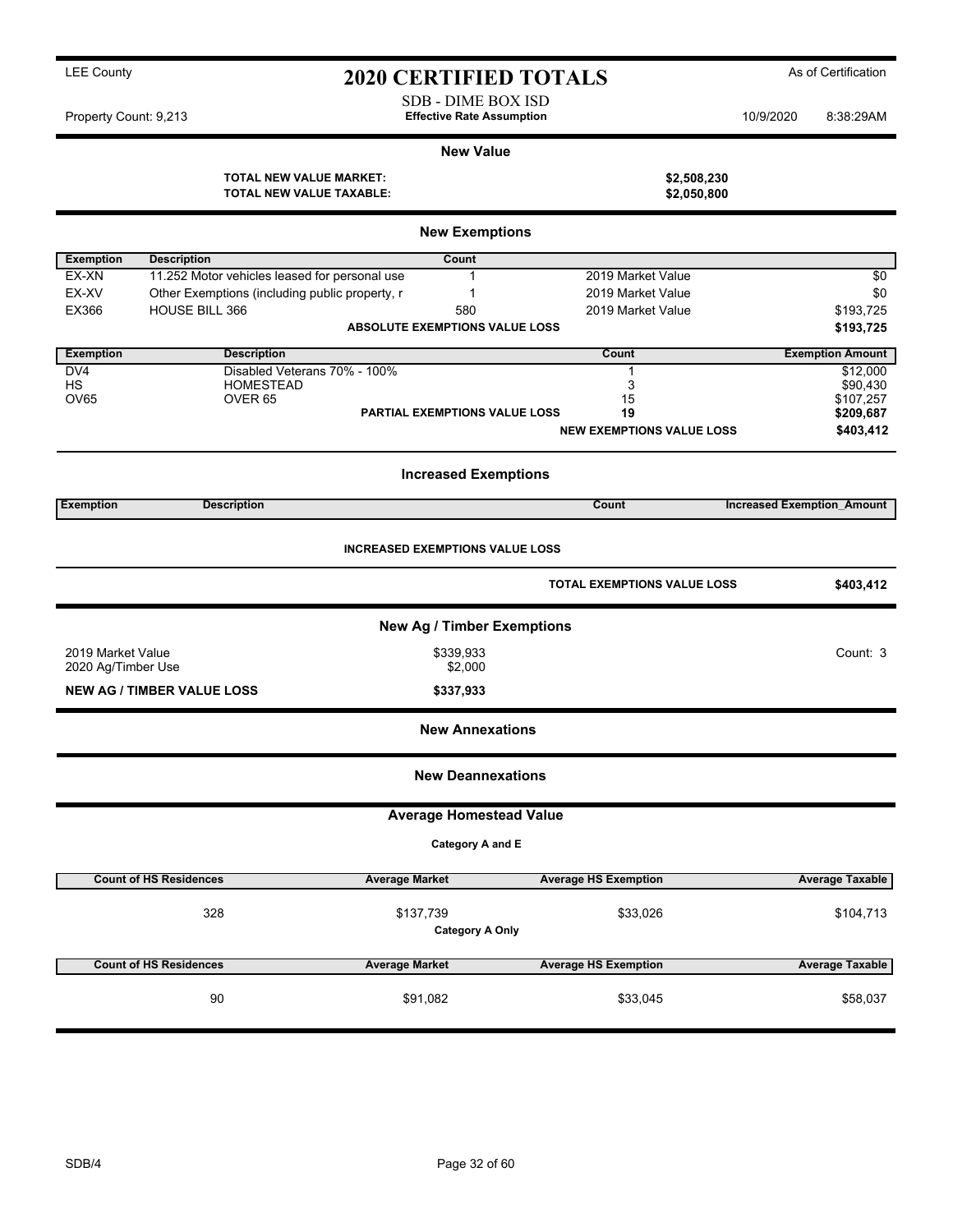### SDB - DIME BOX ISD **Lower Value Used**

**Count of Protested Properties Total Market Value Total Value Used**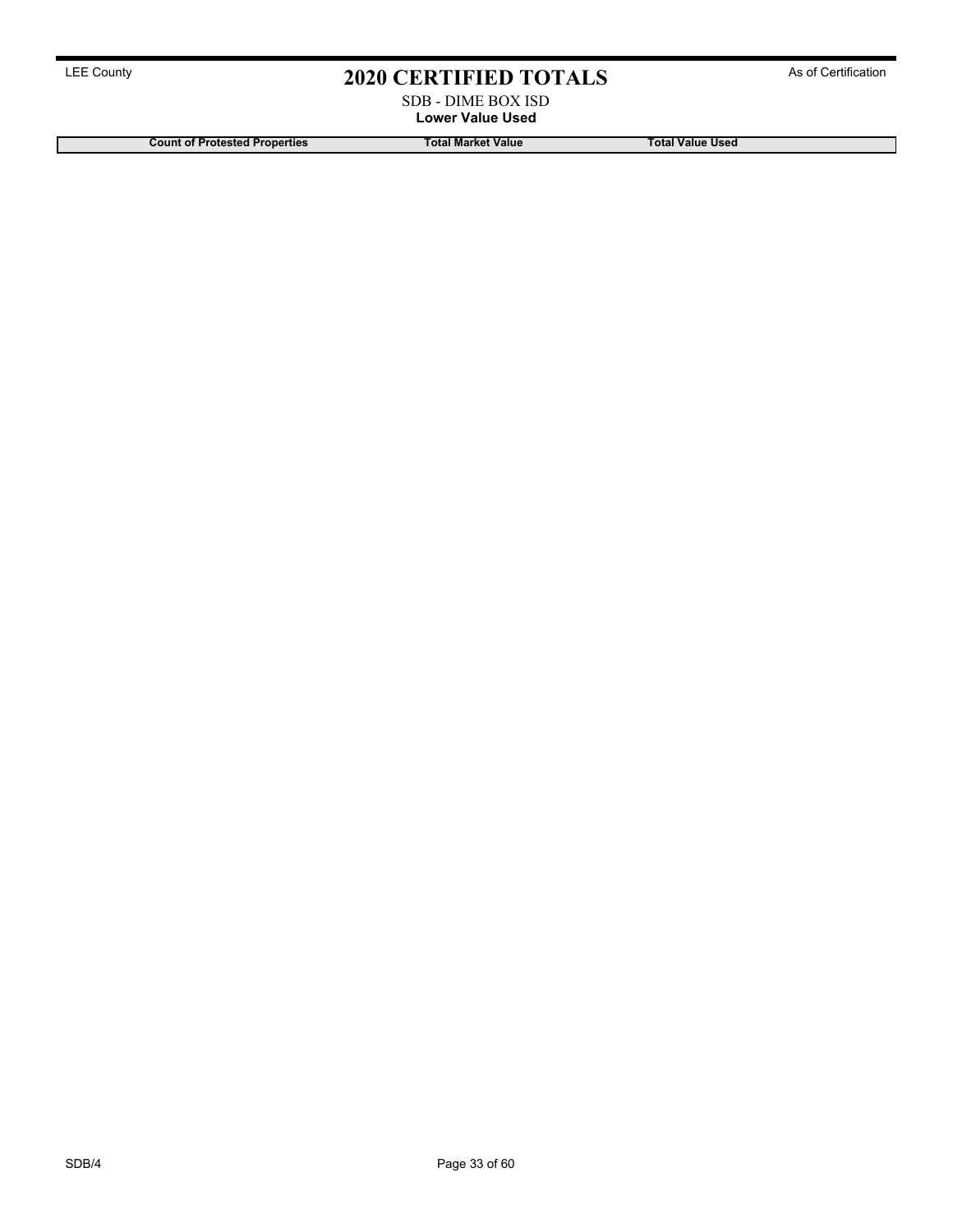| <b>LEE County</b>               |                                                          |                |                                                                              | <b>2020 CERTIFIED TOTALS</b>                  |                          |                                                            |                      | As of Certification   |
|---------------------------------|----------------------------------------------------------|----------------|------------------------------------------------------------------------------|-----------------------------------------------|--------------------------|------------------------------------------------------------|----------------------|-----------------------|
| Property Count: 118             |                                                          |                |                                                                              | <b>SEG - ELGIN ISD</b><br><b>Grand Totals</b> |                          |                                                            | 10/9/2020            | 8:38:29AM             |
| Land                            |                                                          |                |                                                                              |                                               | Value                    |                                                            |                      |                       |
| Homesite:                       |                                                          |                |                                                                              |                                               | 937,600                  |                                                            |                      |                       |
| Non Homesite:                   |                                                          |                |                                                                              |                                               | 2,632,770                |                                                            |                      |                       |
| Ag Market:                      |                                                          |                |                                                                              |                                               | 10,431,320               |                                                            |                      |                       |
| <b>Timber Market:</b>           |                                                          |                |                                                                              |                                               | 0                        | <b>Total Land</b>                                          | $^{(+)}$             | 14,001,690            |
| Improvement                     |                                                          |                |                                                                              |                                               | Value                    |                                                            |                      |                       |
| Homesite:                       |                                                          |                |                                                                              |                                               | 8,219,646                |                                                            |                      |                       |
| Non Homesite:                   |                                                          |                |                                                                              |                                               | 965,649                  | <b>Total Improvements</b>                                  | $^{(+)}$             | 9,185,295             |
| <b>Non Real</b>                 |                                                          |                | Count                                                                        |                                               | Value                    |                                                            |                      |                       |
|                                 |                                                          |                |                                                                              |                                               |                          |                                                            |                      |                       |
| Personal Property:              |                                                          |                | 11                                                                           |                                               | 438,429                  |                                                            |                      |                       |
| Mineral Property:<br>Autos:     |                                                          |                | $\mathbf 0$                                                                  |                                               | $\mathbf 0$              |                                                            |                      |                       |
|                                 |                                                          |                | $\mathbf 0$                                                                  |                                               | $\mathbf 0$              | <b>Total Non Real</b><br><b>Market Value</b>               | $^{(+)}$<br>$\equiv$ | 438,429<br>23,625,414 |
| Ag                              |                                                          |                | <b>Non Exempt</b>                                                            |                                               | <b>Exempt</b>            |                                                            |                      |                       |
|                                 |                                                          |                |                                                                              |                                               |                          |                                                            |                      |                       |
| Ag Use:                         | <b>Total Productivity Market:</b>                        |                | 10,431,320<br>111,570                                                        |                                               | $\mathbf 0$<br>$\pmb{0}$ | <b>Productivity Loss</b>                                   | $(\text{-})$         | 10,319,750            |
| Timber Use:                     |                                                          |                | 0                                                                            |                                               | 0                        | <b>Appraised Value</b>                                     | $\equiv$             | 13,305,664            |
| Productivity Loss:              |                                                          |                | 10,319,750                                                                   |                                               | $\mathbf 0$              |                                                            |                      |                       |
|                                 |                                                          |                |                                                                              |                                               |                          | <b>Homestead Cap</b>                                       | $(\text{-})$         | 74,034                |
|                                 |                                                          |                |                                                                              |                                               |                          | <b>Assessed Value</b>                                      | $\quad \  \  =$      | 13,231,630            |
|                                 |                                                          |                |                                                                              |                                               |                          | <b>Total Exemptions Amount</b><br>(Breakdown on Next Page) | $(\text{-})$         | 1,163,370             |
|                                 |                                                          |                |                                                                              |                                               |                          | <b>Net Taxable</b>                                         | $\equiv$             | 12,068,260            |
| Freeze                          | <b>Assessed</b>                                          | <b>Taxable</b> | <b>Actual Tax</b>                                                            | Ceiling                                       | Count                    |                                                            |                      |                       |
| <b>OV65</b>                     | 2,120,029                                                | 1,545,168      | 18,069.65                                                                    | 18,549.35                                     | 10                       |                                                            |                      |                       |
| <b>Total</b><br><b>Tax Rate</b> | 2,120,029<br>1.460700                                    | 1,545,168      | 18,069.65                                                                    | 18,549.35                                     |                          | 10 Freeze Taxable                                          | $(-)$                | 1,545,168             |
|                                 |                                                          |                |                                                                              |                                               |                          | <b>Freeze Adjusted Taxable</b>                             | Ξ                    | 10,523,092            |
|                                 | $171,780.45 = 10,523,092 * (1.460700 / 100) + 18,069.65$ |                | APPROXIMATE LEVY = (FREEZE ADJUSTED TAXABLE * (TAX RATE / 100)) + ACTUAL TAX |                                               |                          |                                                            |                      |                       |
|                                 | Tax Increment Finance Value:                             |                |                                                                              |                                               | $\mathbf 0$              |                                                            |                      |                       |

Tax Increment Finance Levy: 0.00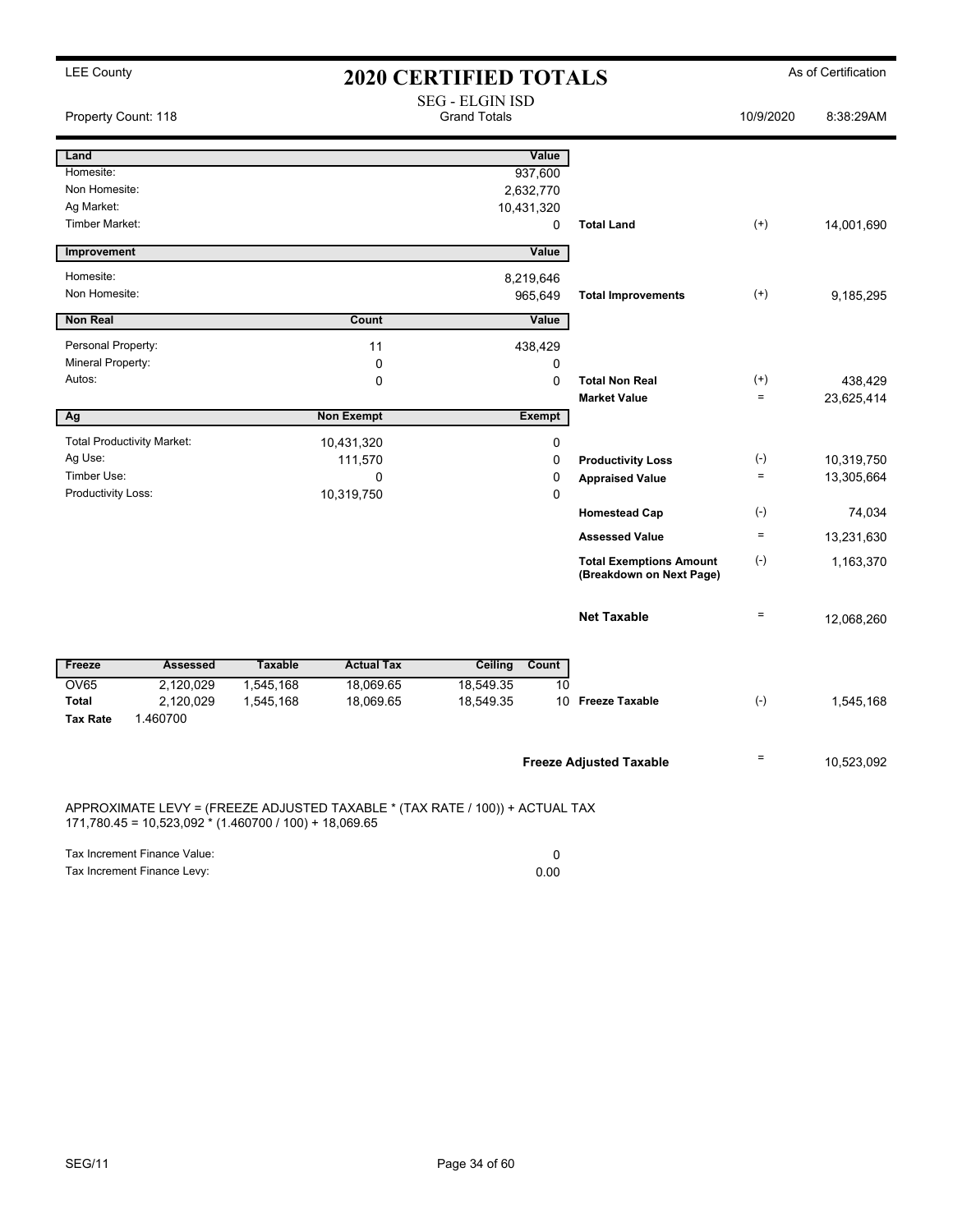### SEG - ELGIN ISD Property Count: 118 **Property Count: 118** Crand Totals **10/9/2020** 8:38:29AM

### **Exemption Breakdown**

| <b>Exemption</b> | Count         | Local | <b>State</b> | <b>Total</b> |
|------------------|---------------|-------|--------------|--------------|
| DV <sub>4</sub>  |               |       | 15,040       | 15,040       |
| <b>DVHS</b>      | ົ             | v     | 212,861      | 212,861      |
| EX366            | 4             | v     | 469          | 469          |
| <b>HS</b>        | 34            | v     | 825,000      | 825,000      |
| OV65             | 11            | v     | 110,000      | 110,000      |
|                  | <b>Totals</b> | 0     | 1,163,370    | 1,163,370    |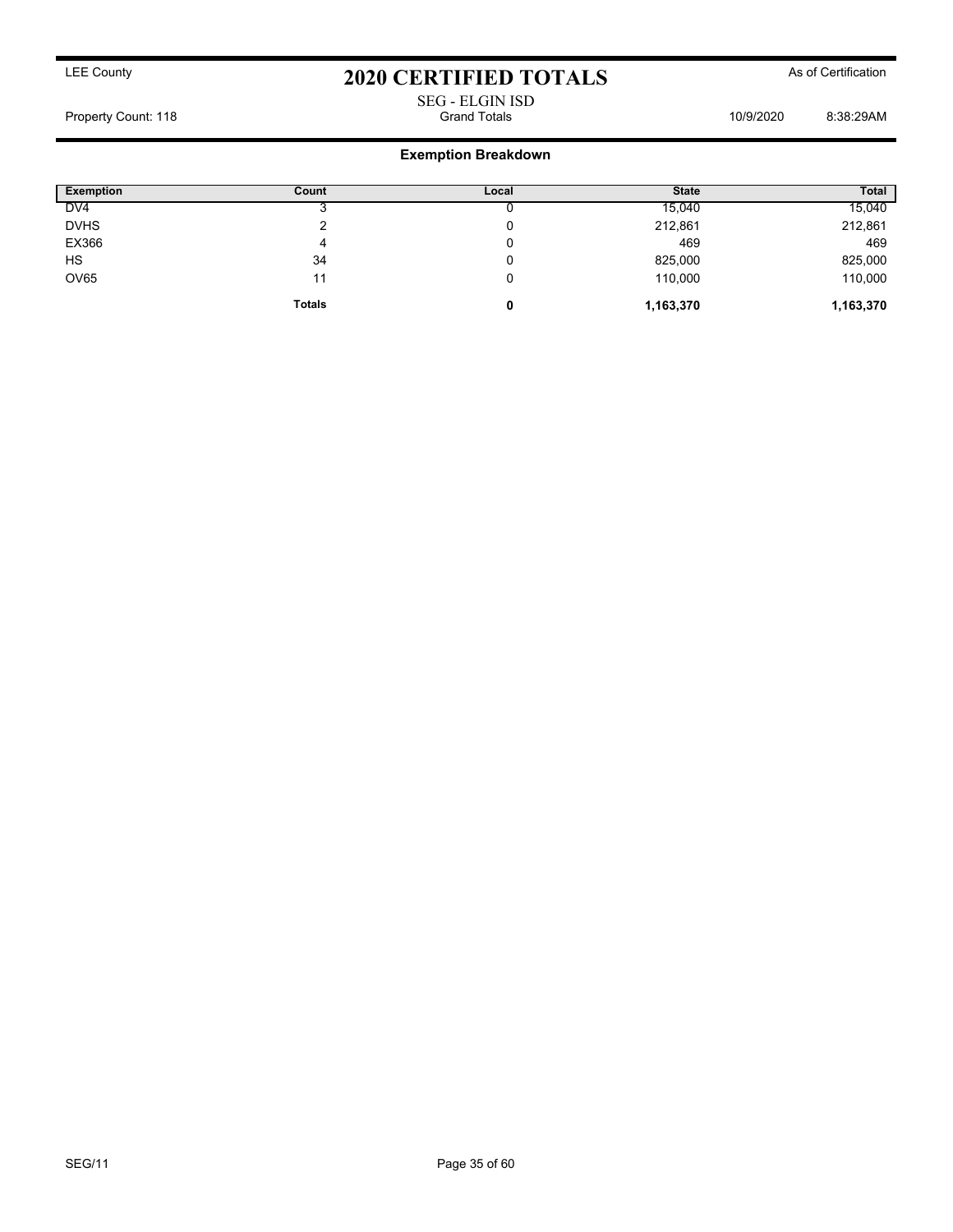# SEG - ELGIN ISD

Property Count: 118 **Property Count: 118** Crand Totals **10/9/2020** 8:38:29AM

|                | <b>State Category Breakdown</b>  |        |            |                  |                     |                      |  |  |  |  |
|----------------|----------------------------------|--------|------------|------------------|---------------------|----------------------|--|--|--|--|
|                | <b>State Code Description</b>    | Count  | Acres      | <b>New Value</b> | <b>Market Value</b> | <b>Taxable Value</b> |  |  |  |  |
| A              | SINGLE FAMILY RESIDENCE          |        | 12.1870    | \$506.540        | \$1,173,740         | \$1,062,679          |  |  |  |  |
| C <sub>1</sub> | VACANT LOTS AND LAND TRACTS      | 8      | 4.0000     | \$0              | \$59,850            | \$59,850             |  |  |  |  |
| D <sub>1</sub> | <b>QUALIFIED OPEN-SPACE LAND</b> | 60     | 1.383.2190 | \$0              | \$10,431,320        | \$107.810            |  |  |  |  |
| D <sub>2</sub> | IMPROVEMENTS ON QUALIFIED OP     | 23     |            | \$0              | \$471.629           | \$471.629            |  |  |  |  |
| E              | RURAL LAND, NON QUALIFIED OPE    | 56     | 469.5920   | \$340.860        | \$10,895,166        | \$9,798,052          |  |  |  |  |
| F <sub>2</sub> | INDUSTRIAL AND MANUFACTURIN      | 2      | 1.1720     | \$0              | \$5.450             | \$5.450              |  |  |  |  |
| J3             | ELECTRIC COMPANY (INCLUDING C    |        |            | \$0              | \$119,090           | \$119,090            |  |  |  |  |
| J6             | PIPELAND COMPANY                 |        |            | \$0              | \$292,880           | \$292.880            |  |  |  |  |
| L1             | COMMERCIAL PERSONAL PROPE        |        |            | \$0              | \$25,990            | \$25,990             |  |  |  |  |
| M <sub>1</sub> | TANGIBLE OTHER PERSONAL, MOB     |        |            | \$0              | \$149.830           | \$124.830            |  |  |  |  |
| X              | TOTALLY EXEMPT PROPERTY          | 4      |            | \$0              | \$469               | \$0                  |  |  |  |  |
|                |                                  | Totals | 1.870.1700 | \$847.400        | \$23,625,414        | \$12,068,260         |  |  |  |  |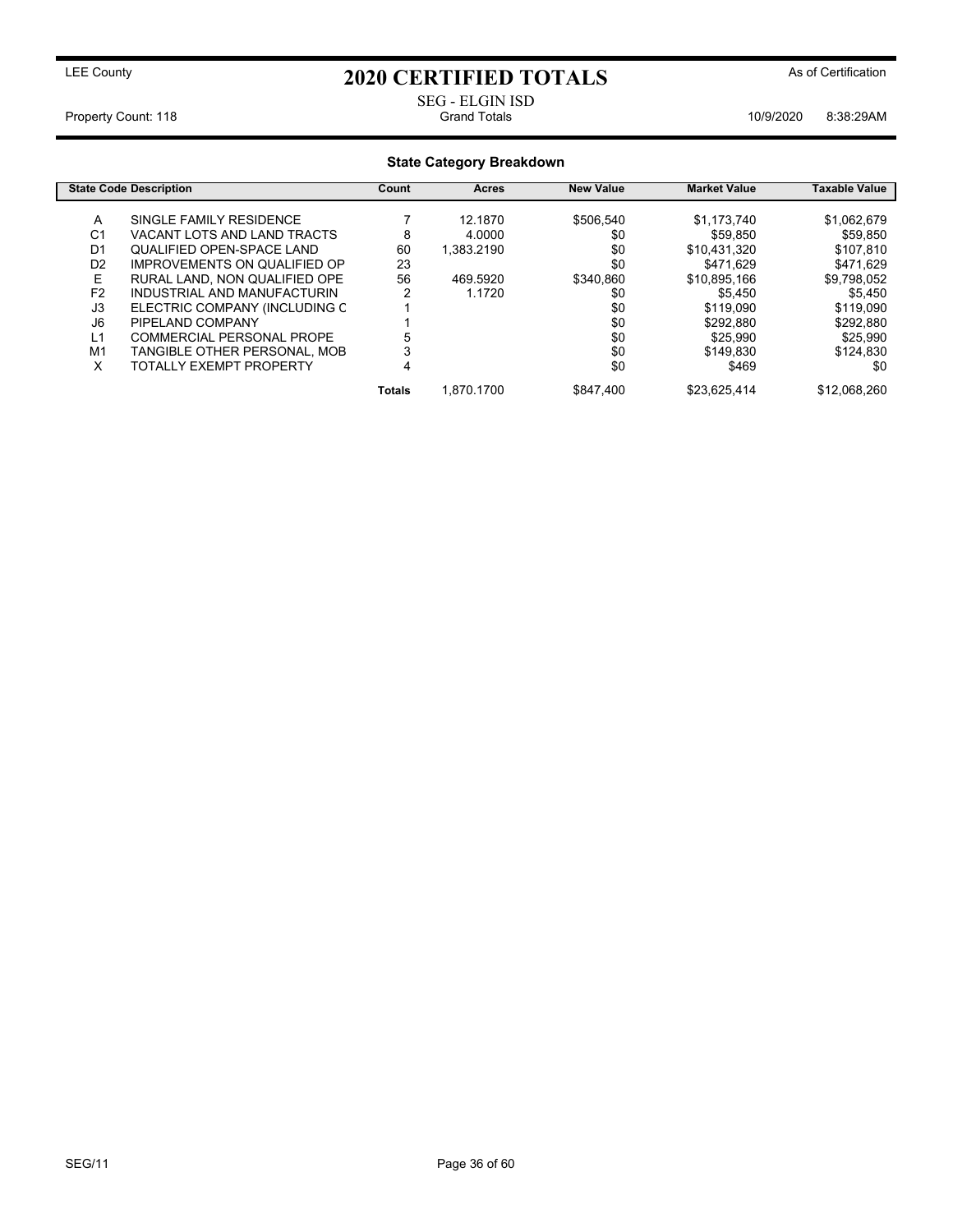# SEG - ELGIN ISD

Property Count: 118 **Property Count: 118** Crand Totals **10/9/2020** 8:38:29AM

### **CAD State Category Breakdown**

|                | <b>State Code Description</b>         | Count  | Acres      | <b>New Value</b> | <b>Market Value</b> | Taxable Value |
|----------------|---------------------------------------|--------|------------|------------------|---------------------|---------------|
| A1             | REAL, RESIDENTIAL, SINGLE-FAMIL       | 6      | 5.9730     | \$506.540        | \$1,092,050         | \$980,989     |
| A <sub>2</sub> | REAL, RESIDENTIAL, MOBILE HOME        |        | 6.2140     | \$0              | \$81,690            | \$81,690      |
| C <sub>1</sub> | REAL, VACANT PLATTED RESIDENTI        | 8      | 4.0000     | \$0              | \$59.850            | \$59,850      |
| D <sub>1</sub> | REAL, ACREAGE, RANGELAND              | 60     | 1,383.2190 | \$0              | \$10,431,320        | \$107,810     |
| D <sub>2</sub> | <b>IMPROVEMENTS ON QUALIFIED AG L</b> | 23     |            | \$0              | \$471.629           | \$471,629     |
| E <sub>1</sub> | REAL, FARM/RANCH, HOUSE               | 37     | 71.3800    | \$315,180        | \$7,845,446         | \$6,821,416   |
| E <sub>2</sub> | REAL, FARM/RANCH, MOBILE HOME         | 11     | 13.2390    | \$0              | \$322,170           | \$275,442     |
| E <sub>3</sub> | REAL, FARM/RANCH, OTHER IMPROV        | 4      |            | \$25,680         | \$269.340           | \$248.381     |
| E4             | NON QUALIFIED AG LAND                 | 25     | 384.9730   | \$0              | \$2,458,210         | \$2,452,813   |
| F <sub>2</sub> | <b>REAL, INDUSTRIAL</b>               |        | 1.1720     | \$0              | \$5,450             | \$5,450       |
| J3             | ELECTRIC COMPANIES                    |        |            | \$0              | \$119,090           | \$119,090     |
| J6             | PIPELINE COMPANIES                    |        |            | \$0              | \$292,880           | \$292,880     |
| L1             | TANGIBLE, PERSONAL PROPERTY C         |        |            | \$0              | \$25.990            | \$25,990      |
| M1             | TANGIBLE OTHER PERSONAL, MOBI         |        |            | \$0              | \$149,830           | \$124,830     |
| X              | <b>TOTALY EXEMPT PROPERTY</b>         |        |            | \$0              | \$469               | \$0           |
|                |                                       | Totals | 1.870.1700 | \$847.400        | \$23,625,414        | \$12,068,260  |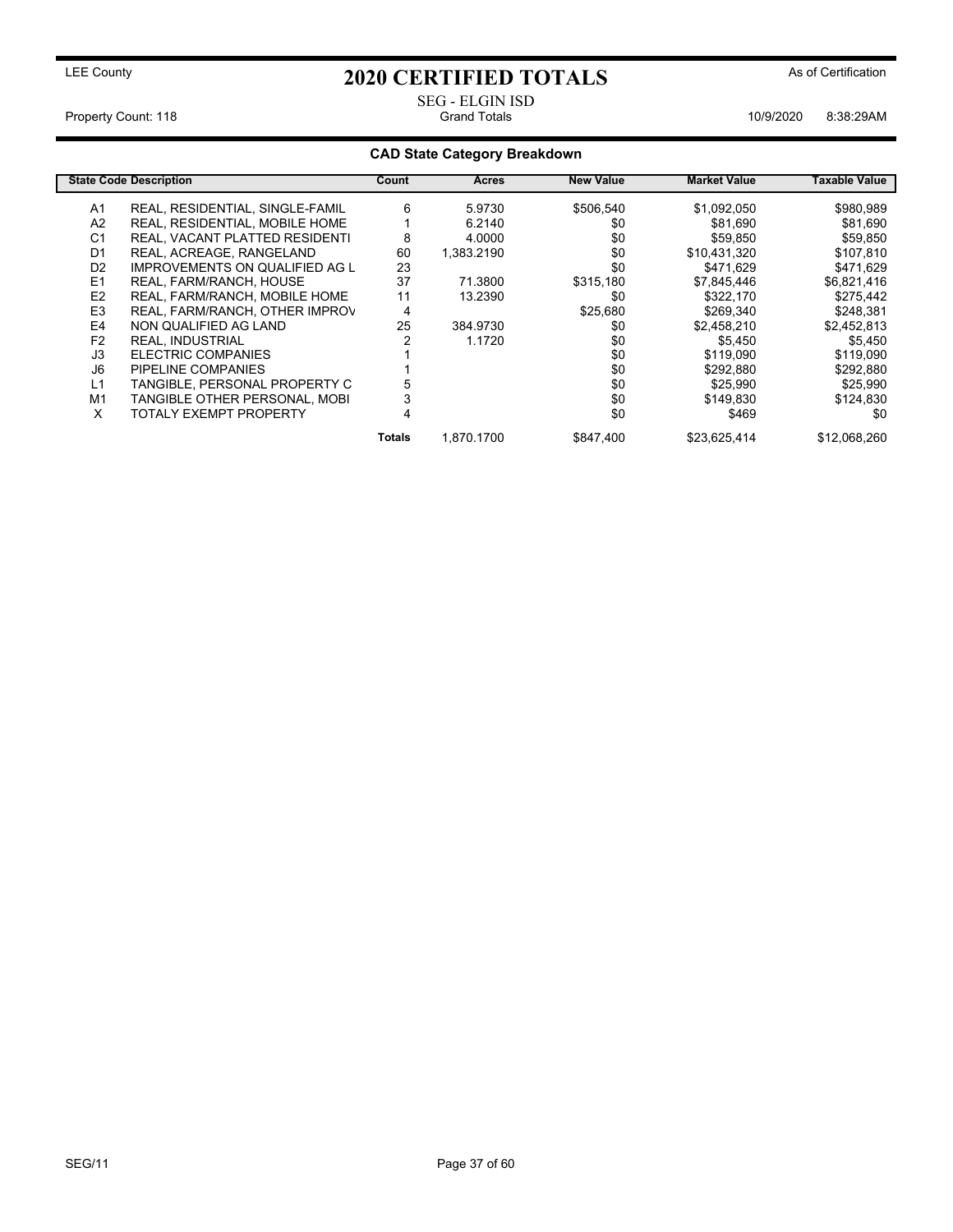| <b>TOTAL NEW VALUE MARKET:</b><br><b>TOTAL NEW VALUE TAXABLE:</b> |                                        |                                        |  |                                  | \$847,400<br>\$836,820            |  |  |  |  |
|-------------------------------------------------------------------|----------------------------------------|----------------------------------------|--|----------------------------------|-----------------------------------|--|--|--|--|
|                                                                   | <b>New Exemptions</b>                  |                                        |  |                                  |                                   |  |  |  |  |
| <b>Exemption</b>                                                  | <b>Description</b>                     | Count                                  |  |                                  |                                   |  |  |  |  |
|                                                                   |                                        | <b>ABSOLUTE EXEMPTIONS VALUE LOSS</b>  |  |                                  |                                   |  |  |  |  |
| <b>Exemption</b>                                                  | <b>Description</b>                     |                                        |  | Count                            | <b>Exemption Amount</b>           |  |  |  |  |
| <b>HS</b><br><b>OV65</b>                                          | <b>HOMESTEAD</b><br>OVER <sub>65</sub> |                                        |  | $\mathbf{1}$<br>1                | \$25,000<br>\$10,000              |  |  |  |  |
|                                                                   |                                        | PARTIAL EXEMPTIONS VALUE LOSS          |  | 2                                | \$35,000                          |  |  |  |  |
|                                                                   |                                        |                                        |  | <b>NEW EXEMPTIONS VALUE LOSS</b> | \$35,000                          |  |  |  |  |
|                                                                   |                                        | <b>Increased Exemptions</b>            |  |                                  |                                   |  |  |  |  |
| <b>Exemption</b>                                                  | <b>Description</b>                     |                                        |  | Count                            | <b>Increased Exemption Amount</b> |  |  |  |  |
|                                                                   |                                        | <b>INCREASED EXEMPTIONS VALUE LOSS</b> |  |                                  |                                   |  |  |  |  |
|                                                                   |                                        |                                        |  | TOTAL EXEMPTIONS VALUE LOSS      | \$35,000                          |  |  |  |  |
|                                                                   |                                        | <b>New Ag / Timber Exemptions</b>      |  |                                  |                                   |  |  |  |  |
|                                                                   |                                        | <b>New Annexations</b>                 |  |                                  |                                   |  |  |  |  |
|                                                                   |                                        | <b>New Deannexations</b>               |  |                                  |                                   |  |  |  |  |
|                                                                   |                                        | <b>Average Homestead Value</b>         |  |                                  |                                   |  |  |  |  |
|                                                                   |                                        | Category A and E                       |  |                                  |                                   |  |  |  |  |
|                                                                   | <b>Count of HS Residences</b>          | <b>Average Market</b>                  |  | <b>Average HS Exemption</b>      | <b>Average Taxable</b>            |  |  |  |  |
|                                                                   | 33                                     | \$208,802<br><b>Category A Only</b>    |  | \$26,486                         | \$182,316                         |  |  |  |  |
|                                                                   | <b>Count of HS Residences</b>          | <b>Average Market</b>                  |  | <b>Average HS Exemption</b>      | <b>Average Taxable</b>            |  |  |  |  |
|                                                                   | 4                                      | \$166,720                              |  | \$25,265                         | \$141,455                         |  |  |  |  |
|                                                                   |                                        | <b>Lower Value Used</b>                |  |                                  |                                   |  |  |  |  |

### LEE County **2020 CERTIFIED TOTALS** As of Certification SEG - ELGIN ISD

**New Value**

Property Count: 118 **Effective Rate Assumption Effective Rate Assumption** 10/9/2020 8:38:29AM

**Count of Protested Properties Total Market Value Total Value Used**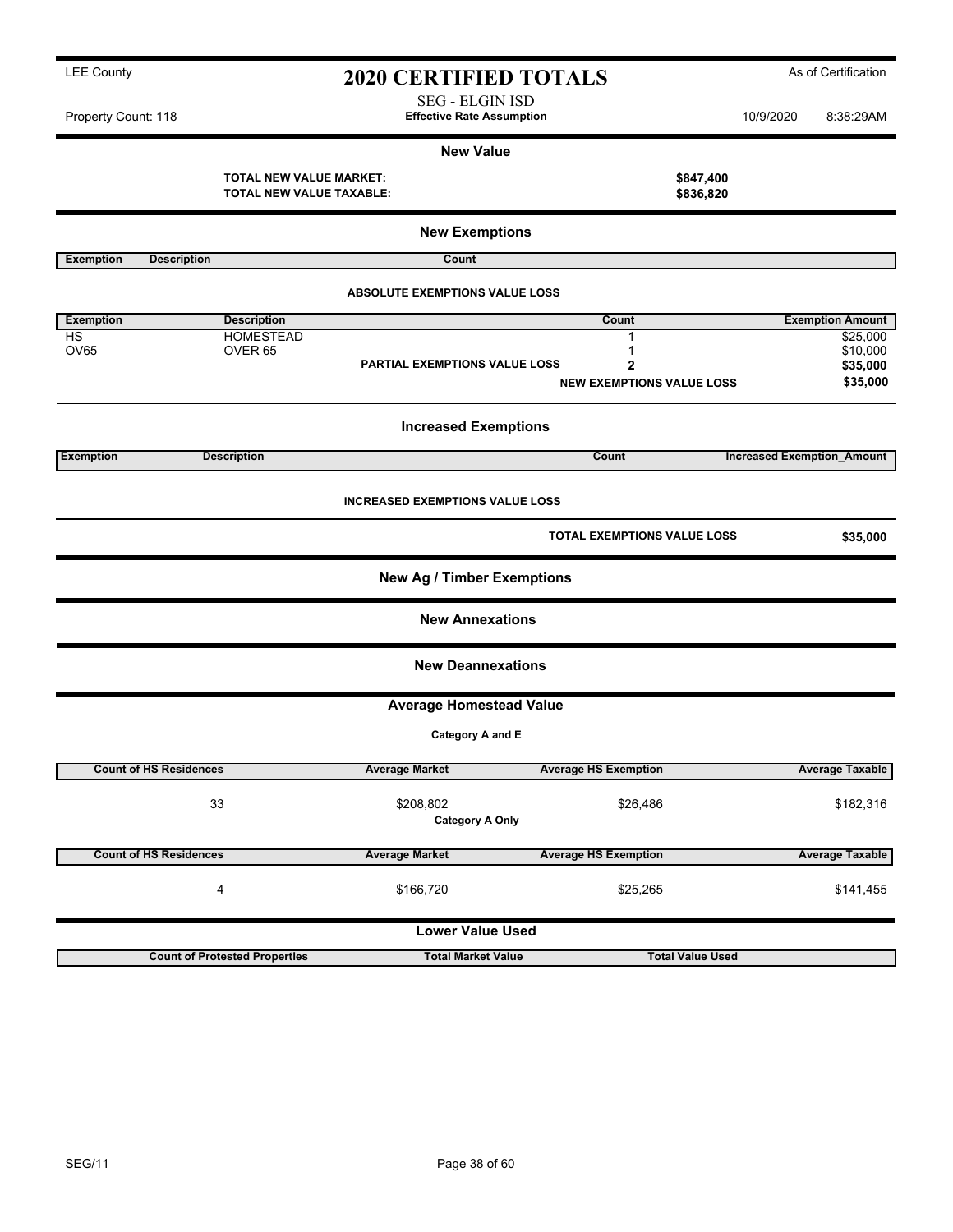| <b>SGI - GIDDINGS ISD</b><br><b>Grand Totals</b><br>Property Count: 24,671<br>10/9/2020<br>Land<br>Value<br>Homesite:<br>55,958,243<br>Non Homesite:<br>102,080,824<br>Ag Market:<br>879,625,533<br>Timber Market:<br>$^{(+)}$<br>0<br><b>Total Land</b><br>1,037,664,600<br>Improvement<br>Value<br>Homesite:<br>403,611,240<br>Non Homesite:<br>$^{(+)}$<br>235, 149, 571<br>638,760,811<br><b>Total Improvements</b><br><b>Non Real</b><br>Count<br>Value<br>Personal Property:<br>1,316<br>222,778,624<br>Mineral Property:<br>14,570<br>96,922,020<br>Autos:<br>$^{(+)}$<br>0<br>0<br><b>Total Non Real</b><br>319,700,644<br>$\quad =$<br><b>Market Value</b><br>1,996,126,055<br>Ag<br><b>Non Exempt</b><br>Exempt<br><b>Total Productivity Market:</b><br>879,625,533<br>0<br>Ag Use:<br>9,275,885<br>0<br>$(\textnormal{-})$<br>870,349,648<br><b>Productivity Loss</b><br>Timber Use:<br>0<br>0<br>$\equiv$<br>1,125,776,407<br><b>Appraised Value</b><br>Productivity Loss:<br>870,349,648<br>0<br>$(\cdot)$<br><b>Homestead Cap</b><br><b>Assessed Value</b><br>$\equiv$<br>1,110,139,272<br>$(-)$<br><b>Total Exemptions Amount</b><br>218,741,056<br>(Breakdown on Next Page)<br><b>Net Taxable</b><br>$\equiv$<br><b>Assessed</b><br><b>Taxable</b><br><b>Actual Tax</b><br><b>Ceiling</b><br>Count<br>Freeze<br>DP<br>5,585,252<br>3,327,141<br>30,383.53<br>31,343.55<br>52<br><b>DPS</b><br>17,092<br>218.16<br>448.97<br>57,880<br>1<br><b>OV65</b><br>819,432.44<br>830,950.71<br>958<br>148,243,954<br>95,544,124<br>$(\text{-})$<br>Total<br>153,887,086<br>98,888,357<br>850,034.13<br>862,743.23<br>1,011 Freeze Taxable<br>98,888,357<br>1.276400<br>Tax Rate<br><b>Adjustment</b><br><b>Transfer</b><br><b>Assessed</b><br><b>Taxable</b><br>Post % Taxable<br>Count<br>OV65<br>2,111,210<br>1,405,469<br>633,124<br>772,345<br>13<br>$(\text{-})$<br>Total<br>2,111,210<br>633,124<br>772,345<br>13 Transfer Adjustment<br>1,405,469<br>Ξ<br><b>Freeze Adjusted Taxable</b> | <b>LEE County</b> | <b>2020 CERTIFIED TOTALS</b> |  |  |  |  |  | As of Certification |
|--------------------------------------------------------------------------------------------------------------------------------------------------------------------------------------------------------------------------------------------------------------------------------------------------------------------------------------------------------------------------------------------------------------------------------------------------------------------------------------------------------------------------------------------------------------------------------------------------------------------------------------------------------------------------------------------------------------------------------------------------------------------------------------------------------------------------------------------------------------------------------------------------------------------------------------------------------------------------------------------------------------------------------------------------------------------------------------------------------------------------------------------------------------------------------------------------------------------------------------------------------------------------------------------------------------------------------------------------------------------------------------------------------------------------------------------------------------------------------------------------------------------------------------------------------------------------------------------------------------------------------------------------------------------------------------------------------------------------------------------------------------------------------------------------------------------------------------------------------------------------------------------------------------------------------------------------------------------------------------------------------|-------------------|------------------------------|--|--|--|--|--|---------------------|
|                                                                                                                                                                                                                                                                                                                                                                                                                                                                                                                                                                                                                                                                                                                                                                                                                                                                                                                                                                                                                                                                                                                                                                                                                                                                                                                                                                                                                                                                                                                                                                                                                                                                                                                                                                                                                                                                                                                                                                                                        |                   |                              |  |  |  |  |  | 8:38:29AM           |
|                                                                                                                                                                                                                                                                                                                                                                                                                                                                                                                                                                                                                                                                                                                                                                                                                                                                                                                                                                                                                                                                                                                                                                                                                                                                                                                                                                                                                                                                                                                                                                                                                                                                                                                                                                                                                                                                                                                                                                                                        |                   |                              |  |  |  |  |  |                     |
|                                                                                                                                                                                                                                                                                                                                                                                                                                                                                                                                                                                                                                                                                                                                                                                                                                                                                                                                                                                                                                                                                                                                                                                                                                                                                                                                                                                                                                                                                                                                                                                                                                                                                                                                                                                                                                                                                                                                                                                                        |                   |                              |  |  |  |  |  |                     |
|                                                                                                                                                                                                                                                                                                                                                                                                                                                                                                                                                                                                                                                                                                                                                                                                                                                                                                                                                                                                                                                                                                                                                                                                                                                                                                                                                                                                                                                                                                                                                                                                                                                                                                                                                                                                                                                                                                                                                                                                        |                   |                              |  |  |  |  |  |                     |
|                                                                                                                                                                                                                                                                                                                                                                                                                                                                                                                                                                                                                                                                                                                                                                                                                                                                                                                                                                                                                                                                                                                                                                                                                                                                                                                                                                                                                                                                                                                                                                                                                                                                                                                                                                                                                                                                                                                                                                                                        |                   |                              |  |  |  |  |  |                     |
|                                                                                                                                                                                                                                                                                                                                                                                                                                                                                                                                                                                                                                                                                                                                                                                                                                                                                                                                                                                                                                                                                                                                                                                                                                                                                                                                                                                                                                                                                                                                                                                                                                                                                                                                                                                                                                                                                                                                                                                                        |                   |                              |  |  |  |  |  |                     |
|                                                                                                                                                                                                                                                                                                                                                                                                                                                                                                                                                                                                                                                                                                                                                                                                                                                                                                                                                                                                                                                                                                                                                                                                                                                                                                                                                                                                                                                                                                                                                                                                                                                                                                                                                                                                                                                                                                                                                                                                        |                   |                              |  |  |  |  |  |                     |
|                                                                                                                                                                                                                                                                                                                                                                                                                                                                                                                                                                                                                                                                                                                                                                                                                                                                                                                                                                                                                                                                                                                                                                                                                                                                                                                                                                                                                                                                                                                                                                                                                                                                                                                                                                                                                                                                                                                                                                                                        |                   |                              |  |  |  |  |  |                     |
|                                                                                                                                                                                                                                                                                                                                                                                                                                                                                                                                                                                                                                                                                                                                                                                                                                                                                                                                                                                                                                                                                                                                                                                                                                                                                                                                                                                                                                                                                                                                                                                                                                                                                                                                                                                                                                                                                                                                                                                                        |                   |                              |  |  |  |  |  |                     |
|                                                                                                                                                                                                                                                                                                                                                                                                                                                                                                                                                                                                                                                                                                                                                                                                                                                                                                                                                                                                                                                                                                                                                                                                                                                                                                                                                                                                                                                                                                                                                                                                                                                                                                                                                                                                                                                                                                                                                                                                        |                   |                              |  |  |  |  |  |                     |
|                                                                                                                                                                                                                                                                                                                                                                                                                                                                                                                                                                                                                                                                                                                                                                                                                                                                                                                                                                                                                                                                                                                                                                                                                                                                                                                                                                                                                                                                                                                                                                                                                                                                                                                                                                                                                                                                                                                                                                                                        |                   |                              |  |  |  |  |  |                     |
|                                                                                                                                                                                                                                                                                                                                                                                                                                                                                                                                                                                                                                                                                                                                                                                                                                                                                                                                                                                                                                                                                                                                                                                                                                                                                                                                                                                                                                                                                                                                                                                                                                                                                                                                                                                                                                                                                                                                                                                                        |                   |                              |  |  |  |  |  |                     |
|                                                                                                                                                                                                                                                                                                                                                                                                                                                                                                                                                                                                                                                                                                                                                                                                                                                                                                                                                                                                                                                                                                                                                                                                                                                                                                                                                                                                                                                                                                                                                                                                                                                                                                                                                                                                                                                                                                                                                                                                        |                   |                              |  |  |  |  |  |                     |
|                                                                                                                                                                                                                                                                                                                                                                                                                                                                                                                                                                                                                                                                                                                                                                                                                                                                                                                                                                                                                                                                                                                                                                                                                                                                                                                                                                                                                                                                                                                                                                                                                                                                                                                                                                                                                                                                                                                                                                                                        |                   |                              |  |  |  |  |  |                     |
|                                                                                                                                                                                                                                                                                                                                                                                                                                                                                                                                                                                                                                                                                                                                                                                                                                                                                                                                                                                                                                                                                                                                                                                                                                                                                                                                                                                                                                                                                                                                                                                                                                                                                                                                                                                                                                                                                                                                                                                                        |                   |                              |  |  |  |  |  |                     |
|                                                                                                                                                                                                                                                                                                                                                                                                                                                                                                                                                                                                                                                                                                                                                                                                                                                                                                                                                                                                                                                                                                                                                                                                                                                                                                                                                                                                                                                                                                                                                                                                                                                                                                                                                                                                                                                                                                                                                                                                        |                   |                              |  |  |  |  |  |                     |
|                                                                                                                                                                                                                                                                                                                                                                                                                                                                                                                                                                                                                                                                                                                                                                                                                                                                                                                                                                                                                                                                                                                                                                                                                                                                                                                                                                                                                                                                                                                                                                                                                                                                                                                                                                                                                                                                                                                                                                                                        |                   |                              |  |  |  |  |  |                     |
|                                                                                                                                                                                                                                                                                                                                                                                                                                                                                                                                                                                                                                                                                                                                                                                                                                                                                                                                                                                                                                                                                                                                                                                                                                                                                                                                                                                                                                                                                                                                                                                                                                                                                                                                                                                                                                                                                                                                                                                                        |                   |                              |  |  |  |  |  |                     |
|                                                                                                                                                                                                                                                                                                                                                                                                                                                                                                                                                                                                                                                                                                                                                                                                                                                                                                                                                                                                                                                                                                                                                                                                                                                                                                                                                                                                                                                                                                                                                                                                                                                                                                                                                                                                                                                                                                                                                                                                        |                   |                              |  |  |  |  |  | 15,637,135          |
|                                                                                                                                                                                                                                                                                                                                                                                                                                                                                                                                                                                                                                                                                                                                                                                                                                                                                                                                                                                                                                                                                                                                                                                                                                                                                                                                                                                                                                                                                                                                                                                                                                                                                                                                                                                                                                                                                                                                                                                                        |                   |                              |  |  |  |  |  |                     |
|                                                                                                                                                                                                                                                                                                                                                                                                                                                                                                                                                                                                                                                                                                                                                                                                                                                                                                                                                                                                                                                                                                                                                                                                                                                                                                                                                                                                                                                                                                                                                                                                                                                                                                                                                                                                                                                                                                                                                                                                        |                   |                              |  |  |  |  |  |                     |
|                                                                                                                                                                                                                                                                                                                                                                                                                                                                                                                                                                                                                                                                                                                                                                                                                                                                                                                                                                                                                                                                                                                                                                                                                                                                                                                                                                                                                                                                                                                                                                                                                                                                                                                                                                                                                                                                                                                                                                                                        |                   |                              |  |  |  |  |  |                     |
|                                                                                                                                                                                                                                                                                                                                                                                                                                                                                                                                                                                                                                                                                                                                                                                                                                                                                                                                                                                                                                                                                                                                                                                                                                                                                                                                                                                                                                                                                                                                                                                                                                                                                                                                                                                                                                                                                                                                                                                                        |                   |                              |  |  |  |  |  | 891,398,216         |
|                                                                                                                                                                                                                                                                                                                                                                                                                                                                                                                                                                                                                                                                                                                                                                                                                                                                                                                                                                                                                                                                                                                                                                                                                                                                                                                                                                                                                                                                                                                                                                                                                                                                                                                                                                                                                                                                                                                                                                                                        |                   |                              |  |  |  |  |  |                     |
|                                                                                                                                                                                                                                                                                                                                                                                                                                                                                                                                                                                                                                                                                                                                                                                                                                                                                                                                                                                                                                                                                                                                                                                                                                                                                                                                                                                                                                                                                                                                                                                                                                                                                                                                                                                                                                                                                                                                                                                                        |                   |                              |  |  |  |  |  |                     |
|                                                                                                                                                                                                                                                                                                                                                                                                                                                                                                                                                                                                                                                                                                                                                                                                                                                                                                                                                                                                                                                                                                                                                                                                                                                                                                                                                                                                                                                                                                                                                                                                                                                                                                                                                                                                                                                                                                                                                                                                        |                   |                              |  |  |  |  |  |                     |
|                                                                                                                                                                                                                                                                                                                                                                                                                                                                                                                                                                                                                                                                                                                                                                                                                                                                                                                                                                                                                                                                                                                                                                                                                                                                                                                                                                                                                                                                                                                                                                                                                                                                                                                                                                                                                                                                                                                                                                                                        |                   |                              |  |  |  |  |  |                     |
|                                                                                                                                                                                                                                                                                                                                                                                                                                                                                                                                                                                                                                                                                                                                                                                                                                                                                                                                                                                                                                                                                                                                                                                                                                                                                                                                                                                                                                                                                                                                                                                                                                                                                                                                                                                                                                                                                                                                                                                                        |                   |                              |  |  |  |  |  |                     |
|                                                                                                                                                                                                                                                                                                                                                                                                                                                                                                                                                                                                                                                                                                                                                                                                                                                                                                                                                                                                                                                                                                                                                                                                                                                                                                                                                                                                                                                                                                                                                                                                                                                                                                                                                                                                                                                                                                                                                                                                        |                   |                              |  |  |  |  |  |                     |
|                                                                                                                                                                                                                                                                                                                                                                                                                                                                                                                                                                                                                                                                                                                                                                                                                                                                                                                                                                                                                                                                                                                                                                                                                                                                                                                                                                                                                                                                                                                                                                                                                                                                                                                                                                                                                                                                                                                                                                                                        |                   |                              |  |  |  |  |  |                     |
|                                                                                                                                                                                                                                                                                                                                                                                                                                                                                                                                                                                                                                                                                                                                                                                                                                                                                                                                                                                                                                                                                                                                                                                                                                                                                                                                                                                                                                                                                                                                                                                                                                                                                                                                                                                                                                                                                                                                                                                                        |                   |                              |  |  |  |  |  |                     |
|                                                                                                                                                                                                                                                                                                                                                                                                                                                                                                                                                                                                                                                                                                                                                                                                                                                                                                                                                                                                                                                                                                                                                                                                                                                                                                                                                                                                                                                                                                                                                                                                                                                                                                                                                                                                                                                                                                                                                                                                        |                   |                              |  |  |  |  |  | 772,345             |
|                                                                                                                                                                                                                                                                                                                                                                                                                                                                                                                                                                                                                                                                                                                                                                                                                                                                                                                                                                                                                                                                                                                                                                                                                                                                                                                                                                                                                                                                                                                                                                                                                                                                                                                                                                                                                                                                                                                                                                                                        |                   |                              |  |  |  |  |  | 791,737,514         |
|                                                                                                                                                                                                                                                                                                                                                                                                                                                                                                                                                                                                                                                                                                                                                                                                                                                                                                                                                                                                                                                                                                                                                                                                                                                                                                                                                                                                                                                                                                                                                                                                                                                                                                                                                                                                                                                                                                                                                                                                        |                   |                              |  |  |  |  |  |                     |

APPROXIMATE LEVY = (FREEZE ADJUSTED TAXABLE \* (TAX RATE / 100)) + ACTUAL TAX 10,955,771.76 = 791,737,514 \* (1.276400 / 100) + 850,034.13

Tax Increment Finance Value: 0 Tax Increment Finance Levy: 0.00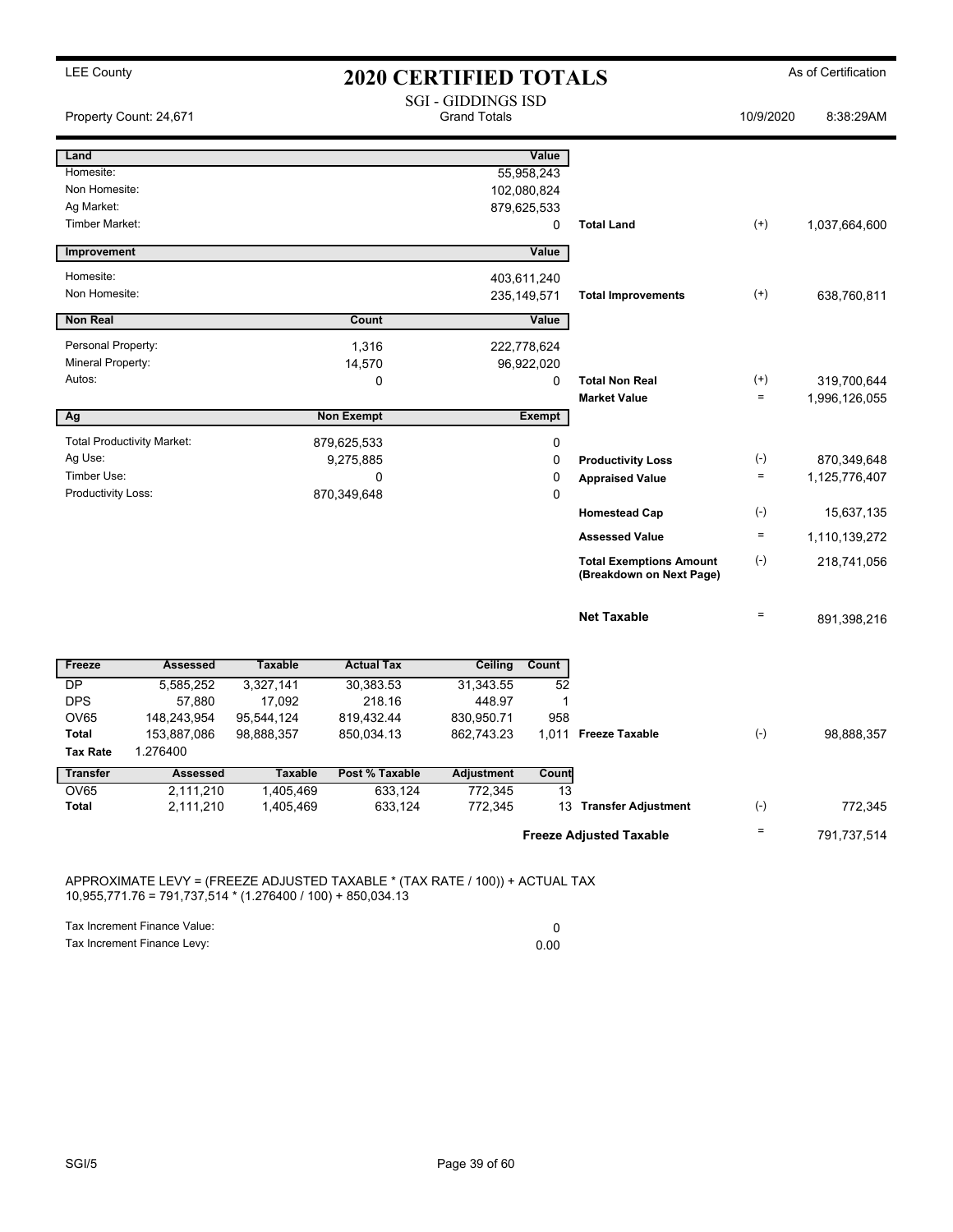### LEE County **2020 CERTIFIED TOTALS** As of Certification SGI - GIDDINGS ISD

Property Count: 24,671 Grand Totals 10/9/2020 8:38:29AM

### **Exemption Breakdown**

| <b>Exemption</b>  | Count         | Local      | <b>State</b> | Total       |
|-------------------|---------------|------------|--------------|-------------|
| СH                |               | 83,830     |              | 83,830      |
| DP                | 56            | 0          | 480,000      | 480,000     |
| <b>DPS</b>        |               | 0          | 10,000       | 10,000      |
| DV <sub>1</sub>   | 5             | 0          | 32,000       | 32,000      |
| DV <sub>1</sub> S |               | 0          | 5,000        | 5,000       |
| DV <sub>2</sub>   | 2             | 0          | 15,000       | 15,000      |
| DV3               | 8             | 0          | 88,000       | 88,000      |
| DV4               | 48            | 0          | 400,600      | 400,600     |
| DV4S              | 9             | 0          | 86,920       | 86,920      |
| <b>DVHS</b>       | 27            | 0          | 4,677,278    | 4,677,278   |
| <b>DVHSS</b>      |               | 0          | 99,662       | 99,662      |
| EX                | 25            | 0          | 222,810      | 222,810     |
| EX-XI             | 2             | 0          | 112,370      | 112,370     |
| EX-XN             | 22            | 0          | 1,701,190    | 1,701,190   |
| EX-XR             | 19            | 0          | 3,849,350    | 3,849,350   |
| EX-XU             | 7             | 0          | 505,650      | 505,650     |
| EX-XV             | 355           | 0          | 104,277,980  | 104,277,980 |
| EX-XV (Prorated)  |               | 0          | 6,670        | 6,670       |
| EX366             | 4,769         | 0          | 442,430      | 442,430     |
| <b>HS</b>         | 2,285         | 35,123,841 | 54,421,936   | 89,545,777  |
| OV65              | 1,029         | 2,683,000  | 9,376,539    | 12,059,539  |
| OV65S             | 3             | 9,000      | 30,000       | 39,000      |
|                   | <b>Totals</b> | 37,899,671 | 180,841,385  | 218,741,056 |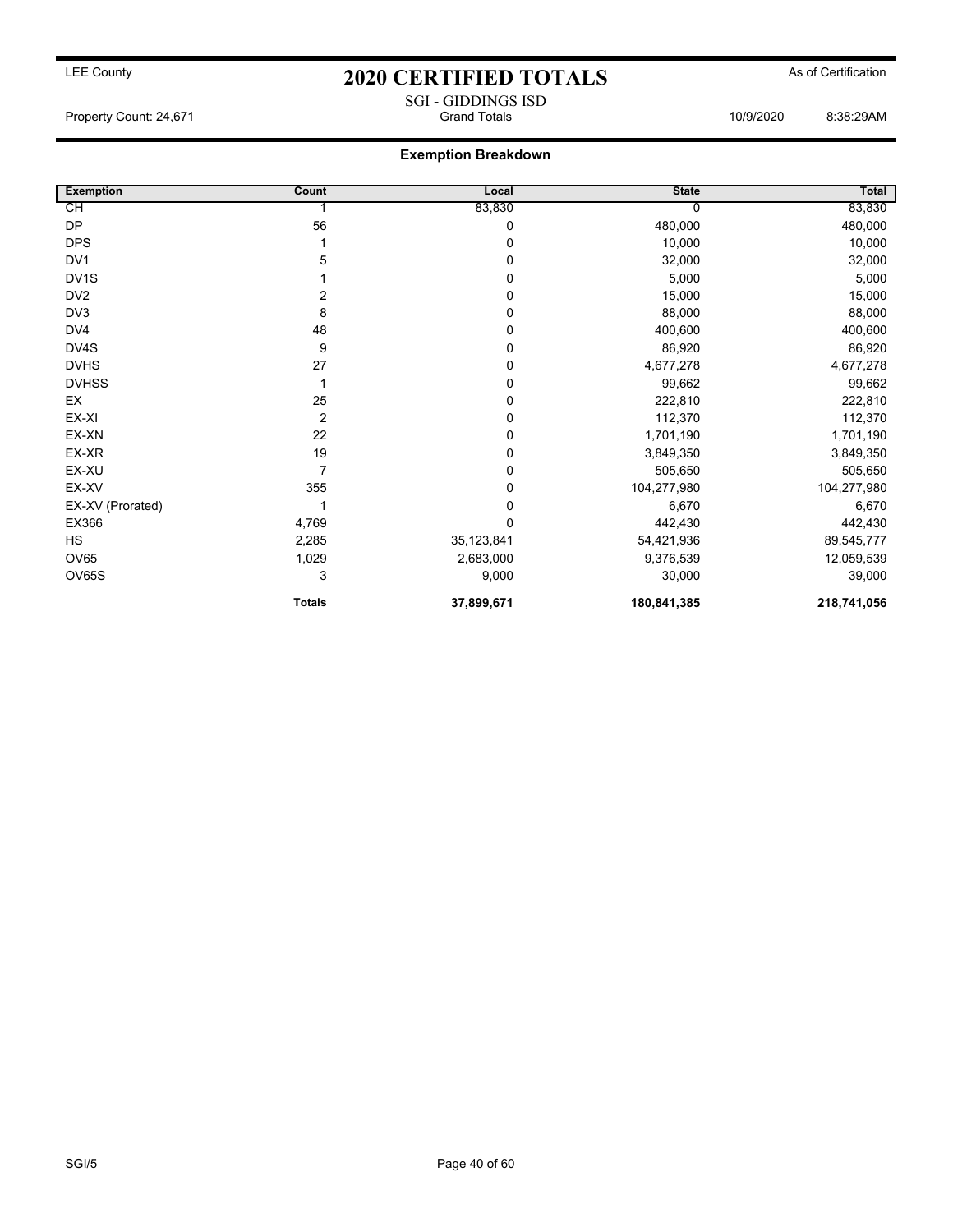### SGI - GIDDINGS ISD<br>Grand Totals Property Count: 24,671 **And Count: 24,671** Grand Totals **10/9/2020** 8:38:29AM

### **State Category Breakdown**

|                | <b>State Code Description</b>       | Count  | <b>Acres</b> | <b>New Value</b> | <b>Market Value</b> | <b>Taxable Value</b> |
|----------------|-------------------------------------|--------|--------------|------------------|---------------------|----------------------|
| A              | SINGLE FAMILY RESIDENCE             |        |              |                  |                     |                      |
|                |                                     | 1,994  | 1,287.1272   | \$3,091,990      | \$235,759,222       | \$174,636,097        |
| В              | MULTIFAMILY RESIDENCE               | 67     | 26.8553      | \$314,840        | \$13,760,027        | \$13,653,893         |
| C <sub>1</sub> | <b>VACANT LOTS AND LAND TRACTS</b>  | 479    | 215.8807     | \$0              | \$6,477,831         | \$6,464,331          |
| D <sub>1</sub> | <b>QUALIFIED OPEN-SPACE LAND</b>    | 3,884  | 144,536.6939 | \$0              | \$879,625,533       | \$9,233,404          |
| D <sub>2</sub> | <b>IMPROVEMENTS ON QUALIFIED OP</b> | 1,211  |              | \$312,550        | \$14,028,008        | \$13,938,421         |
| Е              | RURAL LAND, NON QUALIFIED OPE       | 2,579  | 6,163.1931   | \$6,228,240      | \$281,890,646       | \$224,693,205        |
| F <sub>1</sub> | <b>COMMERCIAL REAL PROPERTY</b>     | 615    | 986.0196     | \$357,080        | \$114,959,314       | \$114,955,269        |
| F <sub>2</sub> | INDUSTRIAL AND MANUFACTURIN         | 21     | 68.3604      | \$0              | \$7,108,560         | \$7,108,560          |
| G <sub>1</sub> | OIL AND GAS                         | 9,873  |              | \$0              | \$96,359,090        | \$96,359,090         |
| J <sub>1</sub> | <b>WATER SYSTEMS</b>                |        | 0.4260       | \$0              | \$10.680            | \$10,680             |
| J2             | <b>GAS DISTRIBUTION SYSTEM</b>      | 3      |              | \$0              | \$531,050           | \$531,050            |
| J3             | ELECTRIC COMPANY (INCLUDING C       | 15     | 20.7124      | \$0              | \$12,545,250        | \$12,545,250         |
| J4             | TELEPHONE COMPANY (INCLUDI          | 17     | 19.0380      | \$0              | \$1,573,230         | \$1,573,230          |
| J5             | <b>RAILROAD</b>                     | 29     | 38.2057      | \$0              | \$12,299,460        | \$12,299,460         |
| J <sub>6</sub> | PIPELAND COMPANY                    | 177    |              | \$0              | \$23,544,760        | \$23,544,760         |
| J7             | <b>CABLE TELEVISION COMPANY</b>     | 10     |              | \$0              | \$360,240           | \$360,240            |
| J8             | OTHER TYPE OF UTILITY               | 3      |              | \$0              | \$12,398,100        | \$12,398,100         |
| L1             | <b>COMMERCIAL PERSONAL PROPE</b>    | 677    |              | \$0              | \$38,734,984        | \$38,734,984         |
| L2             | INDUSTRIAL AND MANUFACTURIN         | 292    |              | \$0              | \$116,907,850       | \$116,907,850        |
| M <sub>1</sub> | TANGIBLE OTHER PERSONAL, MOB        | 611    |              | \$1,299,660      | \$13,793,940        | \$9,194,342          |
| S              | SPECIAL INVENTORY TAX               | 7      |              | \$0              | \$2,256,000         | \$2,256,000          |
| X              | TOTALLY EXEMPT PROPERTY             | 5,200  | 1,545.7204   | \$112,970        | \$111,202,280       | \$0                  |
|                |                                     | Totals | 154,908.2327 | \$11,717,330     | \$1,996,126,055     | \$891,398,216        |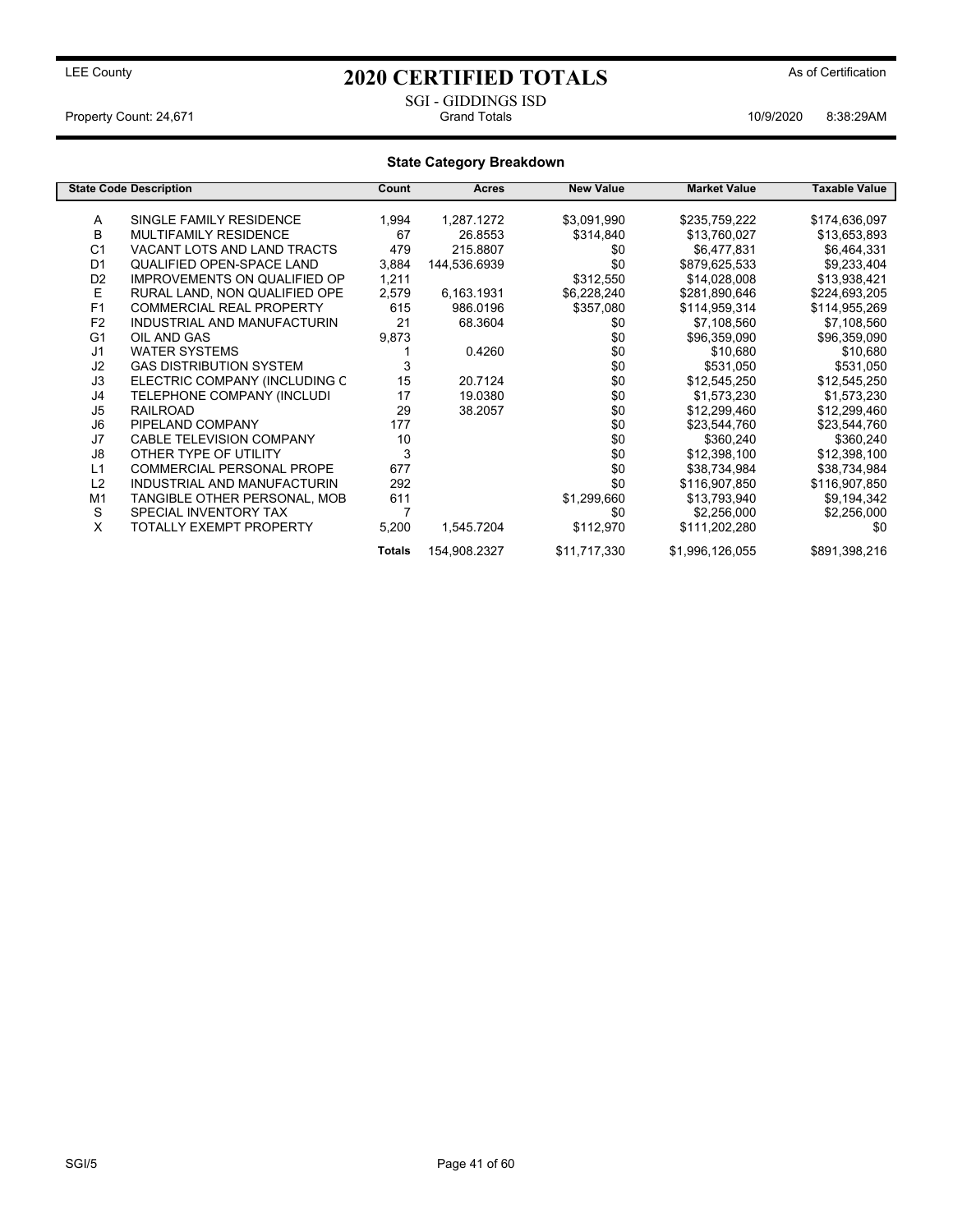### SGI - GIDDINGS ISD<br>Grand Totals Property Count: 24,671 **And Count: 24,671** Grand Totals **10/9/2020** 8:38:29AM

### **CAD State Category Breakdown**

|                  | <b>State Code Description</b>   | Count            | Acres        | <b>New Value</b> | <b>Market Value</b> | <b>Taxable Value</b> |
|------------------|---------------------------------|------------------|--------------|------------------|---------------------|----------------------|
| A1               | REAL, RESIDENTIAL, SINGLE-FAMIL | 1,676            | 956.9198     | \$2,780,080      | \$225,086,358       | \$166,799,761        |
| A2               | REAL, RESIDENTIAL, MOBILE HOME  | 384              | 330.2074     | \$311,910        | \$10,672,864        | \$7,836,336          |
| <b>B1</b>        | REAL, RESIDENTIAL, MULTI-FAMILY | 24               | 19.8531      | \$0              | \$7,913,869         | \$7,913,869          |
| <b>B2</b>        | REAL, RESIDENTIAL, DUPLEXES     | 43               | 7.0022       | \$314,840        | \$5,846,158         | \$5,740,024          |
| C <sub>1</sub>   | REAL, VACANT PLATTED RESIDENTI  | 417              | 147.3937     | \$0              | \$4,071,751         | \$4,058,251          |
| C <sub>2</sub>   | REAL, VACANT PLATTED COMMERCI.  | 60               | 65.8270      | \$0              | \$2,367,720         | \$2,367,720          |
| C <sub>3</sub>   | REAL, VACANT PLATTED RURAL OR F | $\overline{2}$   | 2.6600       | \$0              | \$38,360            | \$38,360             |
| D <sub>1</sub>   | REAL, ACREAGE, RANGELAND        | 3,884            | 144,536.6939 | \$0              | \$879,625,533       | \$9,233,404          |
| D <sub>2</sub>   | IMPROVEMENTS ON QUALIFIED AG L  | 1,211            |              | \$312,550        | \$14,028,008        | \$13,938,421         |
| E <sub>1</sub>   | REAL, FARM/RANCH, HOUSE         | 1,469            | 1,843.6481   | \$5,731,090      | \$231,221,023       | \$179,098,324        |
| E <sub>2</sub>   | REAL, FARM/RANCH, MOBILE HOME   | 568              | 642.2870     | \$188,880        | \$12,557,683        | \$8,623,954          |
| E3               | REAL, FARM/RANCH, OTHER IMPROV  | 161              |              | \$308,270        | \$1,653,932         | \$1,584,402          |
| E4               | NON QUALIFIED AG LAND           | 1,190            | 3,677.2580   | \$0              | \$36,458,008        | \$35,386,526         |
| F <sub>1</sub>   | REAL, COMMERCIAL                | 615              | 986.0196     | \$357,080        | \$114,959,314       | \$114,955,269        |
| F <sub>2</sub>   | REAL, INDUSTRIAL                | 21               | 68.3604      | \$0              | \$7,108,560         | \$7,108,560          |
| G <sub>1</sub>   | OIL, GAS & MINERAL RESERVES     | 9,873            |              | \$0              | \$96,359,090        | \$96,359,090         |
| J <sub>1</sub>   | REAL & TANGIBLE PERSONAL WATE   | $\mathbf{1}$     | 0.4260       | \$0              | \$10,680            | \$10,680             |
| J2               | <b>GAS DISTRIBUTION SYSTEMS</b> | 3                |              | \$0              | \$531,050           | \$531,050            |
| J3               | <b>ELECTRIC COMPANIES</b>       | 15               | 20.7124      | \$0              | \$12,545,250        | \$12,545,250         |
| J <sub>4</sub>   | <b>TELEPHONE COMPANIES</b>      | 17               | 19.0380      | \$0              | \$1,573,230         | \$1,573,230          |
| J5               | <b>RAILROADS</b>                | 28               | 38.2057      | \$0              | \$12,246,960        | \$12,246,960         |
| J5A              | <b>RAILROADS</b>                | $\mathbf{1}$     |              | \$0              | \$52,500            | \$52,500             |
| J6               | PIPELINE COMPANIES              | 176              |              | \$0              | \$23,542,110        | \$23,542,110         |
| J6A              | PIPELINE COMPANIES              | $\mathbf{1}$     |              | \$0              | \$2,650             | \$2,650              |
| J7               | CABLE TELEVISION COMPANY        | 10               |              | \$0              | \$360,240           | \$360,240            |
| J8               | OTHER TYPE OF UTILITY           | 3                |              | \$0              | \$12,398,100        | \$12,398,100         |
| L1               | TANGIBLE, PERSONAL PROPERTY C   | 677              |              | \$0              | \$38,734,984        | \$38,734,984         |
| L2               | TANGIBLE, PERSONAL PROPERTY I   | 1                |              | \$0              | \$125,340           | \$125,340            |
| L <sub>2</sub> A | TANGIBLE, PERSONAL PROPERTY I   | 5                |              | \$0              | \$5,117,230         | \$5,117,230          |
| L <sub>2</sub> C | TANGIBLE, PERSONAL PROPERTY I   | 41               |              | \$0              | \$17,566,530        | \$17,566,530         |
| L2D              | TANGIBLE, PERSONAL PROPERTY I   | 6                |              | \$0              | \$1,475,090         | \$1,475,090          |
| L <sub>2</sub> E | TANGIBLE, PERSONAL PROPERTY I   | $\mathbf{1}$     |              | \$0              | \$1,100,000         | \$1,100,000          |
| L2G              | TANGIBLE, PERSONAL PROPERTY I   | 67               |              | \$0              | \$37,148,230        | \$37,148,230         |
| L <sub>2</sub> H | TANGIBLE, PERSONAL PROPERTY I   | 18               |              | \$0              | \$4,534,370         | \$4,534,370          |
| L2I              | TANGIBLE, PERSONAL PROPERTY I   | 3                |              | \$0              | \$23,700            | \$23,700             |
| L <sub>2</sub> J | TANGIBLE, PERSONAL PROPERTY I   | 67               |              | \$0              | \$1,389,210         | \$1,389,210          |
| L2L              | TANGIBLE, PERSONAL PROPERTY I   | 3                |              | \$0              | \$293,710           | \$293,710            |
| L2M              | TANGIBLE, PERSONAL PROPERTY I   | 44               |              | \$0              | \$44,670,660        | \$44,670,660         |
| L <sub>2</sub> P | TANGIBLE, PERSONAL PROPERTY I   | 17               |              | \$0              | \$1,021,350         | \$1,021,350          |
| L <sub>2Q</sub>  | TANGIBLE, PERSONAL PROPERTY I   | 17               |              | \$0              | \$1,822,460         | \$1,822,460          |
| L <sub>2</sub> T | TANGIBLE, PERSONAL PROPERTY I   | $\boldsymbol{2}$ |              | \$0              | \$619,970           | \$619,970            |
| M <sub>1</sub>   | TANGIBLE OTHER PERSONAL, MOBI   | 611              |              | \$1,299,660      | \$13,793,940        | \$9,194,342          |
| S                | SPECIAL INVENTORY TAX           | 7                |              | \$0              | \$2,256,000         | \$2,256,000          |
| X                | TOTALY EXEMPT PROPERTY          | 5,200            | 1,545.7204   | \$112,970        | \$111,202,280       | \$0                  |
|                  |                                 | <b>Totals</b>    | 154,908.2327 | \$11,717,330     | \$1,996,126,055     | \$891,398,217        |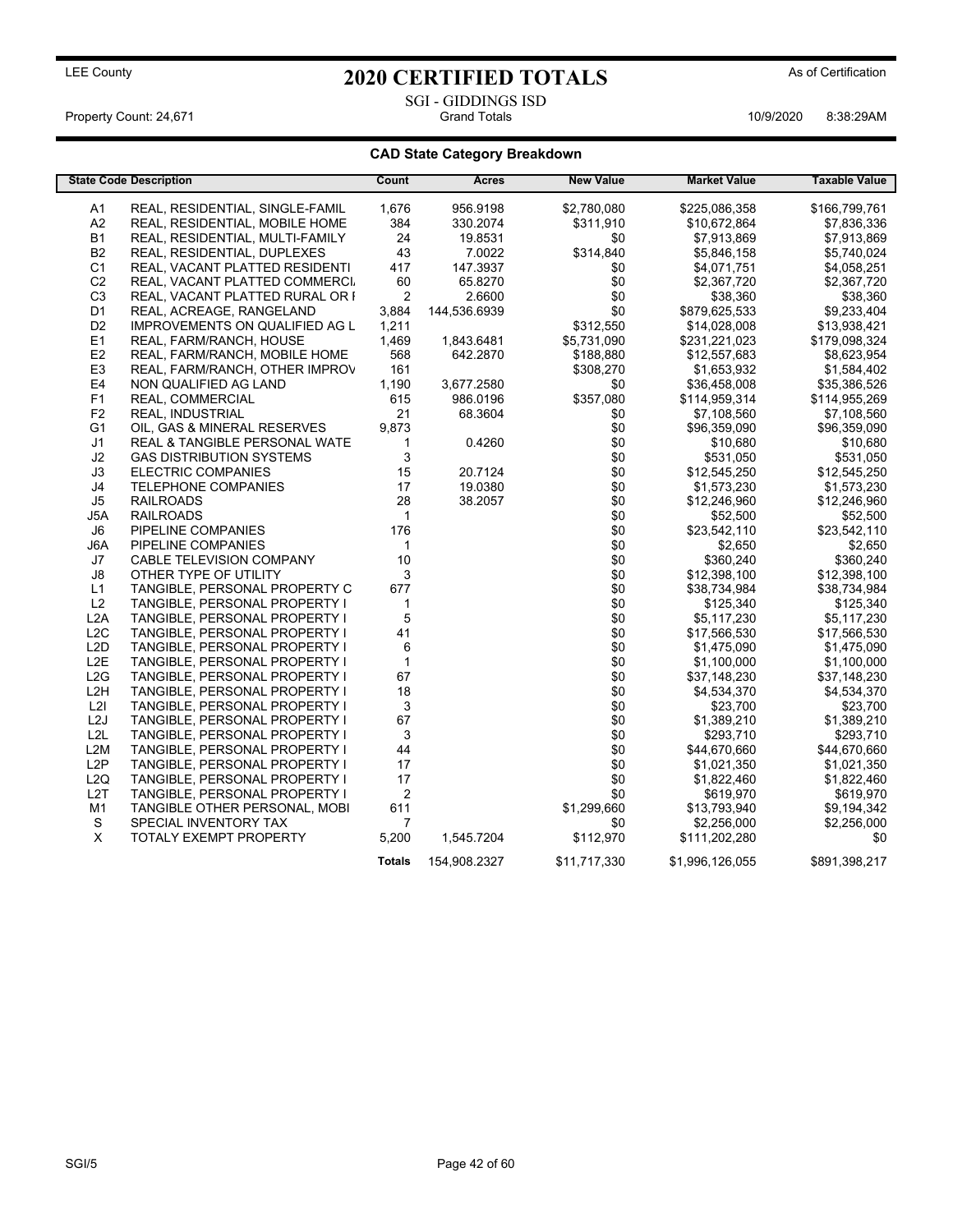SGI - GIDDINGS ISD Property Count: 24,671 **Effective Rate Assumption Effective Rate Assumption** 10/9/2020 8:38:29AM

#### **New Value**

| TOTAL NEW VALUE MARKET:  | \$11,717,330 |
|--------------------------|--------------|
| TOTAL NEW VALUE TAXABLE: | \$11,078,762 |

| <b>New Exemptions</b> |                                                             |                                        |                                  |                                   |  |  |  |
|-----------------------|-------------------------------------------------------------|----------------------------------------|----------------------------------|-----------------------------------|--|--|--|
| <b>Exemption</b>      | <b>Description</b>                                          | Count                                  |                                  |                                   |  |  |  |
| EX-XN                 | 11.252 Motor vehicles leased for personal use               | 1                                      | 2019 Market Value                | \$0                               |  |  |  |
| EX-XV                 | Other Exemptions (including public property, r              | 2                                      | 2019 Market Value                | \$0                               |  |  |  |
| EX366                 | HOUSE BILL 366                                              | 1,240                                  | 2019 Market Value                | \$598,490                         |  |  |  |
|                       |                                                             | <b>ABSOLUTE EXEMPTIONS VALUE LOSS</b>  |                                  | \$598,490                         |  |  |  |
| <b>Exemption</b>      | <b>Description</b>                                          |                                        | Count                            | <b>Exemption Amount</b>           |  |  |  |
| DP                    | <b>DISABILITY</b>                                           |                                        | 2                                | \$10,000                          |  |  |  |
| DV3<br>DV4            | Disabled Veterans 50% - 69%<br>Disabled Veterans 70% - 100% |                                        | 1                                | \$12,000<br>\$24,000              |  |  |  |
| НS                    | <b>HOMESTEAD</b>                                            |                                        | $\overline{2}$<br>40             | \$1,471,661                       |  |  |  |
| OV65                  | OVER <sub>65</sub>                                          |                                        | 61                               | \$666,773                         |  |  |  |
|                       |                                                             | PARTIAL EXEMPTIONS VALUE LOSS          | 106                              | \$2,184,434                       |  |  |  |
|                       |                                                             |                                        | <b>NEW EXEMPTIONS VALUE LOSS</b> | \$2,782,924                       |  |  |  |
|                       |                                                             | <b>Increased Exemptions</b>            |                                  |                                   |  |  |  |
| <b>Exemption</b>      | <b>Description</b>                                          |                                        | Count                            | <b>Increased Exemption Amount</b> |  |  |  |
|                       |                                                             | <b>INCREASED EXEMPTIONS VALUE LOSS</b> | TOTAL EXEMPTIONS VALUE LOSS      | \$2,782,924                       |  |  |  |
|                       |                                                             |                                        |                                  |                                   |  |  |  |
|                       |                                                             | <b>New Ag / Timber Exemptions</b>      |                                  |                                   |  |  |  |
| 2019 Market Value     |                                                             | \$1,186,084                            |                                  | Count: 7                          |  |  |  |
| 2020 Ag/Timber Use    |                                                             | \$9,040                                |                                  |                                   |  |  |  |
|                       | <b>NEW AG / TIMBER VALUE LOSS</b>                           | \$1,177,044                            |                                  |                                   |  |  |  |
|                       |                                                             | <b>New Annexations</b>                 |                                  |                                   |  |  |  |
|                       |                                                             | <b>New Deannexations</b>               |                                  |                                   |  |  |  |
|                       |                                                             | <b>Average Homestead Value</b>         |                                  |                                   |  |  |  |
|                       |                                                             | Category A and E                       |                                  |                                   |  |  |  |
|                       | <b>Count of HS Residences</b><br><b>Average Market</b>      |                                        | <b>Average HS Exemption</b>      | <b>Average Taxable</b>            |  |  |  |
|                       | 2,100                                                       |                                        |                                  |                                   |  |  |  |
|                       |                                                             | \$169,128<br><b>Category A Only</b>    | \$48,237                         | \$120,891                         |  |  |  |
|                       |                                                             |                                        |                                  |                                   |  |  |  |
|                       | <b>Count of HS Residences</b><br><b>Average Market</b>      |                                        | <b>Average HS Exemption</b>      | <b>Average Taxable</b>            |  |  |  |
|                       | 1,122                                                       | \$151,337                              | \$47,348                         | \$103,989                         |  |  |  |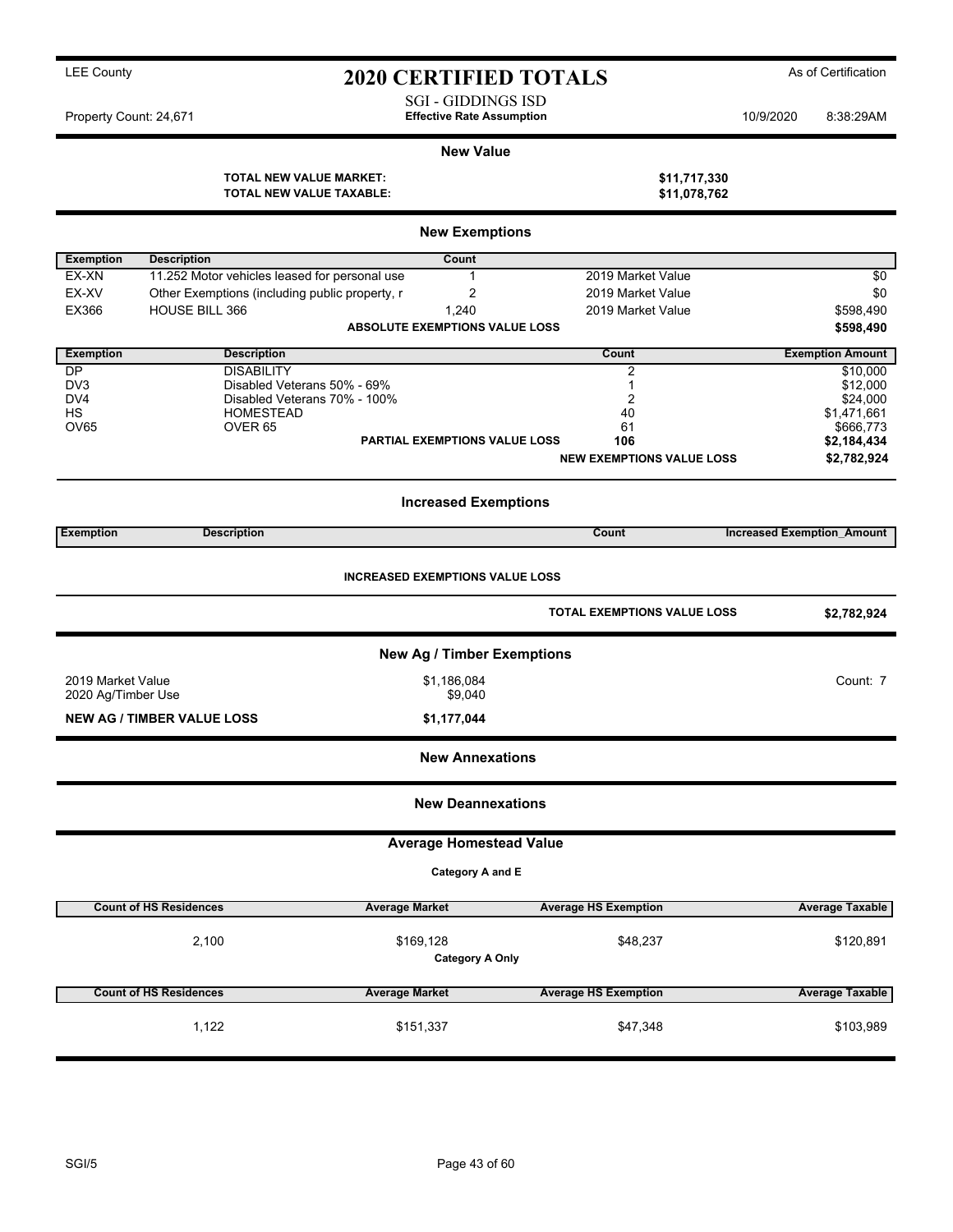### SGI - GIDDINGS ISD **Lower Value Used**

**Count of Protested Properties Total Market Value Total Value Used**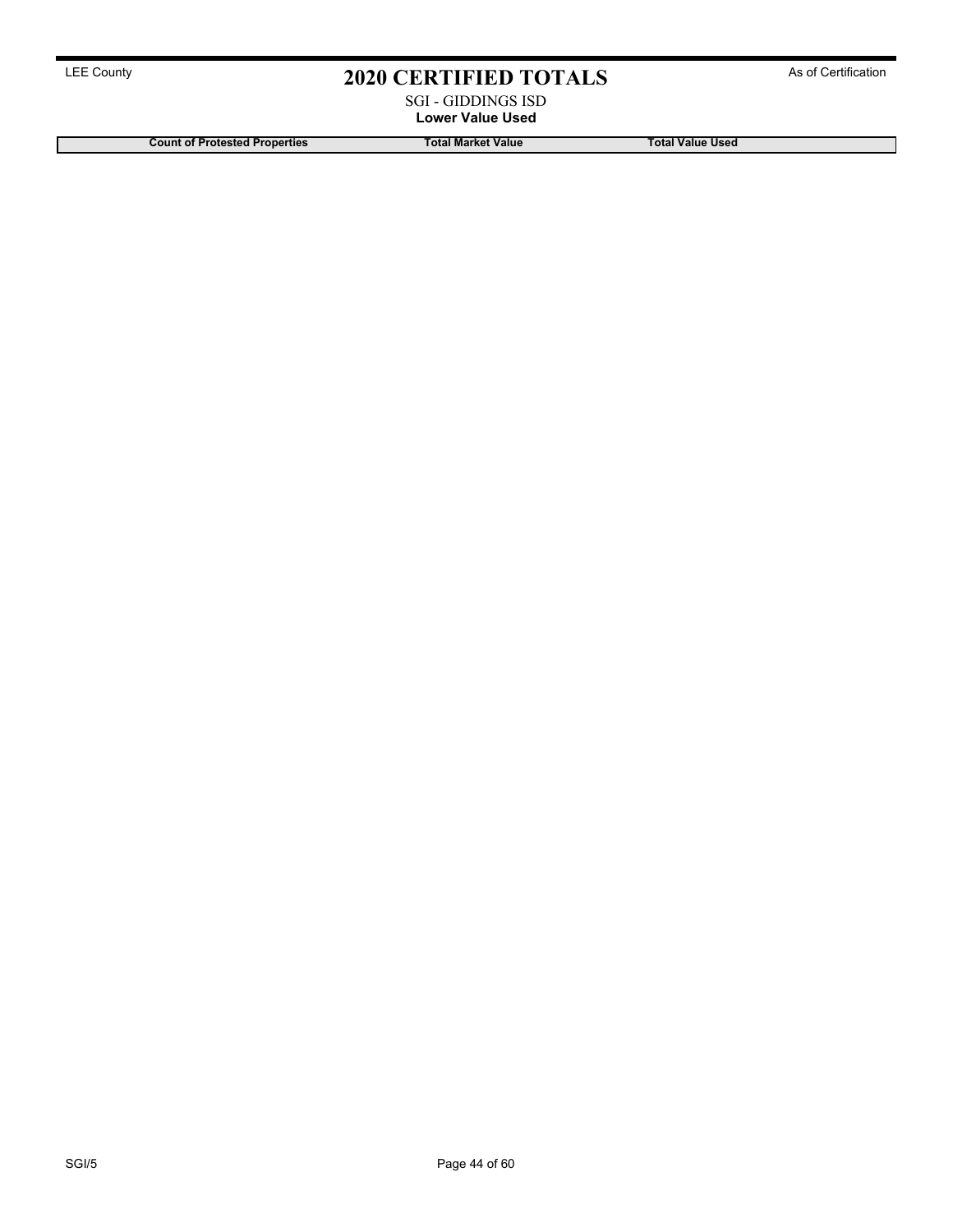| <b>LEE County</b><br><b>2020 CERTIFIED TOTALS</b> |                                   |                |                   |                                                   |             | As of Certification                                        |              |               |
|---------------------------------------------------|-----------------------------------|----------------|-------------------|---------------------------------------------------|-------------|------------------------------------------------------------|--------------|---------------|
|                                                   | Property Count: 7,313             |                |                   | <b>SLX - LEXINGTON ISD</b><br><b>Grand Totals</b> |             |                                                            | 10/9/2020    | 8:38:29AM     |
| Land                                              |                                   |                |                   |                                                   | Value       |                                                            |              |               |
| Homesite:                                         |                                   |                |                   |                                                   | 52,946,578  |                                                            |              |               |
| Non Homesite:                                     |                                   |                |                   |                                                   | 75,114,347  |                                                            |              |               |
| Ag Market:<br>Timber Market:                      |                                   |                |                   |                                                   | 961,196,531 |                                                            |              |               |
|                                                   |                                   |                |                   |                                                   | 0           | <b>Total Land</b>                                          | $(+)$        | 1,089,257,456 |
| Improvement                                       |                                   |                |                   |                                                   | Value       |                                                            |              |               |
| Homesite:                                         |                                   |                |                   |                                                   | 292,961,269 |                                                            |              |               |
| Non Homesite:                                     |                                   |                |                   |                                                   | 86,973,955  | <b>Total Improvements</b>                                  | $^{(+)}$     | 379,935,224   |
| <b>Non Real</b>                                   |                                   |                | Count             |                                                   | Value       |                                                            |              |               |
| Personal Property:                                |                                   |                | 448               |                                                   | 94,789,378  |                                                            |              |               |
| Mineral Property:                                 |                                   |                | 874               |                                                   | 8,228,380   |                                                            |              |               |
| Autos:                                            |                                   |                | 0                 |                                                   | 0           | <b>Total Non Real</b>                                      | $^{(+)}$     | 103,017,758   |
|                                                   |                                   |                |                   |                                                   |             | <b>Market Value</b>                                        | $\equiv$     | 1,572,210,438 |
| Ag                                                |                                   |                | <b>Non Exempt</b> |                                                   | Exempt      |                                                            |              |               |
|                                                   | <b>Total Productivity Market:</b> |                | 957,846,491       |                                                   | 3,350,040   |                                                            |              |               |
| Ag Use:                                           |                                   |                | 10,036,143        |                                                   | 25,770      | <b>Productivity Loss</b>                                   | $(\text{-})$ | 947,810,348   |
| Timber Use:                                       |                                   |                | $\Omega$          |                                                   | $\mathbf 0$ | <b>Appraised Value</b>                                     | $\equiv$     | 624,400,090   |
| Productivity Loss:                                |                                   |                | 947,810,348       |                                                   | 3,324,270   |                                                            |              |               |
|                                                   |                                   |                |                   |                                                   |             | <b>Homestead Cap</b>                                       | $(-)$        | 12,736,368    |
|                                                   |                                   |                |                   |                                                   |             | <b>Assessed Value</b>                                      | $\equiv$     | 611,663,722   |
|                                                   |                                   |                |                   |                                                   |             | <b>Total Exemptions Amount</b><br>(Breakdown on Next Page) | $(-)$        | 125,527,946   |
|                                                   |                                   |                |                   |                                                   |             | <b>Net Taxable</b>                                         | $=$          | 486,135,776   |
| Freeze                                            | <b>Assessed</b>                   | <b>Taxable</b> | <b>Actual Tax</b> | Ceiling                                           | Count       |                                                            |              |               |
| DP                                                | 4,339,837                         | 2,871,954      | 21,391.10         | 22,393.29                                         | 40          |                                                            |              |               |
| <b>OV65</b>                                       | 107,932,696                       | 77,006,984     | 520,937.57        | 533,344.91                                        | 711         |                                                            |              |               |
| Total                                             | 112,272,533                       | 79,878,938     | 542,328.67        | 555,738.20                                        | 751         | <b>Freeze Taxable</b>                                      | $(-)$        | 79,878,938    |
| <b>Tax Rate</b>                                   | 1.146800                          |                |                   |                                                   |             |                                                            |              |               |
| <b>Transfer</b>                                   | <b>Assessed</b>                   | <b>Taxable</b> | Post % Taxable    | <b>Adjustment</b>                                 | Count       |                                                            |              |               |
| <b>OV65</b>                                       | 2,391,844                         | 1,940,844      | 1,627,096         | 313,748                                           | 12          |                                                            |              |               |
| Total                                             | 2,391,844                         | 1,940,844      | 1,627,096         | 313,748                                           |             | 12 Transfer Adjustment                                     | $(-)$        | 313,748       |
|                                                   |                                   |                |                   |                                                   |             | <b>Freeze Adjusted Taxable</b>                             | $\equiv$     | 405,943,090   |

APPROXIMATE LEVY = (FREEZE ADJUSTED TAXABLE \* (TAX RATE / 100)) + ACTUAL TAX 5,197,684.03 = 405,943,090 \* (1.146800 / 100) + 542,328.67

Tax Increment Finance Value: 0

Tax Increment Finance Levy: 0.00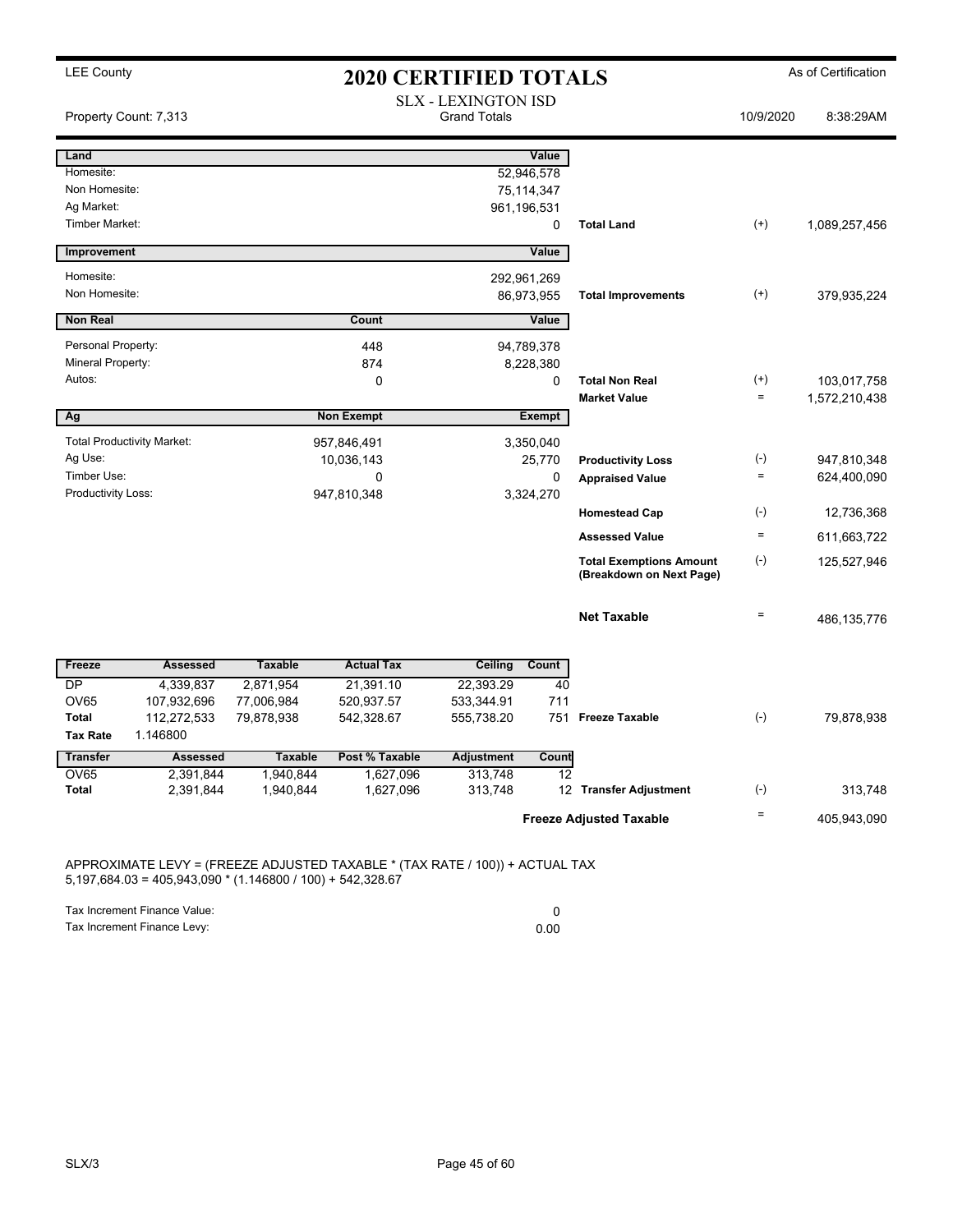### LEE County **2020 CERTIFIED TOTALS** As of Certification SLX - LEXINGTON ISD

#### Property Count: 7,313 Grand Totals 10/9/2020 8:38:29AM

### **Exemption Breakdown**

| <b>Exemption</b>  | Count         | Local     | <b>State</b> | Total       |
|-------------------|---------------|-----------|--------------|-------------|
| CH                | 2             | 104,400   |              | 104,400     |
| <b>DP</b>         | 40            | 0         | 339,860      | 339,860     |
| DV1               | 8             | 0         | 54,000       | 54,000      |
| DV <sub>1</sub> S |               | 0         | 5,000        | 5,000       |
| DV <sub>2</sub>   | 5             | 0         | 42,000       | 42,000      |
| DV3               | 4             | 0         | 42,000       | 42,000      |
| DV4               | 58            | 0         | 478,820      | 478,820     |
| DV4S              | 9             | 0         | 79,130       | 79,130      |
| <b>DVHS</b>       | 29            | 0         | 4,295,533    | 4,295,533   |
| <b>DVHSS</b>      | 5             | 0         | 469,668      | 469,668     |
| EX                | 5             | 0         | 27,275,710   | 27,275,710  |
| EX-XI             |               | 0         | 16,460       | 16,460      |
| EX-XN             | 11            | 0         | 307,240      | 307,240     |
| EX-XR             | 16            | 0         | 4,931,210    | 4,931,210   |
| EX-XU             | 4             | 0         | 1,906,095    | 1,906,095   |
| EX-XV             | 188           | 0         | 35,715,585   | 35,715,585  |
| EX366             | 419           | 0         | 50,070       | 50,070      |
| <b>HS</b>         | 1,627         | 0         | 38,746,705   | 38,746,705  |
| LVE               |               | 37,200    | $\Omega$     | 37,200      |
| OV65              | 769           | 3,737,686 | 6,797,594    | 10,535,280  |
| OV65S             | 4             | 24,000    | 40,000       | 64,000      |
| PC                |               | 31,980    | 0            | 31,980      |
|                   | <b>Totals</b> | 3,935,266 | 121,592,680  | 125,527,946 |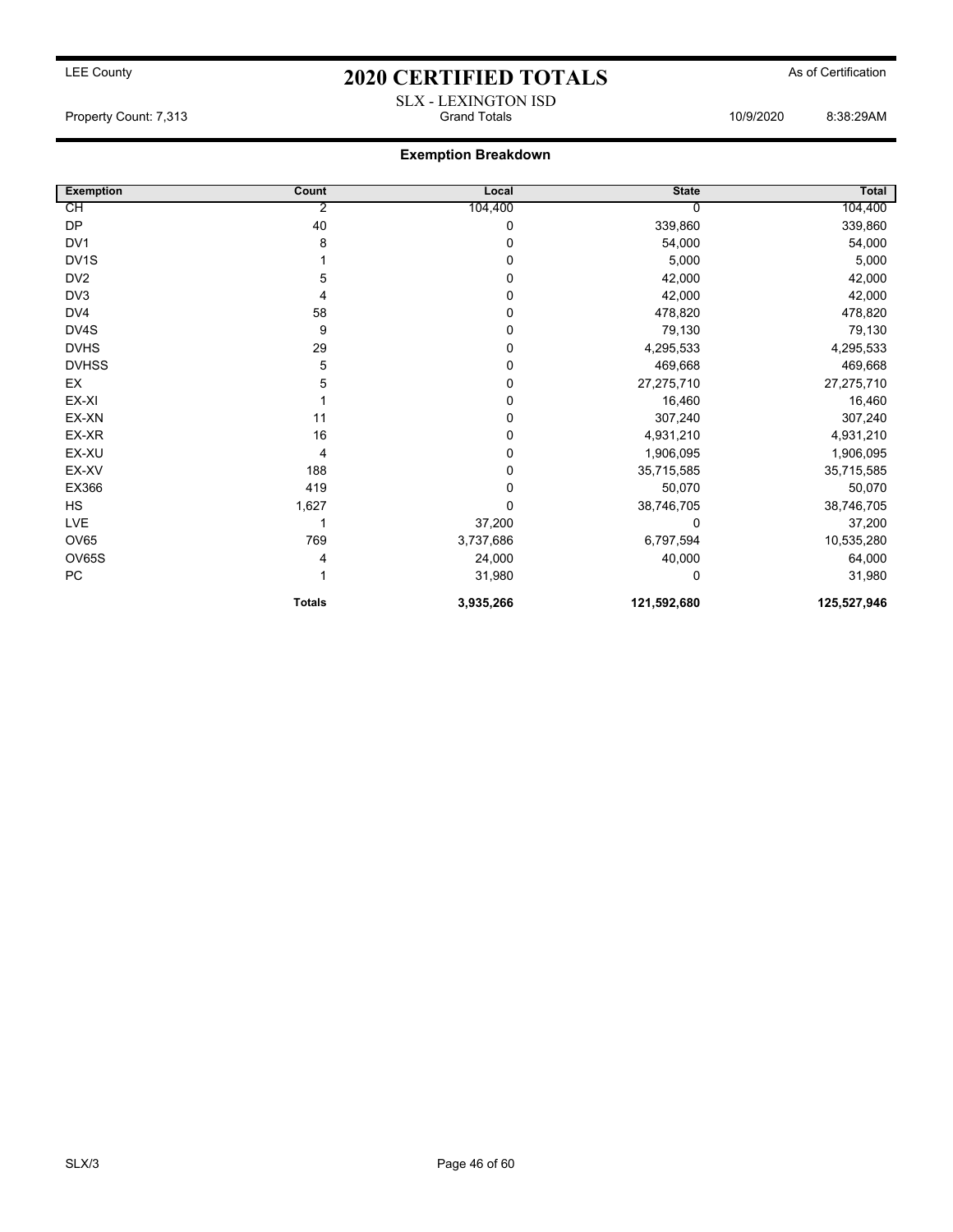### LEE County **As of Certification 2020 CERTIFIED TOTALS** As of Certification

### SLX - LEXINGTON ISD Property Count: 7,313 **Property Count: 7,313** Crand Totals 10/9/2020 8:38:29AM

#### **State Category Breakdown State Code Description Count Acres New Value Market Value Taxable Value** A SINGLE FAMILY RESIDENCE 1,033 2,232.8312 \$3,044,880 \$130,758,466 \$104,104,430<br>B MULTIFAMILY RESIDENCE 13 9.7372 \$0 \$1.798.952 \$1.767.036 B MULTIFAMILY RESIDENCE 13 9.7372 \$0 \$1,798,952 \$1,767,036 C1 VACANT LOTS AND LAND TRACTS 246 553.3816 \$0 \$7,616,502 \$7,604,502<br>D1 QUALIFIED OPEN-SPACE LAND 3,259 165,682.1226 \$0 \$957,846,491 \$9,987,560 QUALIFIED OPEN-SPACE LAND D2 IMPROVEMENTS ON QUALIFIED OP 1,027 \$312,300 \$13,672,352 \$13,530,348<br>E RURAL LAND, NON QUALIFIED OPE 2,277 7,662.6236 \$7,051,240 \$281,672,120 \$243,574,016 E RURAL LAND, NON QUALIFIED OPE 2,277 7,662.6236 \$7,051,240 \$281,672,120 \$243,574,016<br>F1 COMMERCIAL REAL PROPERTY 164 479.5328 \$0 \$16,724,517 \$16,694,563 F1 COMMERCIAL REAL PROPERTY 164 479.5328 \$0 \$16,724,517 \$16,694,563<br>
F2 INDUSTRIAL AND MANUFACTURIN 44 1,426.5218 \$0 \$9,811,310 \$9,811,310 F2 INDUSTRIAL AND MANUFACTURIN 44 1,426.5218 \$0 \$9,811,310 \$9,811,310 G1 OIL AND GAS 503 \$0 \$8,177,490 \$8,177,490 J2 GAS DISTRIBUTION SYSTEM 2 \$0 \$204,860 \$204,860 ELECTRIC COMPANY (INCLUDING C 10 1.2400 \$0 J4 TELEPHONE COMPANY (INCLUDI 6 1.6300 \$0 \$525,750 \$525,750 J5 RAILROAD 1 0.3400 \$0 \$8,700 \$8,700 J6 PIPELAND COMPANY 40 0.5730 \$0 \$28,503,400 \$28,503,400 J7 CABLE TELEVISION COMPANY 8 \$0 \$42,430 \$42,430 L1 COMMERCIAL PERSONAL PROPE 271 30 \$6,377,448 L2 INDUSTRIAL AND MANUFACTURIN 45 \$0 \$20,169,240 \$20,137,260 TANGIBLE OTHER PERSONAL, MOB 379<br>TOTALLY EXEMPT PROPERTY 646 1,647.0784 X TOTALLY EXEMPT PROPERTY 646 1,647.0784 \$0 \$70,343,970 \$0 \$0 **Totals** 179,697.6122 \$11,650,710 \$1,572,210,438 \$486,135,777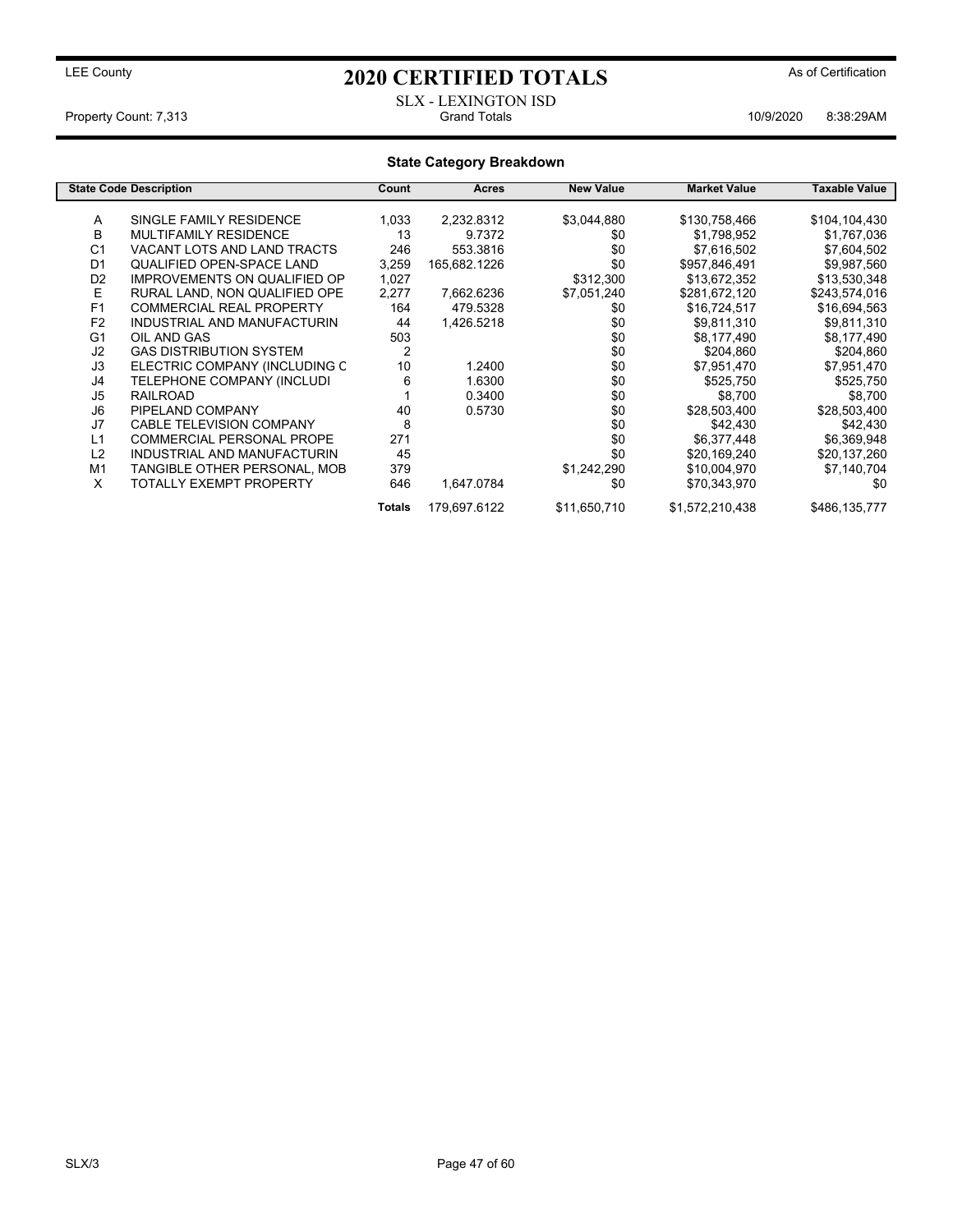SLX - LEXINGTON ISD Property Count: 7,313 Grand Totals 10/9/2020 8:38:29AM

### **CAD State Category Breakdown**

|                  | <b>State Code Description</b>         | Count          | <b>Acres</b> | <b>New Value</b> | <b>Market Value</b> | <b>Taxable Value</b> |
|------------------|---------------------------------------|----------------|--------------|------------------|---------------------|----------------------|
| A1               | REAL, RESIDENTIAL, SINGLE-FAMIL       | 789            | 1,455.5579   | \$2,696,030      | \$115,333,236       | \$92,601,239         |
| A <sub>2</sub>   | REAL, RESIDENTIAL, MOBILE HOME        | 303            | 777.2733     | \$348,850        | \$15,425,230        | \$11,503,191         |
| <b>B1</b>        | REAL, RESIDENTIAL, MULTI-FAMILY       | 3              | 2.6354       | \$0              | \$662,642           | \$662,642            |
| <b>B2</b>        | REAL, RESIDENTIAL, DUPLEXES           | 10             | 7.1018       | \$0              | \$1,136,310         | \$1,104,394          |
| C <sub>1</sub>   | REAL, VACANT PLATTED RESIDENTI        | 212            | 533.8305     | \$0              | \$7,093,042         | \$7,081,042          |
| C <sub>2</sub>   | REAL, VACANT PLATTED COMMERCI         | 32             | 15.4551      | \$0              | \$483,510           | \$483,510            |
| C <sub>3</sub>   | REAL, VACANT PLATTED RURAL OR I       | $\overline{2}$ | 4.0960       | \$0              | \$39,950            | \$39,950             |
| D <sub>1</sub>   | REAL, ACREAGE, RANGELAND              | 3,259          | 165,682.1226 | \$0              | \$957,846,491       | \$9,987,560          |
| D <sub>2</sub>   | <b>IMPROVEMENTS ON QUALIFIED AG L</b> | 1,027          |              | \$312,300        | \$13,672,352        | \$13,530,348         |
| E1               | REAL, FARM/RANCH, HOUSE               | 1,387          | 2,032.9403   | \$6,618,030      | \$222,945,114       | \$189,587,576        |
| E <sub>2</sub>   | REAL, FARM/RANCH, MOBILE HOME         | 541            | 720.1128     | \$133,050        | \$13,192,709        | \$9,638,041          |
| E <sub>3</sub>   | REAL, FARM/RANCH, OTHER IMPROV        | 165            |              | \$300,160        | \$2,615,201         | \$2,538,632          |
| E <sub>4</sub>   | NON QUALIFIED AG LAND                 | 1,073          | 4,909.5705   | \$0              | \$42,919,096        | \$41,809,768         |
| F <sub>1</sub>   | REAL, COMMERCIAL                      | 164            | 479.5328     | \$0              | \$16,724,517        | \$16,694,563         |
| F <sub>2</sub>   | <b>REAL, INDUSTRIAL</b>               | 44             | 1,426.5218   | \$0              | \$9,811,310         | \$9,811,310          |
| G <sub>1</sub>   | OIL, GAS & MINERAL RESERVES           | 503            |              | \$0              | \$8,177,490         | \$8,177,490          |
| J <sub>2</sub>   | <b>GAS DISTRIBUTION SYSTEMS</b>       | $\overline{2}$ |              | \$0              | \$204,860           | \$204,860            |
| J3               | <b>ELECTRIC COMPANIES</b>             | 10             | 1.2400       | \$0              | \$7,951,470         | \$7,951,470          |
| J4               | <b>TELEPHONE COMPANIES</b>            | 6              | 1.6300       | \$0              | \$525,750           | \$525,750            |
| J <sub>5</sub>   | <b>RAILROADS</b>                      |                | 0.3400       | \$0              | \$8,700             | \$8,700              |
| J <sub>6</sub>   | PIPELINE COMPANIES                    | 39             | 0.5730       | \$0              | \$28,496,680        | \$28,496,680         |
| J6A              | PIPELINE COMPANIES                    |                |              | \$0              | \$6,720             | \$6,720              |
| J7               | <b>CABLE TELEVISION COMPANY</b>       | 8              |              | \$0              | \$42,430            | \$42,430             |
| L1               | TANGIBLE, PERSONAL PROPERTY C         | 271            |              | \$0              | \$6,377,448         | \$6,369,948          |
| L2C              | TANGIBLE, PERSONAL PROPERTY I         | 3              |              | \$0              | \$3,677,020         | \$3,677,020          |
| L2G              | TANGIBLE, PERSONAL PROPERTY I         | 4              |              | \$0              | \$13,082,700        | \$13,050,720         |
| L <sub>2</sub> H | TANGIBLE, PERSONAL PROPERTY I         | 6              |              | \$0              | \$76,910            | \$76,910             |
| L <sub>2</sub> J | TANGIBLE, PERSONAL PROPERTY I         | 5              |              | \$0              | \$739,100           | \$739,100            |
| L <sub>2</sub> M | TANGIBLE, PERSONAL PROPERTY I         | $\overline{2}$ |              | \$0              | \$604,070           | \$604,070            |
| L <sub>2</sub> P | TANGIBLE, PERSONAL PROPERTY I         | 15             |              | \$0              | \$673,560           | \$673,560            |
| L2Q              | TANGIBLE, PERSONAL PROPERTY I         | 10             |              | \$0              | \$1,315,880         | \$1,315,880          |
| M <sub>1</sub>   | TANGIBLE OTHER PERSONAL, MOBI         | 379            |              | \$1,242,290      | \$10,004,970        | \$7,140,704          |
| X                | <b>TOTALY EXEMPT PROPERTY</b>         | 646            | 1,647.0784   | \$0              | \$70,343,970        | \$0                  |
|                  |                                       | <b>Totals</b>  | 179,697.6122 | \$11,650,710     | \$1,572,210,438     | \$486,135,778        |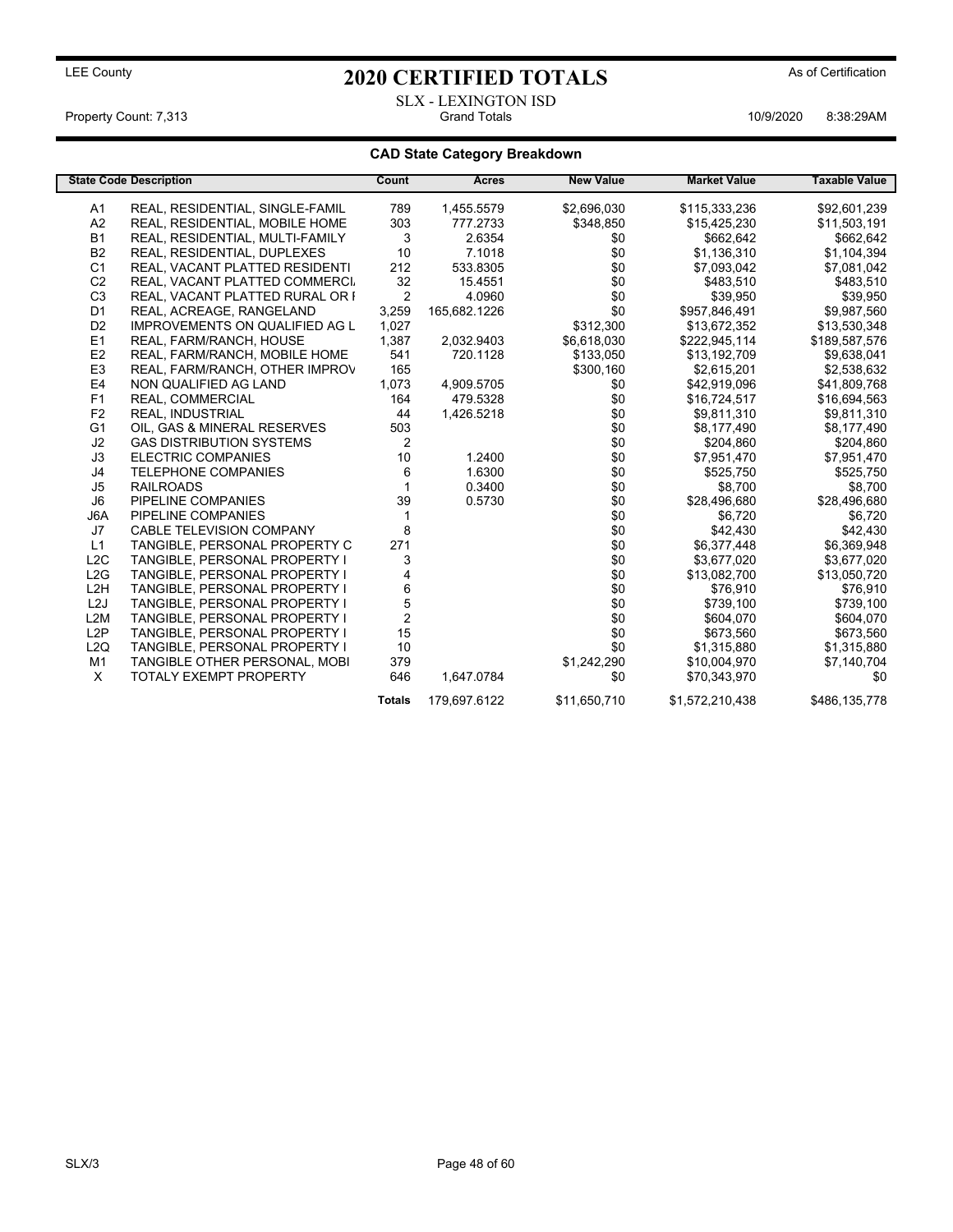| <b>LEE County</b><br><b>2020 CERTIFIED TOTALS</b>                                                 | As of Certification     |  |  |  |  |  |
|---------------------------------------------------------------------------------------------------|-------------------------|--|--|--|--|--|
| <b>SLX - LEXINGTON ISD</b><br><b>Effective Rate Assumption</b><br>Property Count: 7,313           | 10/9/2020<br>8:38:29AM  |  |  |  |  |  |
| <b>New Value</b>                                                                                  |                         |  |  |  |  |  |
| <b>TOTAL NEW VALUE MARKET:</b><br>\$11,650,710<br><b>TOTAL NEW VALUE TAXABLE:</b><br>\$11,378,791 |                         |  |  |  |  |  |
| <b>New Exemptions</b>                                                                             |                         |  |  |  |  |  |
| <b>Exemption</b><br><b>Description</b><br>Count                                                   |                         |  |  |  |  |  |
| 2<br>2019 Market Value<br>EX-XN<br>11.252 Motor vehicles leased for personal use                  | \$0                     |  |  |  |  |  |
| EX366<br><b>HOUSE BILL 366</b><br>74<br>2019 Market Value                                         | \$47,850                |  |  |  |  |  |
| <b>ABSOLUTE EXEMPTIONS VALUE LOSS</b>                                                             | \$47,850                |  |  |  |  |  |
| <b>Exemption</b><br><b>Description</b><br>Count                                                   | <b>Exemption Amount</b> |  |  |  |  |  |
| Disabled Veterans 10% - 29%<br>DV <sub>1</sub>                                                    | \$12,000                |  |  |  |  |  |
| DV4<br>Disabled Veterans 70% - 100%                                                               | \$24,000                |  |  |  |  |  |
| <b>DVHS</b><br>Disabled Veteran Homestead                                                         | \$102,450               |  |  |  |  |  |
| <b>HS</b><br><b>HOMESTEAD</b><br>31                                                               | \$758,350               |  |  |  |  |  |
| OV65<br>60<br>OVER <sub>65</sub>                                                                  | \$878,344               |  |  |  |  |  |
| <b>PARTIAL EXEMPTIONS VALUE LOSS</b><br>96                                                        | \$1,775,144             |  |  |  |  |  |
| <b>NEW EXEMPTIONS VALUE LOSS</b>                                                                  | \$1,822,994             |  |  |  |  |  |

**Increased Exemptions Exemption Description Count Increased Exemption\_Amount**

| <b>INCREASED EXEMPTIONS VALUE LOSS</b>  |                                     |                                    |                        |  |  |
|-----------------------------------------|-------------------------------------|------------------------------------|------------------------|--|--|
|                                         |                                     | <b>TOTAL EXEMPTIONS VALUE LOSS</b> | \$1,822,994            |  |  |
|                                         | <b>New Ag / Timber Exemptions</b>   |                                    |                        |  |  |
| 2019 Market Value<br>2020 Ag/Timber Use | \$2,612,718<br>\$36,960             |                                    | Count: 10              |  |  |
| <b>NEW AG / TIMBER VALUE LOSS</b>       | \$2,575,758                         |                                    |                        |  |  |
| <b>New Annexations</b>                  |                                     |                                    |                        |  |  |
|                                         | <b>New Deannexations</b>            |                                    |                        |  |  |
|                                         | <b>Average Homestead Value</b>      |                                    |                        |  |  |
|                                         | Category A and E                    |                                    |                        |  |  |
| <b>Count of HS Residences</b>           | <b>Average Market</b>               | <b>Average HS Exemption</b>        | <b>Average Taxable</b> |  |  |
| 1,498                                   | \$177,298<br><b>Category A Only</b> | \$32,880                           | \$144,418              |  |  |

**Count of HS Residences Average Market Average HS Exemption Average Taxable** 575 \$161,627 \$161,627 \$36,468 \$36,468 \$36,468 \$125,159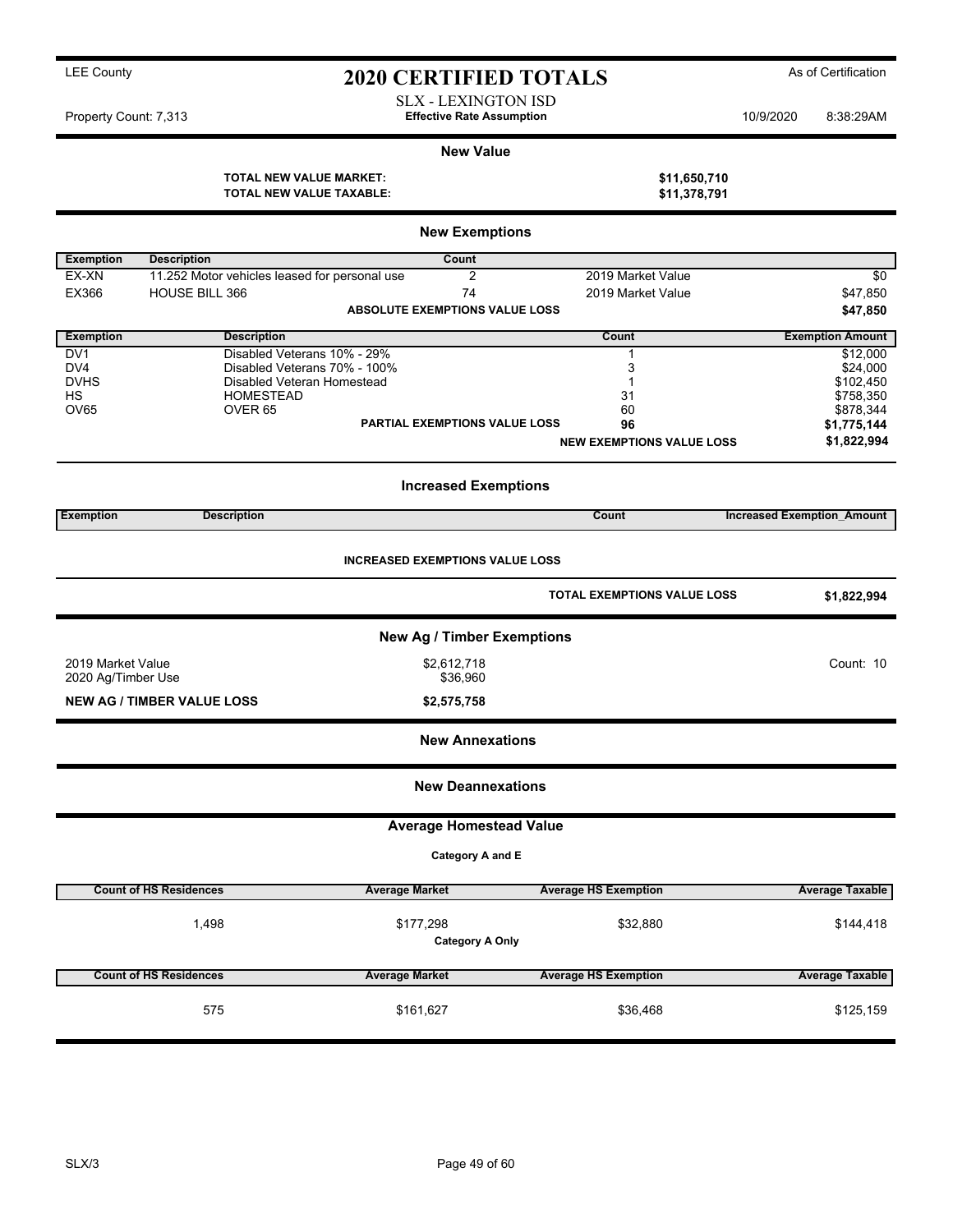### SLX - LEXINGTON ISD **Lower Value Used**

**Count of Protested Properties Total Market Value Total Value Used**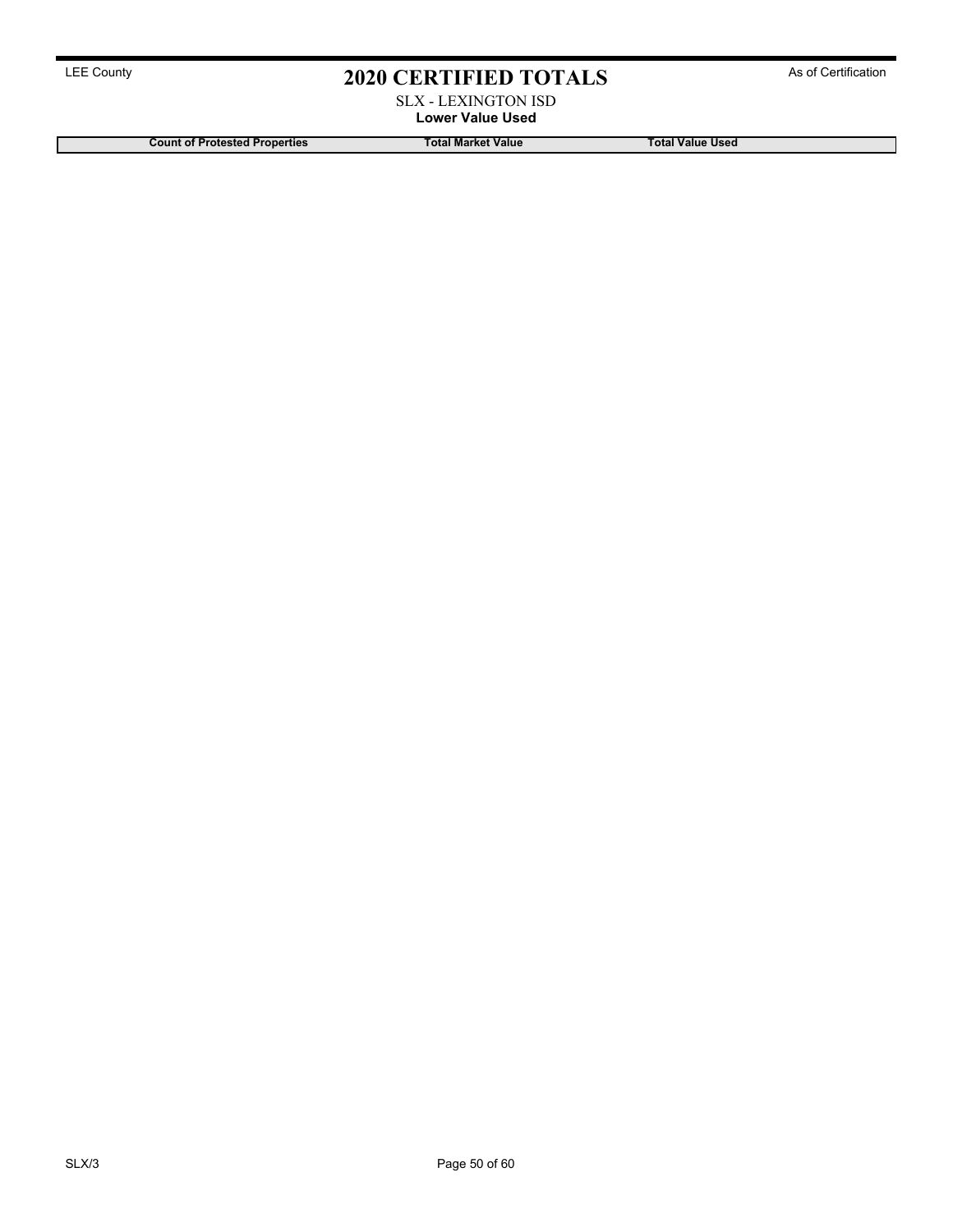# LEE County **As of Certification 2020 CERTIFIED TOTALS** As of Certification

| Property Count: 306               |                   | WD1 - LEE CO FWD #1<br><b>Grand Totals</b> |                                                            | 10/9/2020          | 8:38:29AM  |
|-----------------------------------|-------------------|--------------------------------------------|------------------------------------------------------------|--------------------|------------|
| Land                              |                   | Value                                      |                                                            |                    |            |
| Homesite:                         |                   | 1,084,600                                  |                                                            |                    |            |
| Non Homesite:                     |                   | 1,240,460                                  |                                                            |                    |            |
| Ag Market:                        |                   | 1,881,990                                  |                                                            |                    |            |
| Timber Market:                    |                   | 0                                          | <b>Total Land</b>                                          | $^{(+)}$           | 4,207,050  |
| Improvement                       |                   | Value                                      |                                                            |                    |            |
| Homesite:                         |                   | 5,295,154                                  |                                                            |                    |            |
| Non Homesite:                     |                   | 4,554,931                                  | <b>Total Improvements</b>                                  | $^{(+)}$           | 9,850,085  |
| <b>Non Real</b>                   | Count             | Value                                      |                                                            |                    |            |
| Personal Property:                | 47                | 2,710,513                                  |                                                            |                    |            |
| Mineral Property:                 | 67                | 82,050                                     |                                                            |                    |            |
| Autos:                            | 0                 | 0                                          | <b>Total Non Real</b>                                      | $^{(+)}$           | 2,792,563  |
|                                   |                   |                                            | <b>Market Value</b>                                        | $\equiv$           | 16,849,698 |
| Ag                                | <b>Non Exempt</b> | Exempt                                     |                                                            |                    |            |
| <b>Total Productivity Market:</b> | 1,881,990         | 0                                          |                                                            |                    |            |
| Ag Use:                           | 14,850            | 0                                          | <b>Productivity Loss</b>                                   | $(\textnormal{-})$ | 1,867,140  |
| Timber Use:                       | $\Omega$          | 0                                          | <b>Appraised Value</b>                                     | $=$                | 14,982,558 |
| Productivity Loss:                | 1,867,140         | 0                                          |                                                            |                    |            |
|                                   |                   |                                            | <b>Homestead Cap</b>                                       | $(-)$              | 220,900    |
|                                   |                   |                                            | <b>Assessed Value</b>                                      | $\equiv$           | 14,761,658 |
|                                   |                   |                                            | <b>Total Exemptions Amount</b><br>(Breakdown on Next Page) | $(-)$              | 3,003,450  |
|                                   |                   |                                            | <b>Net Taxable</b>                                         | $\equiv$           | 11,758,208 |

APPROXIMATE TOTAL LEVY = NET TAXABLE \* (TAX RATE / 100) 29,807.06 = 11,758,208 \* (0.253500 / 100)

| Tax Increment Finance Value: |      |
|------------------------------|------|
| Tax Increment Finance Levy:  | 0.00 |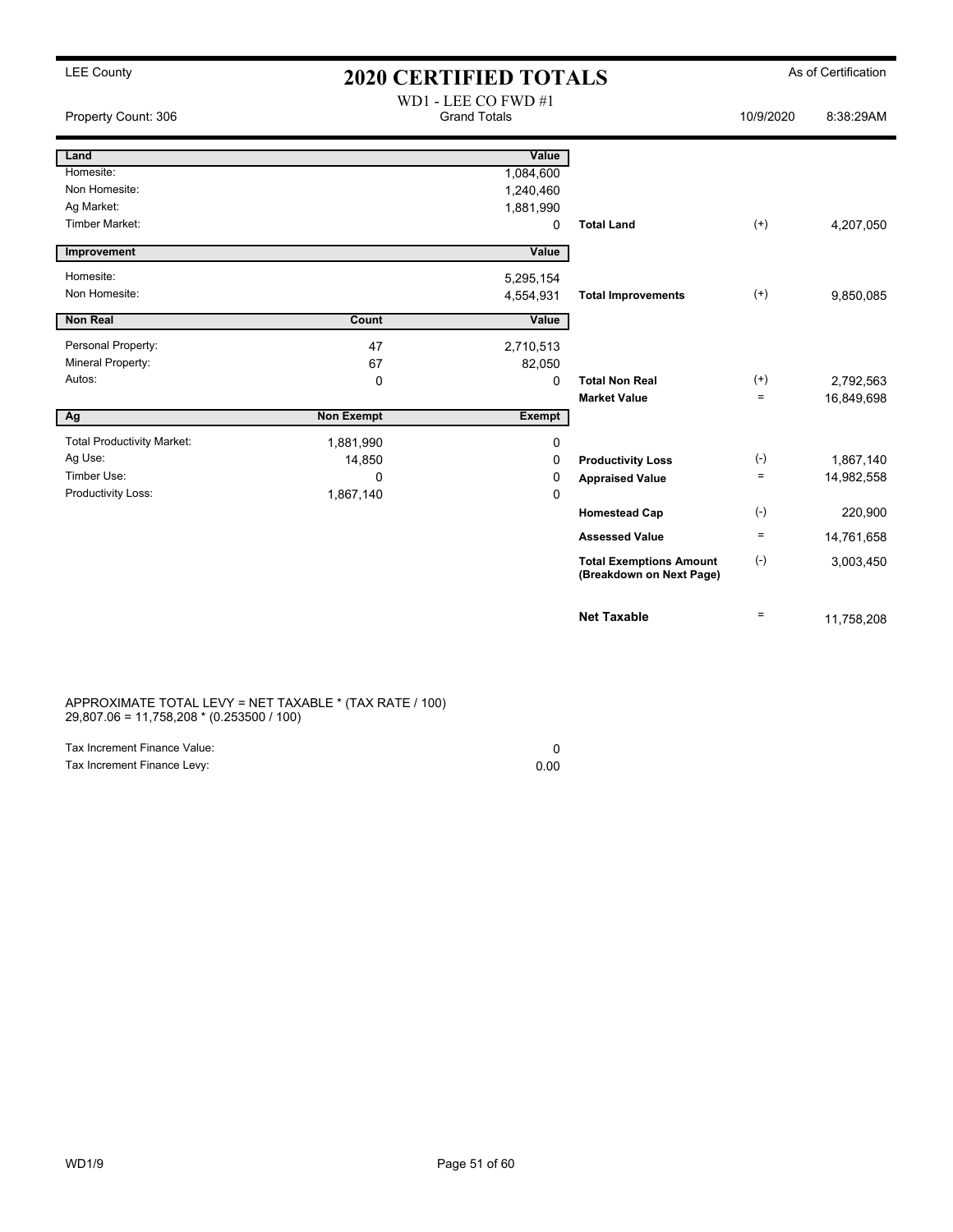### WD1 - LEE CO FWD #1 Property Count: 306 Grand Totals 10/9/2020 8:38:29AM

### **Exemption Breakdown**

| <b>Exemption</b> | Count         | Local   | <b>State</b> | <b>Total</b> |
|------------------|---------------|---------|--------------|--------------|
| CН               |               | 209,880 |              | 209,880      |
| EX-XG            |               | 0       | 8,520        | 8,520        |
| EX-XI            |               | 0       | 92,820       | 92,820       |
| EX-XV            | 29            | 0       | 2,686,290    | 2,686,290    |
| EX366            | 55            | 0       | 5,940        | 5,940        |
|                  | <b>Totals</b> | 209,880 | 2,793,570    | 3,003,450    |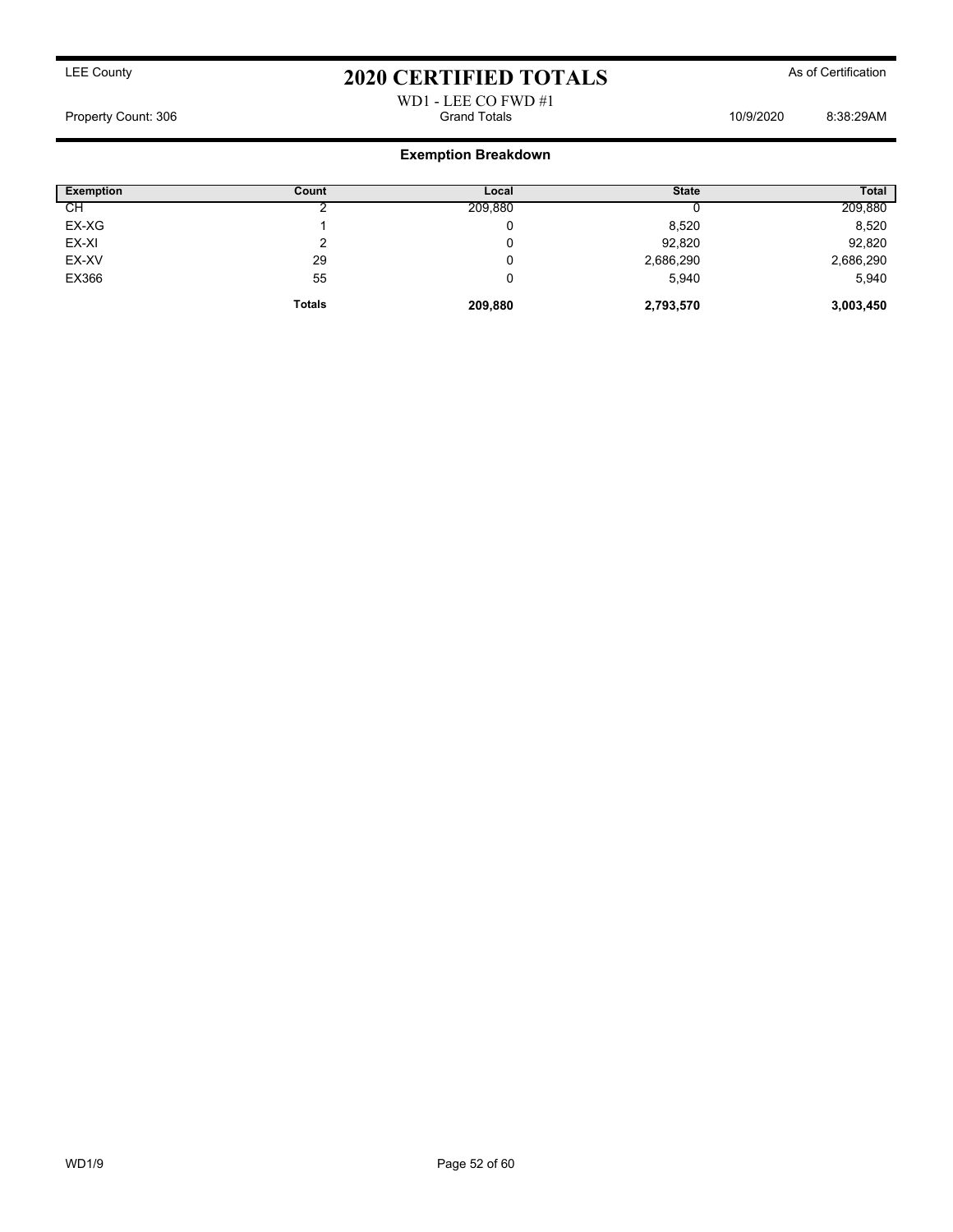### LEE County **As of Certification 2020 CERTIFIED TOTALS** As of Certification

#### WD1 - LEE CO FWD #1 Property Count: 306 **Crambus** Crambus Crambus Crambus Crambus Crambus Crambus Crambus Crambus 2009/2020 8:38:29AM

### **State Category Breakdown State Code Description Count Acres New Value Market Value Taxable Value** A SINGLE FAMILY RESIDENCE 79 76.4818 \$50,840 \$5,676,111 \$5,493,668<br>B MULTIFAMILY RESIDENCE 1 0.4304 \$0 \$76.720 \$76.720 MULTIFAMILY RESIDENCE 1 0.4304 \$0 \$76.720 \$76.720 \$76.720 C1 VACANT LOTS AND LAND TRACTS 25 10.3998 \$0 \$114,450 \$114,450<br> QUALIFIED OPEN-SPACE LAND 13 326.0416 \$0 \$1,881,990 \$14,850 QUALIFIED OPEN-SPACE LAND D2 IMPROVEMENTS ON QUALIFIED OP 8 \$19,070 \$46,050 \$46,050 \$46,050<br>
E RURAL LAND, NON QUALIFIED OPE 35 \$8.1816 \$0 \$1,949,940 \$1,919,532 E RURAL LAND, NON QUALIFIED OPE 35 88.1816 \$0 \$1,949,940 \$1,912,532<br>13.2502 \$0 \$953,124 \$953,124 \$953,124 F1 COMMERCIAL REAL PROPERTY 27 13.2502 \$0 \$953,124 \$953,124<br>
G1 OIL AND GAS \$78,030 \$78,030 G1 OIL AND GAS 21 \$0 \$78,030 \$78,030 J3 ELECTRIC COMPANY (INCLUDING C 2<br>J4 TELEPHONE COMPANY (INCLUDI 2 0.0826 \$0 \$287,000 \$287,000 \$287,000 J4 TELEPHONE COMPANY (INCLUDI 2 0.0826 \$0 \$287,000 \$287,000 J5 RAILROAD 2 \$0 \$1,315,580 \$1,315,580 J6 PIPELAND COMPANY 3 \$0 \$5,060 \$5,060 J7 CABLE TELEVISION COMPANY 1 \$0 \$38,000 \$38,000 COMMERCIAL PERSONAL PROPE L2 INDUSTRIAL AND MANUFACTURIN 3 \$0 \$93,700 \$93,700 M1 TANGIBLE OTHER PERSONAL, MOB 9 \$346,930 \$345,881<br>X TOTALLY EXEMPT PROPERTY 89 22.4473 \$0 \$3.003.450 \$0 X TOTALLY EXEMPT PROPERTY 89 22.4473 \$0 \$3,003,450 \$0 \$0 **Totals** 537.3153 \$69,910 \$16,849,698 \$11,758,208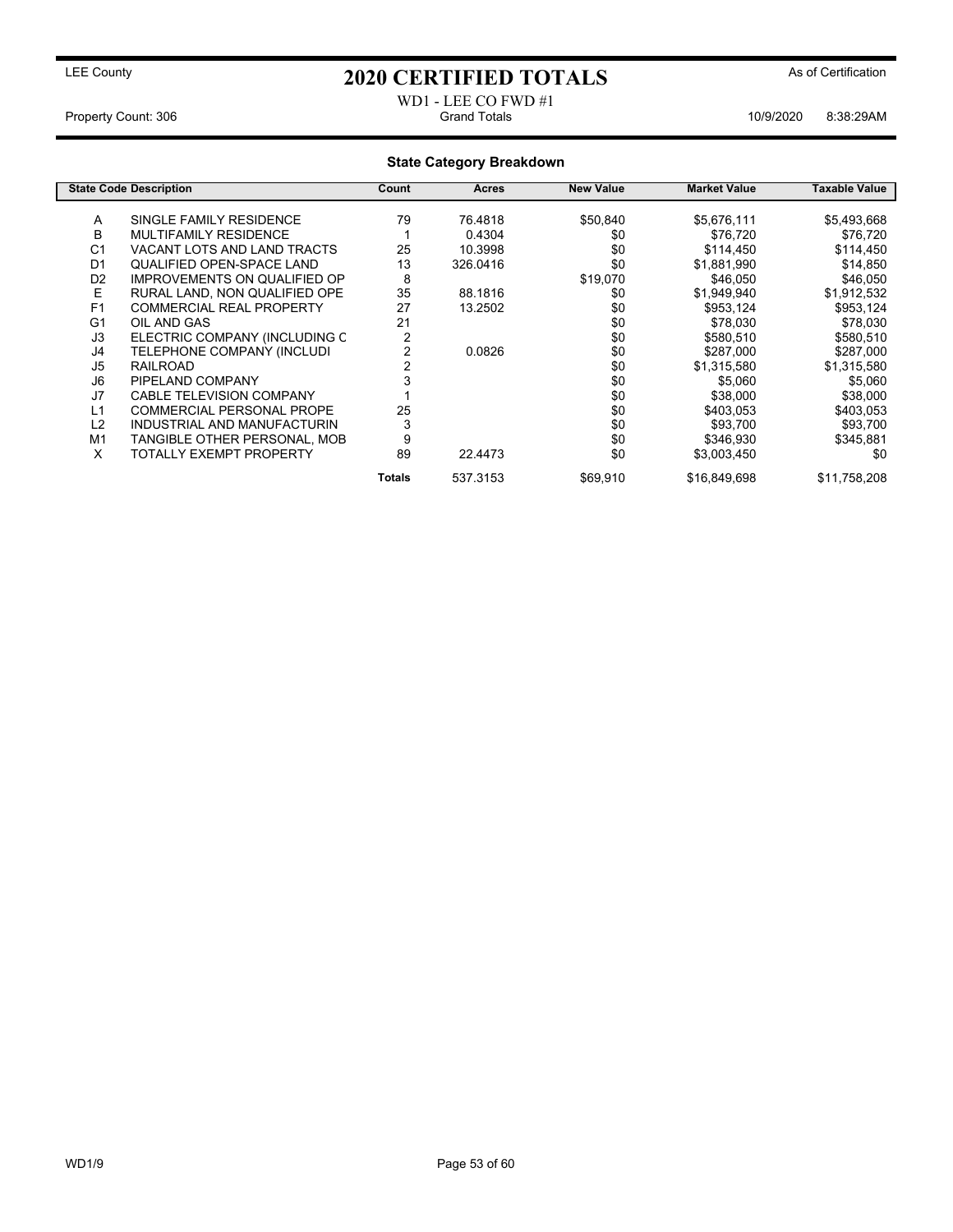#### WD1 - LEE CO FWD #1 Property Count: 306 Grand Totals 10/9/2020 8:38:29AM

### **CAD State Category Breakdown**

|                  | <b>State Code Description</b>         | Count         | Acres    | <b>New Value</b> | <b>Market Value</b> | <b>Taxable Value</b> |
|------------------|---------------------------------------|---------------|----------|------------------|---------------------|----------------------|
| A1               | REAL, RESIDENTIAL, SINGLE-FAMIL       | 59            | 55.1341  | \$50,840         | \$5,179,292         | \$4,996,923          |
| A <sub>2</sub>   | REAL, RESIDENTIAL, MOBILE HOME        | 31            | 21.3477  | \$0              | \$496,819           | \$496,745            |
| <b>B1</b>        | REAL, RESIDENTIAL, MULTI-FAMILY       |               | 0.4304   | \$0              | \$76,720            | \$76,720             |
| C <sub>1</sub>   | REAL, VACANT PLATTED RESIDENTI        | 16            | 8.8611   | \$0              | \$91,220            | \$91,220             |
| C <sub>2</sub>   | REAL, VACANT PLATTED COMMERCI         | 9             | 1.5387   | \$0              | \$23,230            | \$23,230             |
| D <sub>1</sub>   | REAL, ACREAGE, RANGELAND              | 13            | 326.0416 | \$0              | \$1,881,990         | \$14,850             |
| D <sub>2</sub>   | <b>IMPROVEMENTS ON QUALIFIED AG L</b> | 8             |          | \$19,070         | \$46,050            | \$46,050             |
| E1               | REAL, FARM/RANCH, HOUSE               | 9             | 13.0880  | \$0              | \$1,202,480         | \$1,165,072          |
| E <sub>2</sub>   | REAL, FARM/RANCH, MOBILE HOME         |               | 5.4700   | \$0              | \$71,960            | \$71,960             |
| E <sub>3</sub>   | REAL, FARM/RANCH, OTHER IMPROV        | 2             |          | \$0              | \$21,360            | \$21,360             |
| E <sub>4</sub>   | NON QUALIFIED AG LAND                 | 27            | 69.6236  | \$0              | \$654,140           | \$654,140            |
| F <sub>1</sub>   | REAL, COMMERCIAL                      | 27            | 13.2502  | \$0              | \$953,124           | \$953,124            |
| G <sub>1</sub>   | OIL, GAS & MINERAL RESERVES           | 21            |          | \$0              | \$78,030            | \$78,030             |
| J3               | <b>ELECTRIC COMPANIES</b>             | 2             |          | \$0              | \$580,510           | \$580,510            |
| J4               | <b>TELEPHONE COMPANIES</b>            |               | 0.0826   | \$0              | \$287,000           | \$287,000            |
| J <sub>5</sub>   | <b>RAILROADS</b>                      |               |          | \$0              | \$1,315,580         | \$1,315,580          |
| J <sub>6</sub>   | PIPELINE COMPANIES                    |               |          | \$0              | \$5,060             | \$5,060              |
| J7               | <b>CABLE TELEVISION COMPANY</b>       |               |          | \$0              | \$38,000            | \$38,000             |
| L1               | TANGIBLE, PERSONAL PROPERTY C         | 25            |          | \$0              | \$403,053           | \$403,053            |
| L <sub>2</sub> M | TANGIBLE, PERSONAL PROPERTY I         |               |          | \$0              | \$75,000            | \$75,000             |
| L2P              | TANGIBLE, PERSONAL PROPERTY I         |               |          | \$0              | \$18,700            | \$18,700             |
| M <sub>1</sub>   | TANGIBLE OTHER PERSONAL, MOBI         | 9             |          | \$0              | \$346,930           | \$345,881            |
| X                | <b>TOTALY EXEMPT PROPERTY</b>         | 89            | 22.4473  | \$0              | \$3,003,450         | \$0                  |
|                  |                                       | <b>Totals</b> | 537.3153 | \$69,910         | \$16,849,698        | \$11,758,208         |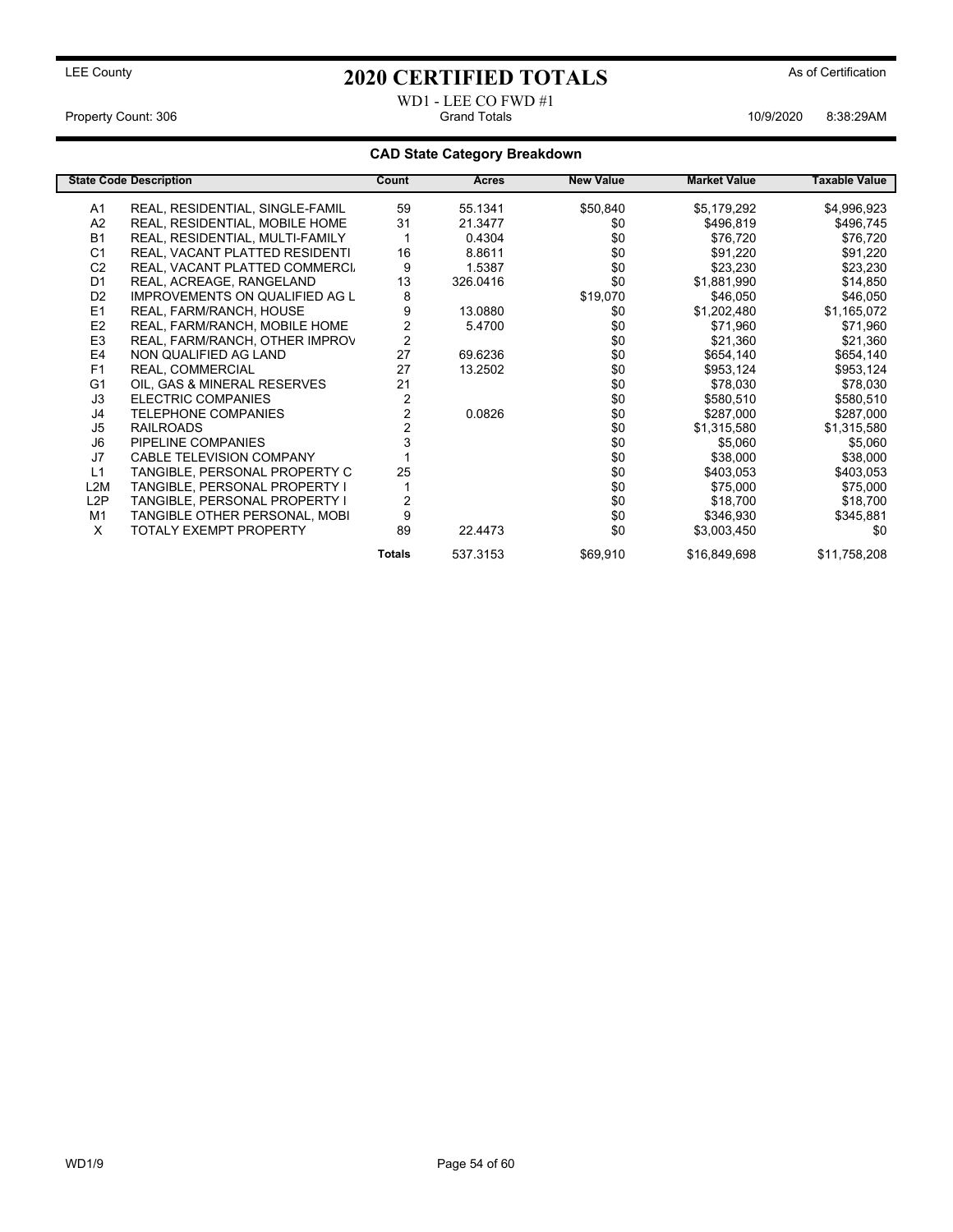| Property Count: 306 |                                                            | WD1 - LEE CO FWD #1<br><b>Effective Rate Assumption</b>     |                                    | 10/9/2020                         | 8:38:29AM               |
|---------------------|------------------------------------------------------------|-------------------------------------------------------------|------------------------------------|-----------------------------------|-------------------------|
|                     |                                                            | <b>New Value</b>                                            |                                    |                                   |                         |
|                     | <b>TOTAL NEW VALUE MARKET:</b><br>TOTAL NEW VALUE TAXABLE: |                                                             |                                    | \$69,910<br>\$69,910              |                         |
|                     |                                                            | <b>New Exemptions</b>                                       |                                    |                                   |                         |
| <b>Exemption</b>    | <b>Description</b>                                         | Count                                                       |                                    |                                   |                         |
| EX366               | HOUSE BILL 366                                             | 5<br><b>ABSOLUTE EXEMPTIONS VALUE LOSS</b>                  | 2019 Market Value                  |                                   | \$3,230<br>\$3,230      |
| <b>Exemption</b>    | <b>Description</b>                                         |                                                             | Count                              |                                   | <b>Exemption Amount</b> |
|                     |                                                            | <b>PARTIAL EXEMPTIONS VALUE LOSS</b>                        | <b>NEW EXEMPTIONS VALUE LOSS</b>   |                                   | \$3,230                 |
|                     |                                                            | <b>Increased Exemptions</b>                                 |                                    |                                   |                         |
| <b>Exemption</b>    | <b>Description</b>                                         |                                                             | Count                              | <b>Increased Exemption Amount</b> |                         |
|                     |                                                            | <b>INCREASED EXEMPTIONS VALUE LOSS</b>                      | <b>TOTAL EXEMPTIONS VALUE LOSS</b> |                                   | \$3,230                 |
|                     |                                                            |                                                             |                                    |                                   |                         |
|                     |                                                            | <b>New Ag / Timber Exemptions</b><br><b>New Annexations</b> |                                    |                                   |                         |
|                     |                                                            | <b>New Deannexations</b>                                    |                                    |                                   |                         |
|                     |                                                            | <b>Average Homestead Value</b>                              |                                    |                                   |                         |
|                     |                                                            | Category A and E                                            |                                    |                                   |                         |
|                     | <b>Count of HS Residences</b>                              | <b>Average Market</b>                                       | <b>Average HS Exemption</b>        |                                   | <b>Average Taxable</b>  |
|                     | 38                                                         | \$95,916<br><b>Category A Only</b>                          | \$5,786                            |                                   | \$90,130                |
|                     | <b>Count of HS Residences</b>                              | <b>Average Market</b>                                       | <b>Average HS Exemption</b>        |                                   | <b>Average Taxable</b>  |
|                     | 35                                                         | \$92,709                                                    | \$5,213                            |                                   | \$87,496                |
|                     |                                                            | <b>Lower Value Used</b>                                     |                                    |                                   |                         |

**Count of Protested Properties Total Market Value Total Value Used**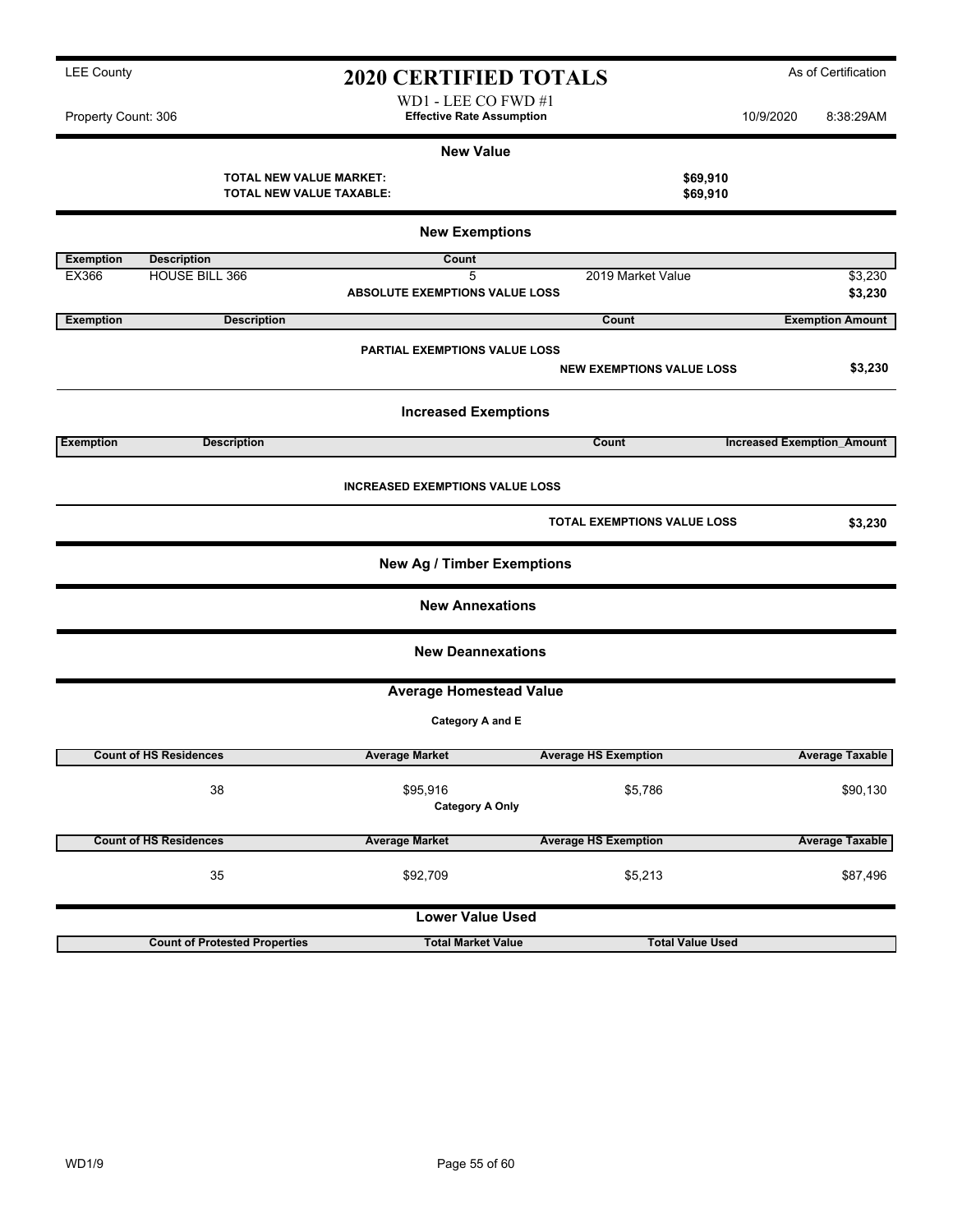## LEE County **As of Certification 2020 CERTIFIED TOTALS** As of Certification

| Property Count: 879               | WD2 - CUMMINS CREEK WCID<br><b>Grand Totals</b> |               |                                                            | 10/9/2020       | 8:38:29AM   |
|-----------------------------------|-------------------------------------------------|---------------|------------------------------------------------------------|-----------------|-------------|
| Land                              |                                                 | Value         |                                                            |                 |             |
| Homesite:                         |                                                 | 4,478,206     |                                                            |                 |             |
| Non Homesite:                     |                                                 | 9,009,693     |                                                            |                 |             |
| Ag Market:                        |                                                 | 39,001,280    |                                                            |                 |             |
| <b>Timber Market:</b>             |                                                 | 0             | <b>Total Land</b>                                          | $^{(+)}$        | 52,489,179  |
| Improvement                       |                                                 | Value         |                                                            |                 |             |
| Homesite:                         |                                                 | 31,018,258    |                                                            |                 |             |
| Non Homesite:                     |                                                 | 26,929,820    | <b>Total Improvements</b>                                  | $^{(+)}$        | 57,948,078  |
| <b>Non Real</b>                   | Count                                           | Value         |                                                            |                 |             |
| Personal Property:                | 134                                             | 27,213,418    |                                                            |                 |             |
| Mineral Property:                 | 262                                             | 1,936,900     |                                                            |                 |             |
| Autos:                            | $\mathbf 0$                                     | 0             | <b>Total Non Real</b>                                      | $^{(+)}$        | 29,150,318  |
|                                   |                                                 |               | <b>Market Value</b>                                        | $\equiv$        | 139,587,575 |
| Ag                                | <b>Non Exempt</b>                               | <b>Exempt</b> |                                                            |                 |             |
| <b>Total Productivity Market:</b> | 39,001,280                                      | 0             |                                                            |                 |             |
| Ag Use:                           | 358,520                                         | 0             | <b>Productivity Loss</b>                                   | $(-)$           | 38,642,760  |
| Timber Use:                       | $\Omega$                                        | 0             | <b>Appraised Value</b>                                     | $\equiv$        | 100,944,815 |
| Productivity Loss:                | 38,642,760                                      | 0             |                                                            |                 |             |
|                                   |                                                 |               | <b>Homestead Cap</b>                                       | $(\text{-})$    | 1,229,518   |
|                                   |                                                 |               | <b>Assessed Value</b>                                      | $\quad \  \  =$ | 99,715,297  |
|                                   |                                                 |               | <b>Total Exemptions Amount</b><br>(Breakdown on Next Page) | $(-)$           | 13,793,694  |
|                                   |                                                 |               | <b>Net Taxable</b>                                         | $=$             | 85,921,603  |

APPROXIMATE TOTAL LEVY = NET TAXABLE \* (TAX RATE / 100) 17,613.93 = 85,921,603 \* (0.020500 / 100)

| Tax Increment Finance Value: |      |
|------------------------------|------|
| Tax Increment Finance Levy:  | 0.00 |

WD2/7 Page 56 of 60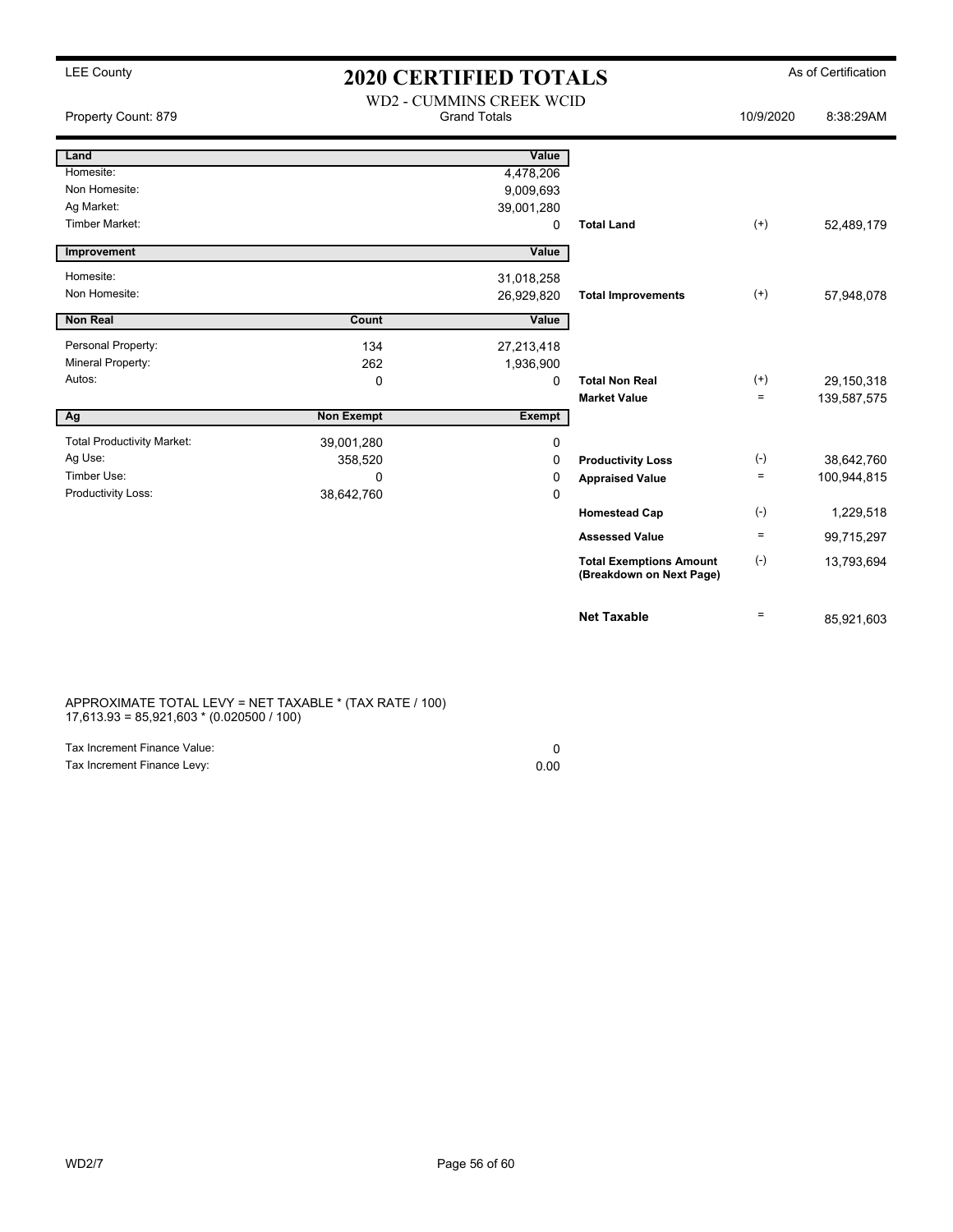### WD2 - CUMMINS CREEK WCID Property Count: 879 Grand Totals 10/9/2020 8:38:29AM

### **Exemption Breakdown**

| <b>Exemption</b>  | Count         | Local | <b>State</b> | Total      |
|-------------------|---------------|-------|--------------|------------|
| DV <sub>1</sub> S |               |       | 5,000        | 5,000      |
| DV4               | 4             | 0     | 35,230       | 35,230     |
| <b>DVHS</b>       | າ             | 0     | 389,074      | 389,074    |
| EX                | 6             | 0     | 144,010      | 144,010    |
| EX-XN             | ⌒             | 0     | 45,900       | 45,900     |
| EX-XR             | ົ             | 0     | 33,600       | 33,600     |
| EX-XV             | 25            | 0     | 13,127,410   | 13,127,410 |
| EX366             | 116           | 0     | 13,470       | 13,470     |
|                   | <b>Totals</b> | 0     | 13,793,694   | 13,793,694 |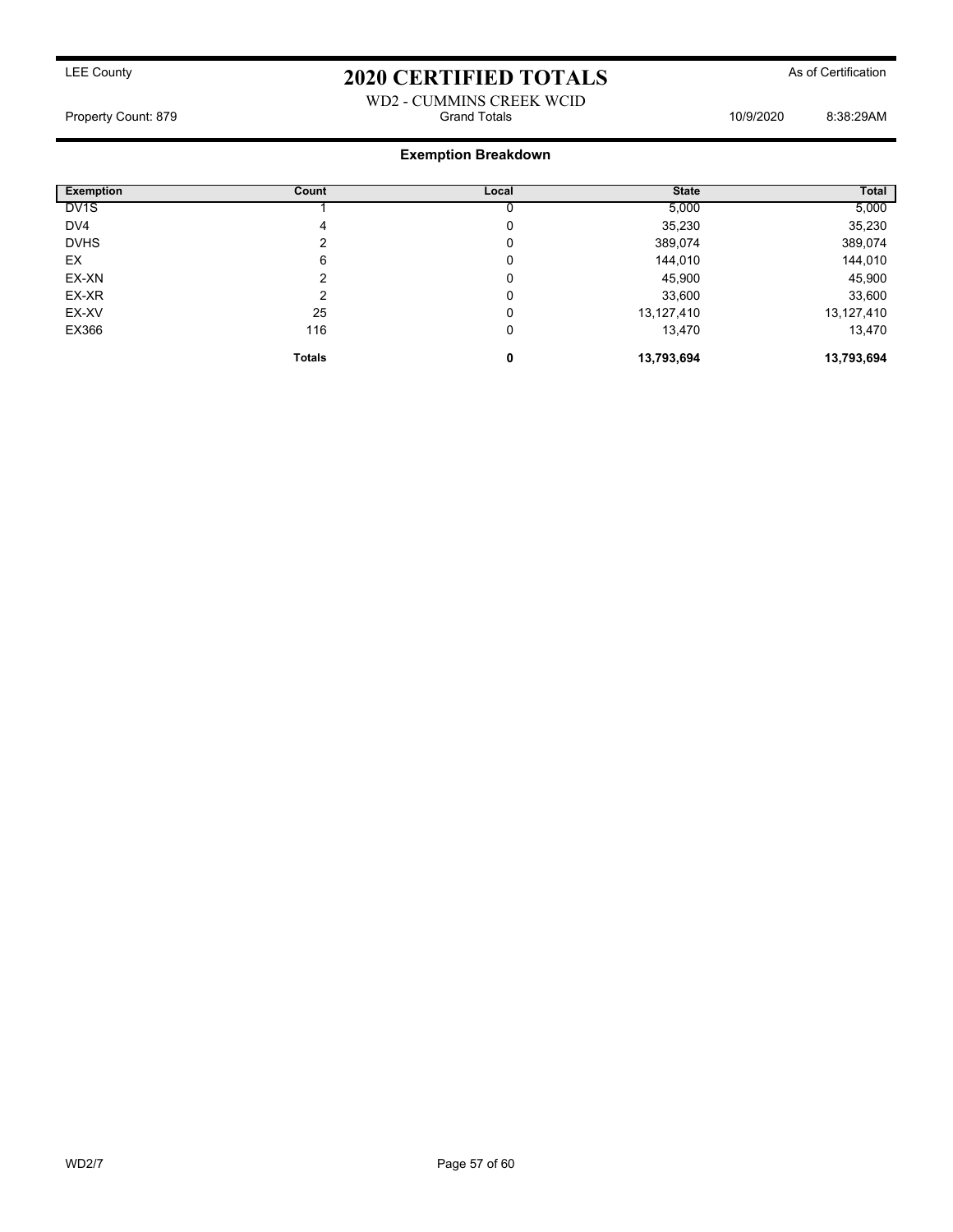### LEE County **As of Certification 2020 CERTIFIED TOTALS** As of Certification

### WD2 - CUMMINS CREEK WCID Property Count: 879 **Count: 879** Crand Totals 10/9/2020 8:38:29AM

#### **State Category Breakdown State Code Description Count Acres New Value Market Value Taxable Value** A SINGLE FAMILY RESIDENCE 98 159.0184 \$5,970 \$20,855,884 \$19,477,074<br>C1 VACANT LOTS AND LAND TRACTS 23 37.7733 \$0 \$552.100 \$546.100 VACANT LOTS AND LAND TRACTS 23 37.7733 \$0 \$552,100 \$546,100 01 QUALIFIED OPEN-SPACE LAND 170 6,747.3601 \$0 \$39,001,280 \$379,251<br>D2 IMPROVEMENTS ON QUALIFIED OP 44 \$0 \$408,223 \$404,465 IMPROVEMENTS ON QUALIFIED OP E RURAL LAND, NON QUALIFIED OPE 141 385.9188 \$401,530 \$16,447,590 \$16,161,835<br>164.6460 \$13,984,230 \$13,984,230 \$13,984,230 F1 COMMERCIAL REAL PROPERTY 49 164.6460 \$149,270 \$13,984,230 \$13,984,230<br>F2 INDUSTRIAL AND MANUFACTURIN 5 19.9890 \$0 \$1,197,460 \$1,197,460 F2 INDUSTRIAL AND MANUFACTURIN 5 19.9890 \$0 \$1,197,460 \$1,197,460 G1 OIL AND GAS 157 \$0 \$1,868,730 \$1,868,730 J2 GAS DISTRIBUTION SYSTEM 1 \$0 \$15,790 \$15,790 J3 ELECTRIC COMPANY (INCLUDING C 4 17.1300 \$0 \$2,865,030 \$2,865,030 TELEPHONE COMPANY (INCLUDI J6 PIPELAND COMPANY 6 \$0 \$49,420 \$49,420 L1 COMMERCIAL PERSONAL PROPE 47 47 \$0 \$3,339,648 \$3,339,648 \$3,339,648<br>
L2 INDUSTRIAL AND MANUFACTURIN 57 \$0 \$23,156,390 \$23,156,390 INDUSTRIAL AND MANUFACTURIN 57 \$0 \$0<br>TANGIBLE OTHER PERSONAL, MOB \$368,050 M1 TANGIBLE OTHER PERSONAL, MOB 68 \$368,050 \$1,969,820 \$1,964,590<br>SPECIAL INVENTORY TAX 1 50 \$104,060 \$104,060 \$104,060 S SPECIAL INVENTORY TAX 1 \$0 \$104,060 \$104,060 TOTALLY EXEMPT PROPERTY 151 353.1960 \$0 \$13,364,390 \$0

Totals 7,885.0316 \$924,820 \$139,587,575 \$85,921,603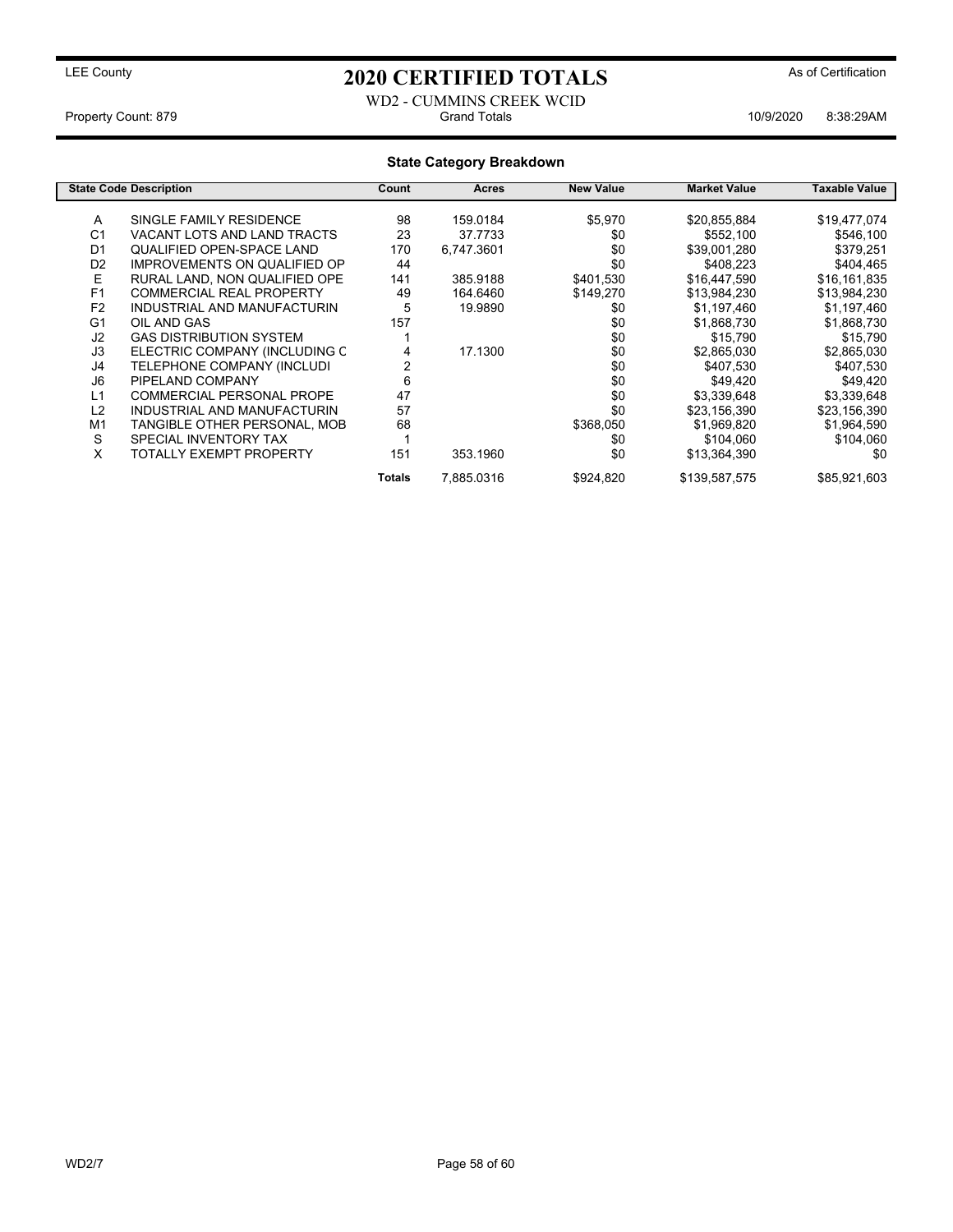WD2 - CUMMINS CREEK WCID Property Count: 879 Grand Totals 10/9/2020 8:38:29AM

### **CAD State Category Breakdown**

|                  | <b>State Code Description</b>         | Count          | Acres      | <b>New Value</b> | <b>Market Value</b> | <b>Taxable Value</b> |
|------------------|---------------------------------------|----------------|------------|------------------|---------------------|----------------------|
| A1               | REAL, RESIDENTIAL, SINGLE-FAMIL       | 72             | 117.2064   | \$0              | \$19,890,754        | \$18,656,191         |
| A2               | REAL, RESIDENTIAL, MOBILE HOME        | 27             | 41.8120    | \$5,970          | \$965,130           | \$820,883            |
| C <sub>1</sub>   | REAL, VACANT PLATTED RESIDENTI        | 13             | 14.6453    | \$0              | \$205,530           | \$199,530            |
| C <sub>2</sub>   | REAL, VACANT PLATTED COMMERCI         | 8              | 20.4680    | \$0              | \$308,210           | \$308,210            |
| C <sub>3</sub>   | REAL, VACANT PLATTED RURAL OR F       | $\overline{2}$ | 2.6600     | \$0              | \$38,360            | \$38,360             |
| D <sub>1</sub>   | REAL, ACREAGE, RANGELAND              | 170            | 6,747.3601 | \$0              | \$39,001,280        | \$379,251            |
| D <sub>2</sub>   | <b>IMPROVEMENTS ON QUALIFIED AG L</b> | 44             |            | \$0              | \$408,223           | \$404,465            |
| E1               | REAL, FARM/RANCH, HOUSE               | 64             | 168.6536   | \$381,870        | \$13,546,720        | \$13,285,319         |
| E <sub>2</sub>   | REAL, FARM/RANCH, MOBILE HOME         | 35             | 40.4512    | \$0              | \$825,460           | \$824,348            |
| E <sub>3</sub>   | REAL, FARM/RANCH, OTHER IMPROV        | 9              |            | \$19,660         | \$100,610           | \$92,662             |
| E <sub>4</sub>   | NON QUALIFIED AG LAND                 | 83             | 176.8140   | \$0              | \$1,974,800         | \$1,959,506          |
| F1               | REAL, COMMERCIAL                      | 49             | 164.6460   | \$149,270        | \$13,984,230        | \$13,984,230         |
| F <sub>2</sub>   | <b>REAL, INDUSTRIAL</b>               | 5              | 19.9890    | \$0              | \$1,197,460         | \$1,197,460          |
| G <sub>1</sub>   | OIL, GAS & MINERAL RESERVES           | 157            |            | \$0              | \$1,868,730         | \$1,868,730          |
| J <sub>2</sub>   | <b>GAS DISTRIBUTION SYSTEMS</b>       |                |            | \$0              | \$15,790            | \$15,790             |
| J3               | <b>ELECTRIC COMPANIES</b>             | 4              | 17.1300    | \$0              | \$2,865,030         | \$2,865,030          |
| J4               | <b>TELEPHONE COMPANIES</b>            | 2              |            | \$0              | \$407,530           | \$407,530            |
| J <sub>6</sub>   | PIPELINE COMPANIES                    | 6              |            | \$0              | \$49,420            | \$49,420             |
| L1               | TANGIBLE, PERSONAL PROPERTY C         | 47             |            | \$0              | \$3,339,648         | \$3,339,648          |
| L2A              | TANGIBLE, PERSONAL PROPERTY I         | $\overline{c}$ |            | \$0              | \$3,818,400         | \$3,818,400          |
| L <sub>2</sub> C | TANGIBLE, PERSONAL PROPERTY I         | 9              |            | \$0              | \$1,660,700         | \$1,660,700          |
| L2D              | TANGIBLE, PERSONAL PROPERTY I         |                |            | \$0              | \$1,030,550         | \$1,030,550          |
| L2G              | TANGIBLE, PERSONAL PROPERTY I         | 15             |            | \$0              | \$11,284,250        | \$11,284,250         |
| L <sub>2</sub> H | TANGIBLE, PERSONAL PROPERTY I         | 3              |            | \$0              | \$204,800           | \$204,800            |
| L <sub>2</sub> J | TANGIBLE, PERSONAL PROPERTY I         | 17             |            | \$0              | \$126,130           | \$126,130            |
| L2M              | <b>TANGIBLE, PERSONAL PROPERTY I</b>  | 9              |            | \$0              | \$4,993,610         | \$4,993,610          |
| L2P              | <b>TANGIBLE, PERSONAL PROPERTY I</b>  |                |            | \$0              | \$37,950            | \$37,950             |
| M <sub>1</sub>   | TANGIBLE OTHER PERSONAL, MOBI         | 68             |            | \$368,050        | \$1,969,820         | \$1,964,590          |
| S                | SPECIAL INVENTORY TAX                 |                |            | \$0              | \$104,060           | \$104,060            |
| X                | <b>TOTALY EXEMPT PROPERTY</b>         | 151            | 353.1960   | \$0              | \$13,364,390        | \$0                  |
|                  |                                       | <b>Totals</b>  | 7,885.0316 | \$924,820        | \$139,587,575       | \$85,921,603         |